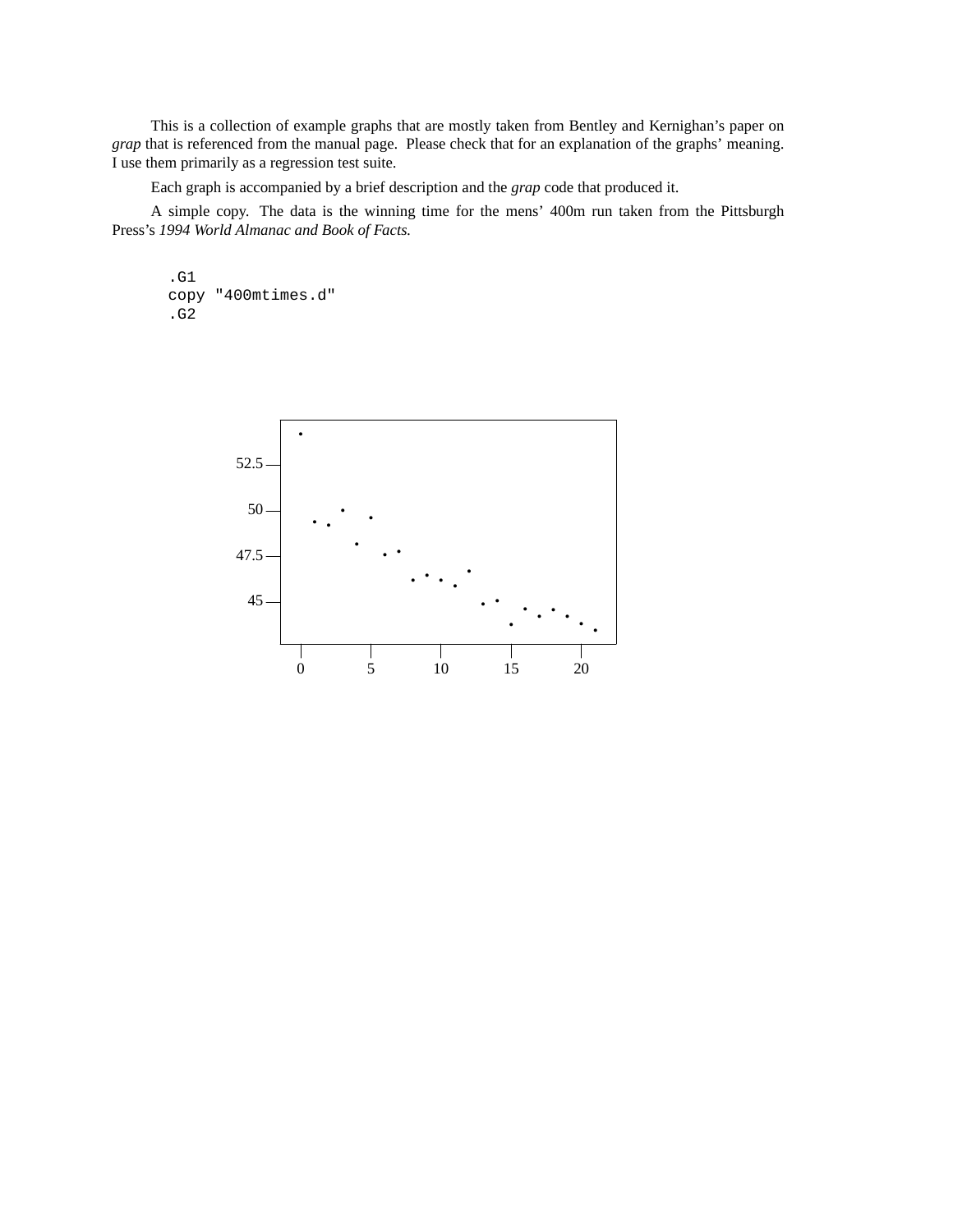A simple copy with both *x* and *y* coordinates. The data is from the same source, but includes the year.

.G1 copy "400mpairs.d" .G2



Simple connection of points. Same data.

.G1 draw solid copy "400mpairs.d" .G2

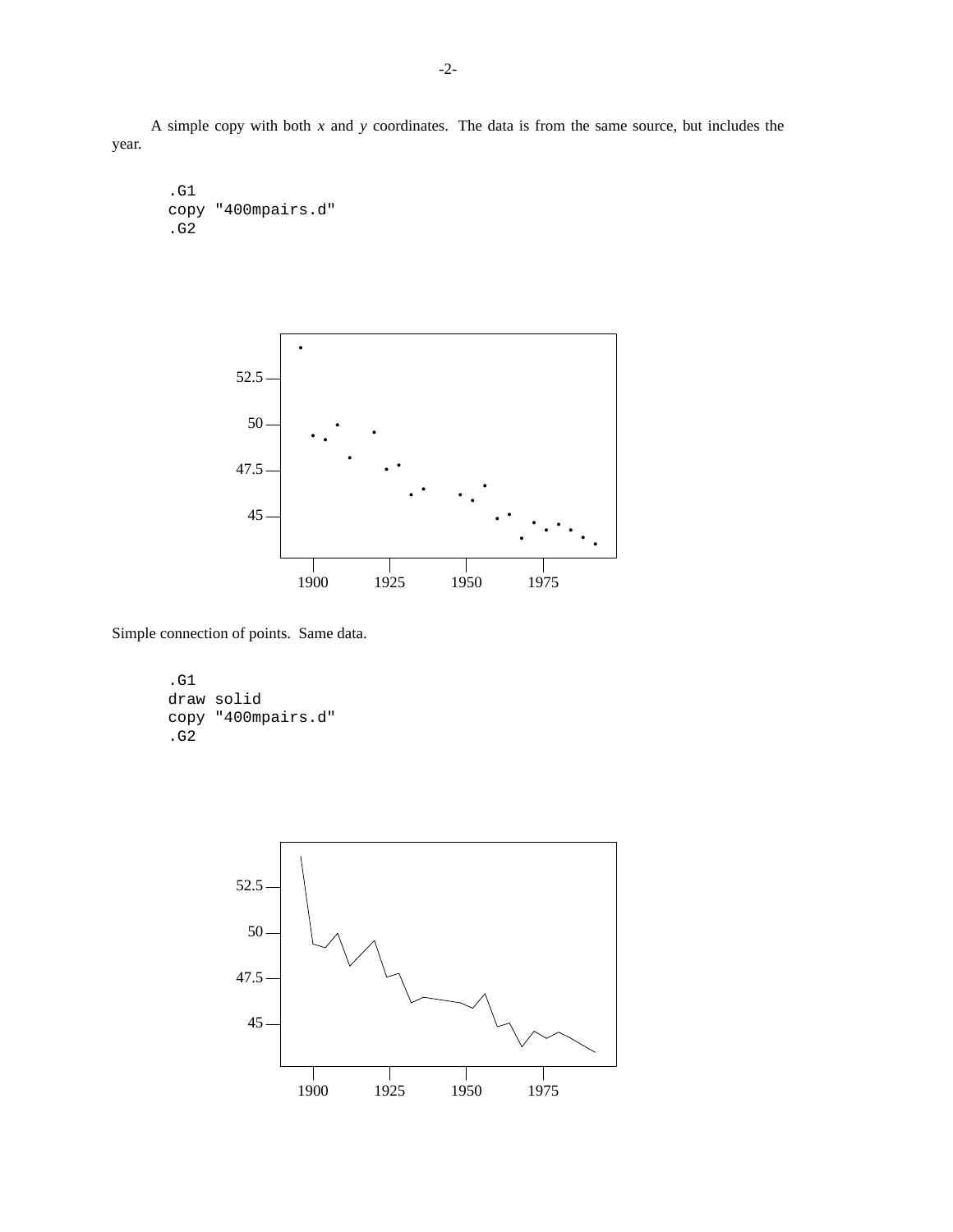Spruced up a bit. We add axis labels and remove some frame boundaries. Note that my version of *grap* positions left and right axis labels parallel to the axis. That feature can be disabled by specifying unaligned as a justification for the label. The same data is used.

```
.G1
frame invis ht 2 wid 3 left solid bot solid
label left "Time (in seconds)" left .25
label bot "Olympic 400 Meter Run: Winning Times"
draw solid
copy "400mpairs.d"
.G2
```
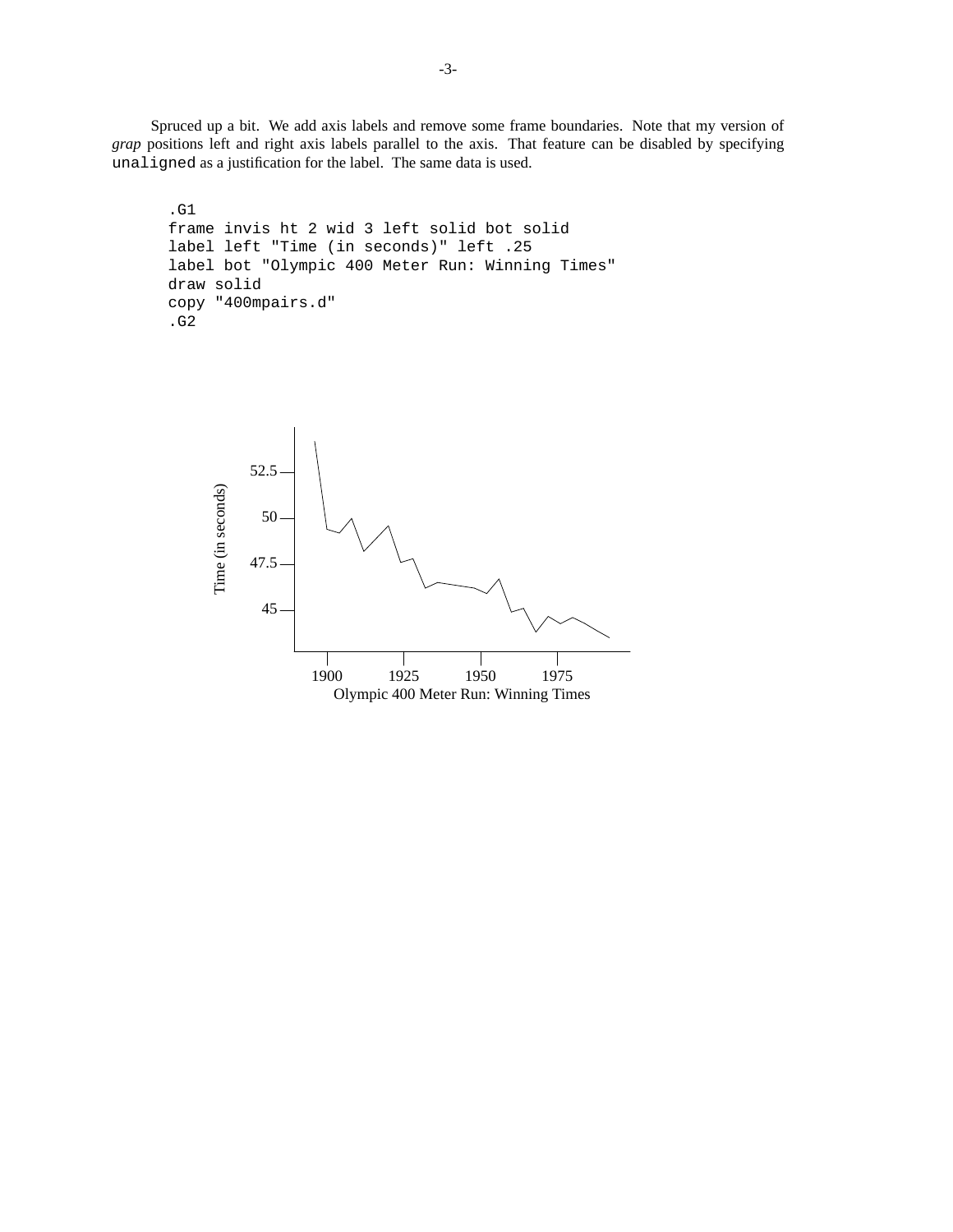User specified axes, and a font change in the graph. You must restore the font after the terminating .G2. Commands to *groff* or *pic* are issued at the same place relative to other *grap* commands in the file (as of version 1.50). The frame is drawn before the first plotted element (invisible lines count) or when the frame statement is executed.

```
.G1
.ft H
frame invis ht 2 wid 3 left solid bot solid
label left "Time (in seconds)" left .25
label bot "Olympic 400 Meter Run: Winning Times"
coord x 1894, 1994 y 42, 56
draw solid
copy "400mpairs.d"
.G2
```
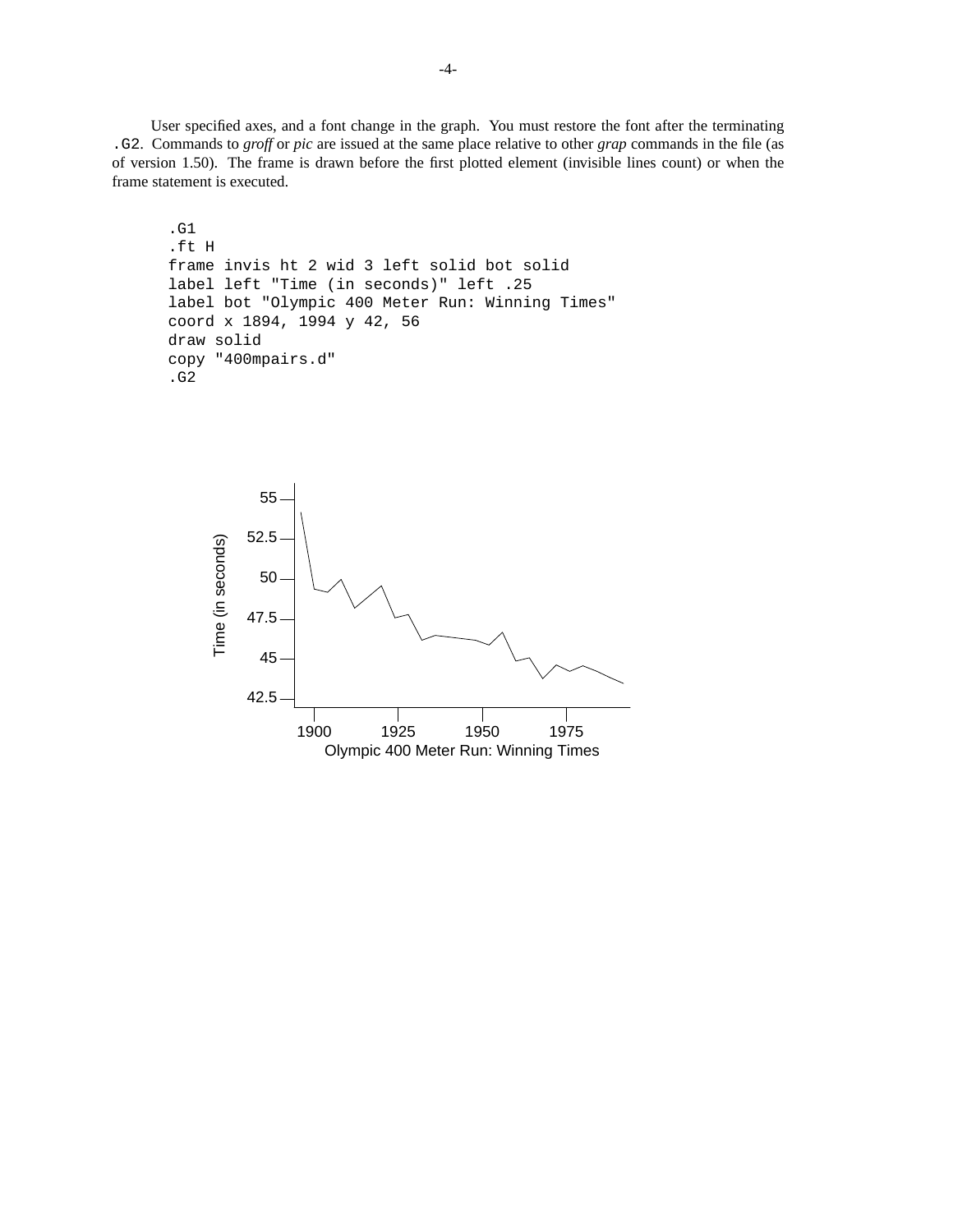User specified tick placement, and a return to the Roman font. Same data.

```
.G1
frame invis ht 2 wid 3 left solid bot solid
label left "Time (in seconds)" left .25
label bot "Olympic 400 Meter Run: Winning Times"
coord x 1894, 1994 y 42, 56
ticks left out at 44 "44", 46, 48 "48", 50, 52 "52", 54
ticks bot in from 1900 to 1980 by 20
draw solid
copy "400mpairs.d"
.G2
```


Olympic 400 Meter Run: Winning Times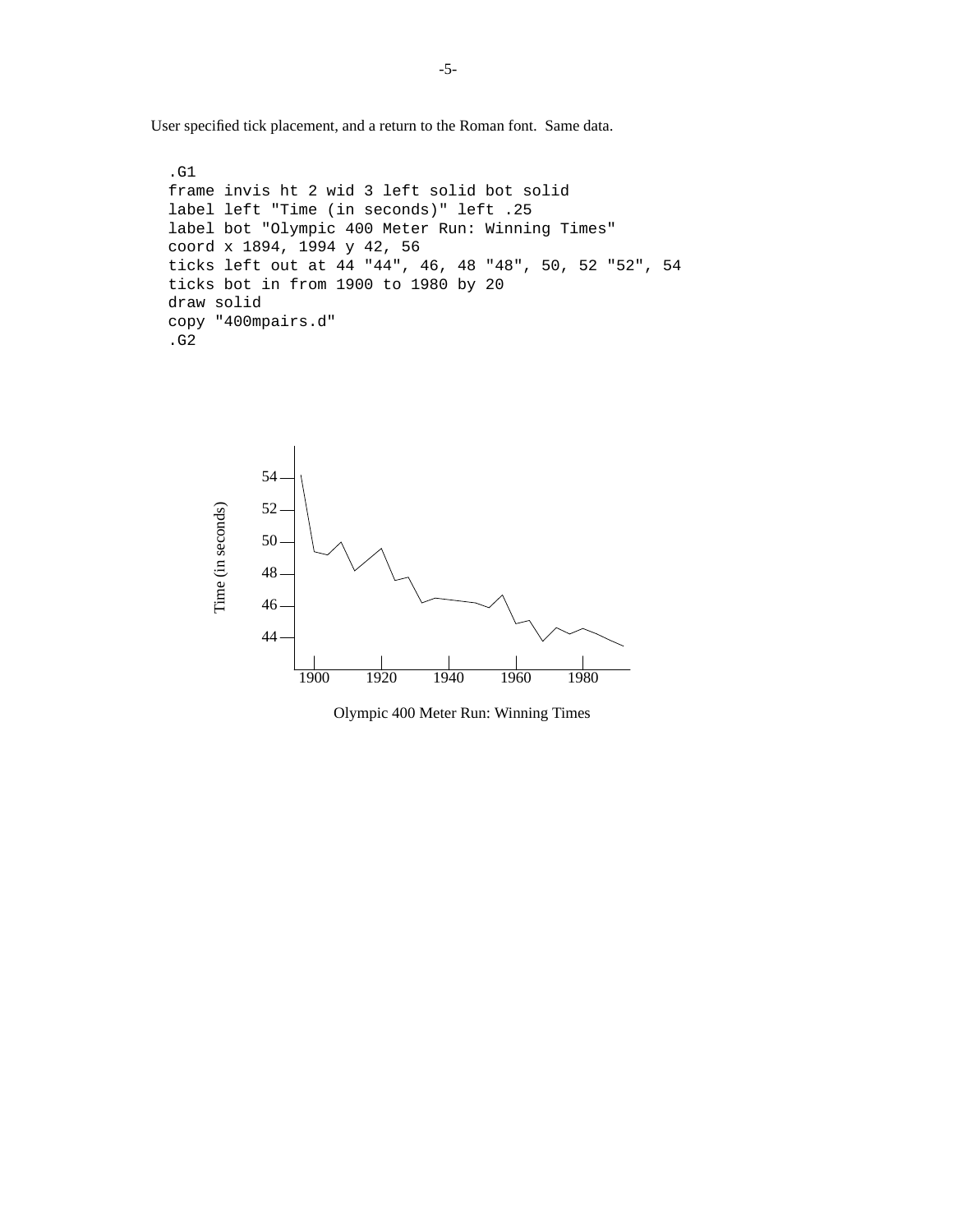This graph adds the womens' times (from the same source) and includes different plotting styles and labels. My version of this graph also uses the until keyword to include the data rather than external files. until appears before and after the macro definition.

```
.G1
frame invis ht 2 wid 3 left solid bot solid
label left "Time (in seconds)"
label bot "Olympic 400 Meter Run: Winning Times"
coord x 1894, 1994 y 42, 56
ticks left out at 44 , 46 "", 48, 50 "", 52, 54 ""
ticks bot in from 1900 to 1980 by 20
draw solid
copy until "END" thru {next at $1, $2;}
1896 54.2
1900 49.4
[...]
1992 43.50
END
new dotted
copy until "END"
1964 52.
1968 52.
[...]
1992 48.83
END
"Women" size -3 at 1958,52
"Men" size -3 at 1910,47
.G2
```


Olympic 400 Meter Run: Winning Times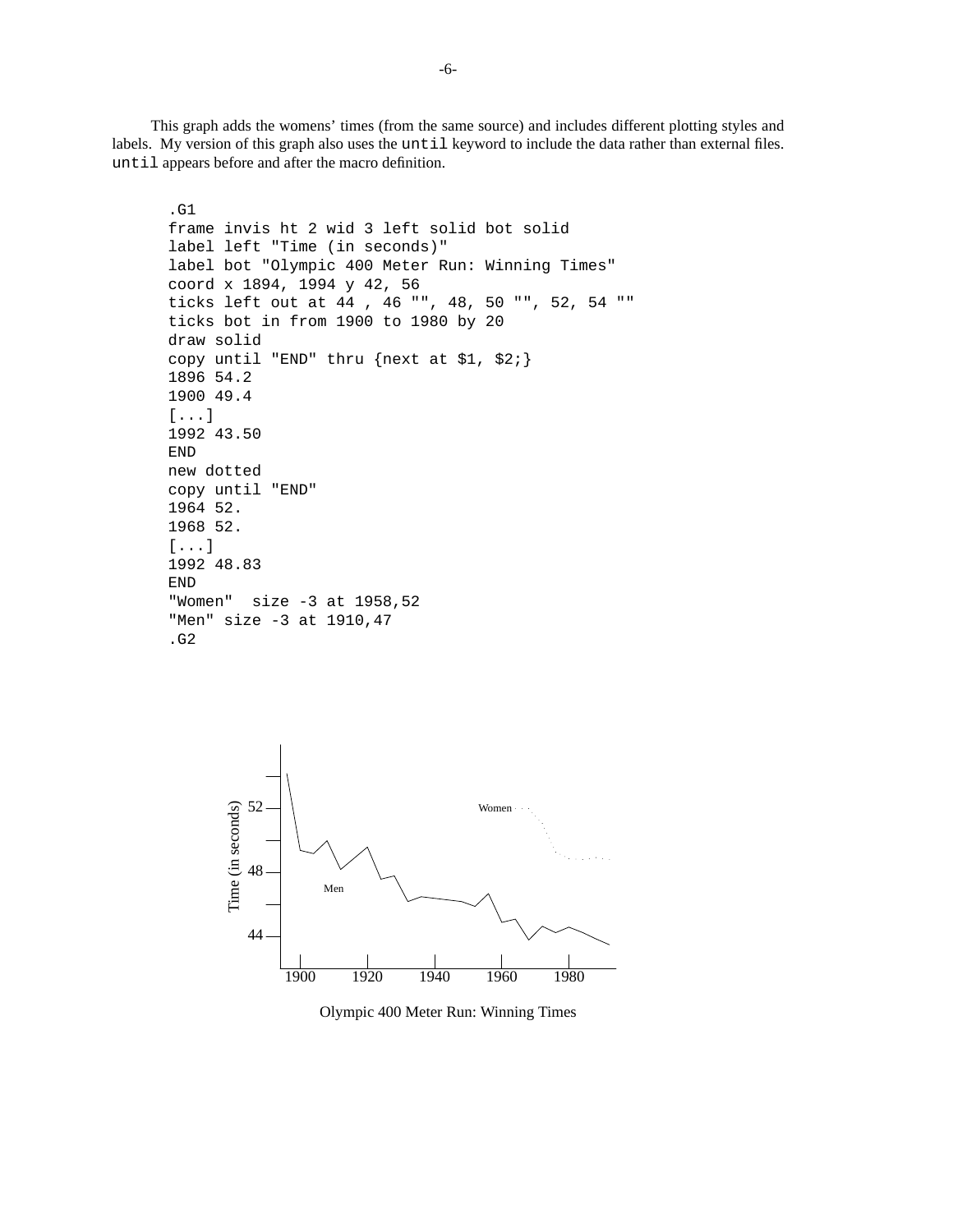Another simple copy. Bentley and Kernighan use phone installations, I use numbers of hosts on the Internet. The data is from ftp://nic.merit.edu/nsfnet/statistics/history.hosts, maintained by:

Merit Network 4251 Plymouth Road Suite C Ann Arbor, MI 48105-2785 734-764-9430

```
.G1
copy "internet.d"
.G2
```
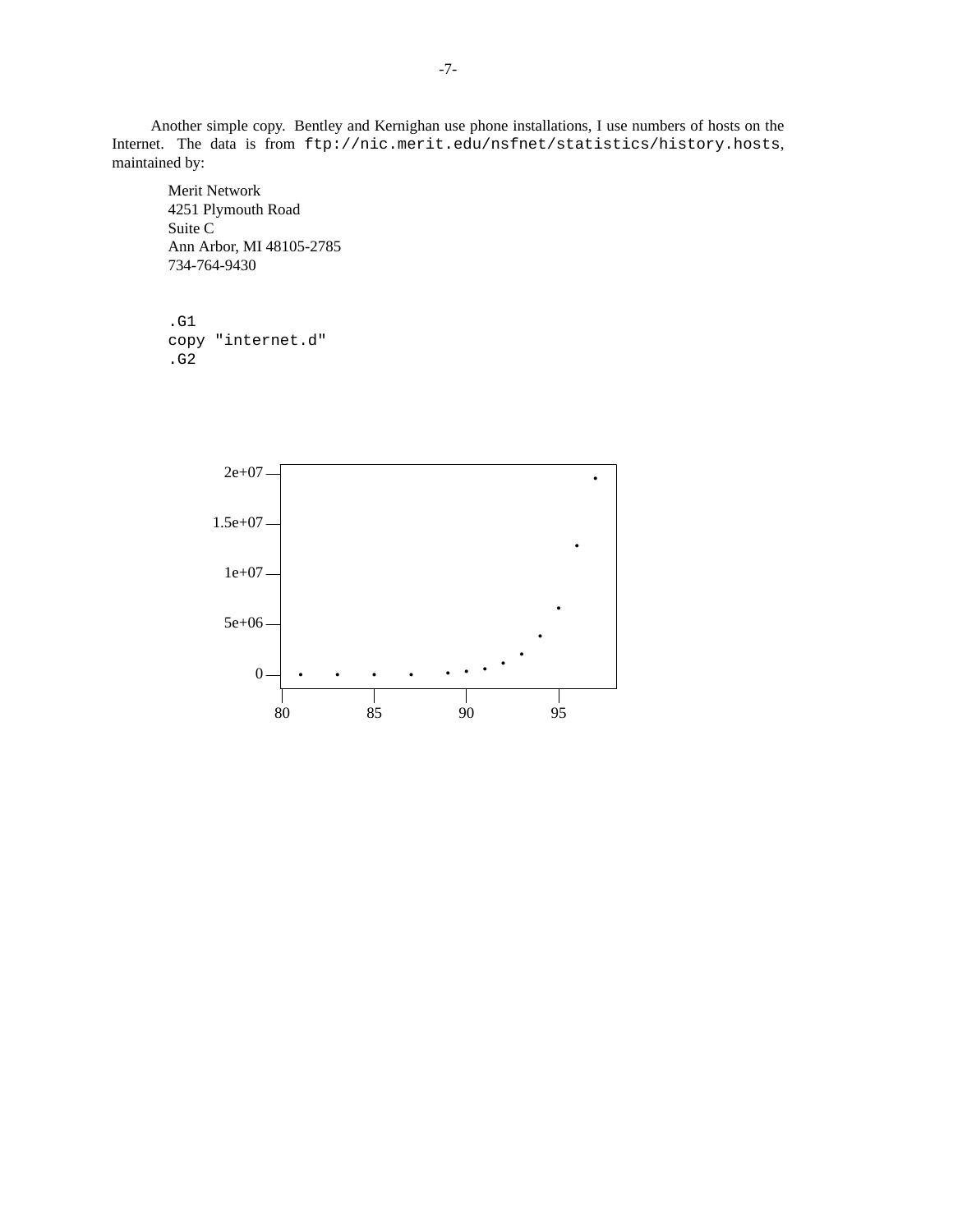The same data plotted on a logarithmic *y* scale, and rescaled to megahosts, which is less humorous than megaphones. The placement of the bottom ticks shows the from .. to .. by construct. The filename is given after the macro for variety (and to test that feature).

```
.G1
coord x 80,100 y 1e-4, 30 log y
ticks bot at 80 "1980", 100 "2000"
ticks bot from 85 to 95 by 5 "' %g"
ticks left
label left "Millions of Hosts" left .25
label bot "Year"
draw solid
copy thru { next at $1, $2/1e6;} "internet.d"
.G2
```
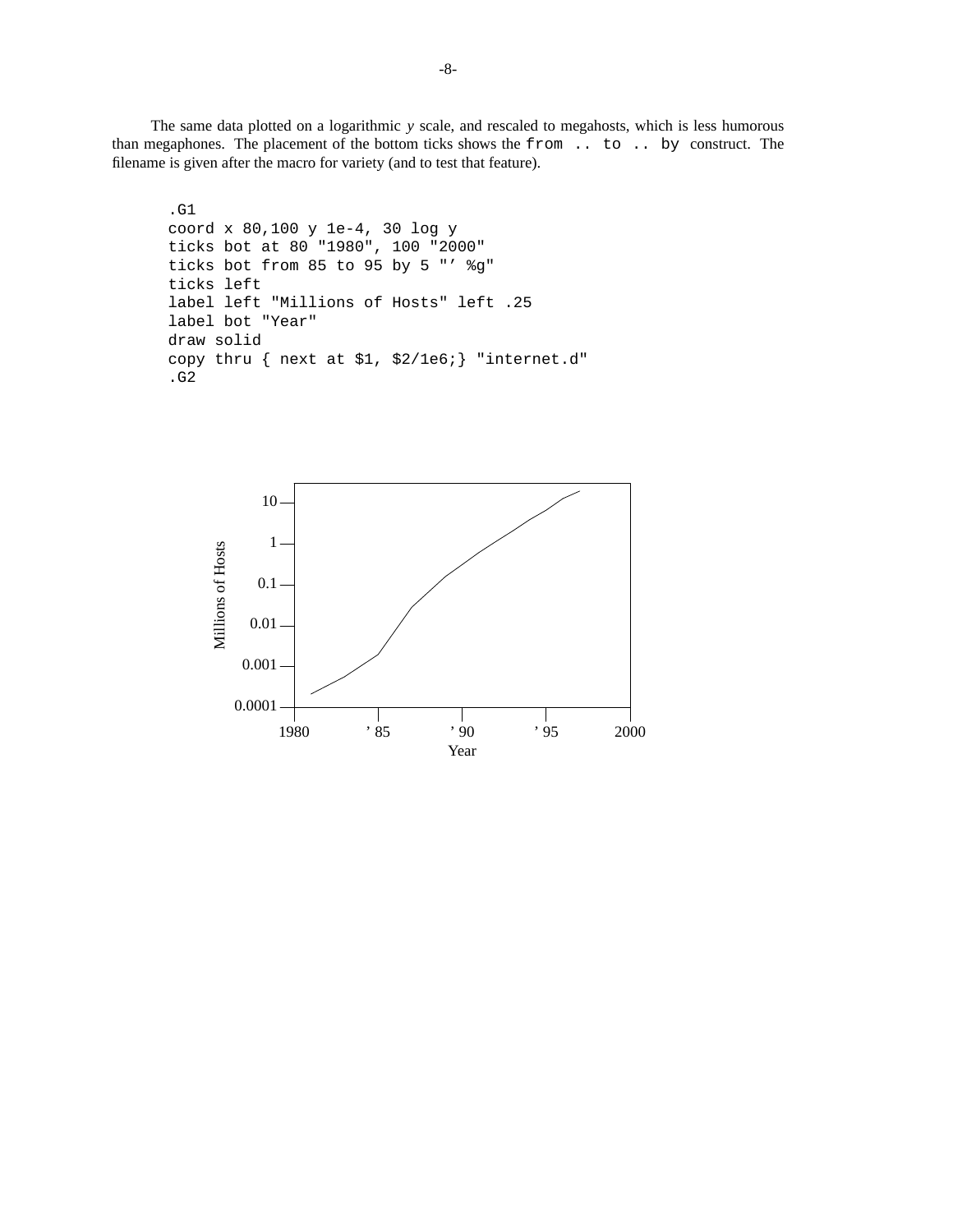A demo of *grap*'s annotation abilities, mostly. The data is all in the graph specification.

```
.G1
frame ht 2 wid 2
coord x 0,100 y 0,100
grid bot dotted from 20 to 80 by 20
grid left dotted from 20 to 80 by 20
"Text above" above at 50,50
"Text rjust " rjust at 50,50
bullet at 80,90
vtick at 80,80
box at 80,70
times at 80,60
circle at 50,50
circle at 50,80 radius .25
line dashed from 10,90 to 30,90
arrow from 10,70 to 30,90
draw A solid
draw B dashed delta
next A at 10,10
next B at 10,20
next A at 50,20
next A at 90,10
next B at 50,30
next B at 90,30
.G2
```
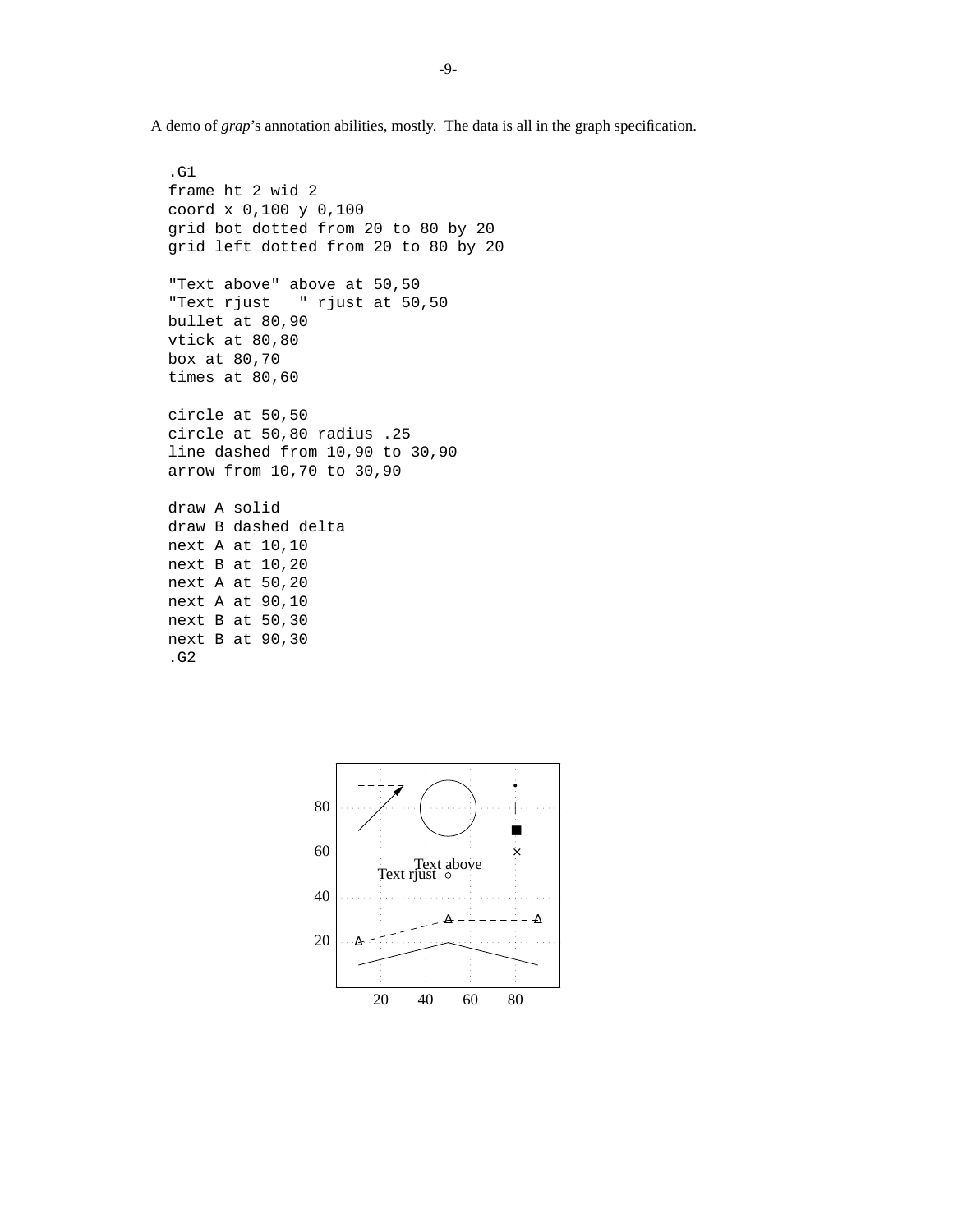A simple macro demo. Again, no data.

```
.G1
frame ht 1.5 wid 1.5
define square {($1) * ($1)}
define root \{(s_1)^{\hat{}}\cdot 5\}define P {
    times at i, square(i); i = i +1;
    circle at j, root(j); j= j+5;
}
i = 1; j = 5P; P; P; P; P
.G2
```
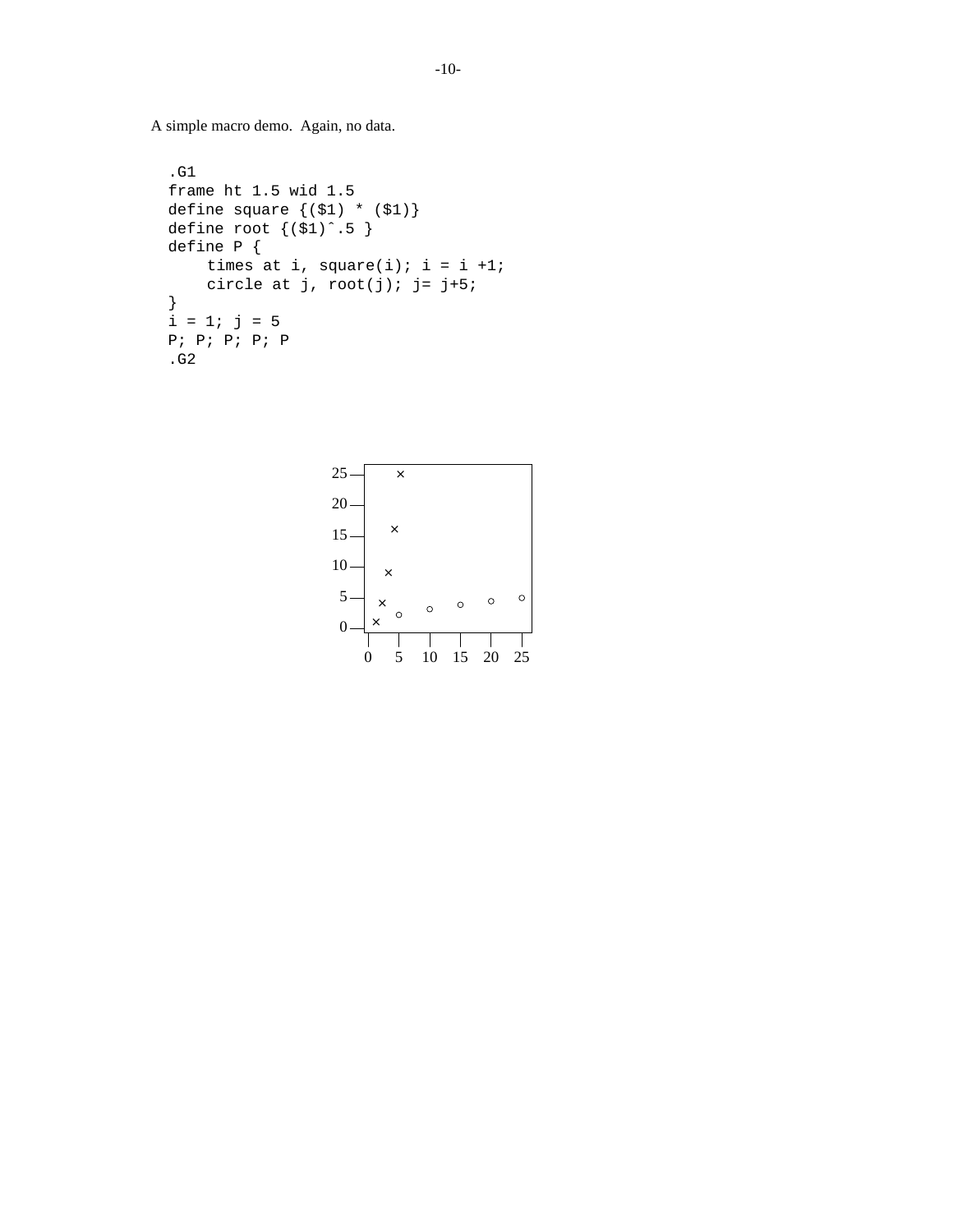The number of Representatives to the U.S. Congress versus population of the states. My data is more recent than that of Bentley/Kernighan, so the graph is different from theirs. Data is from the U.S. Census Bureau at http://www.census.gov/, specificly http://www.census.gov/population/www/censusdata/apportionment.html.

```
.G1
label left "Representatives to Congress"
label bot "Population (Millions)"
coord x .3, 35 y .8, 60 log log
define PlotState { circle at $3/1e6, $2; }
copy "states.d" thru PlotState
.G2
```
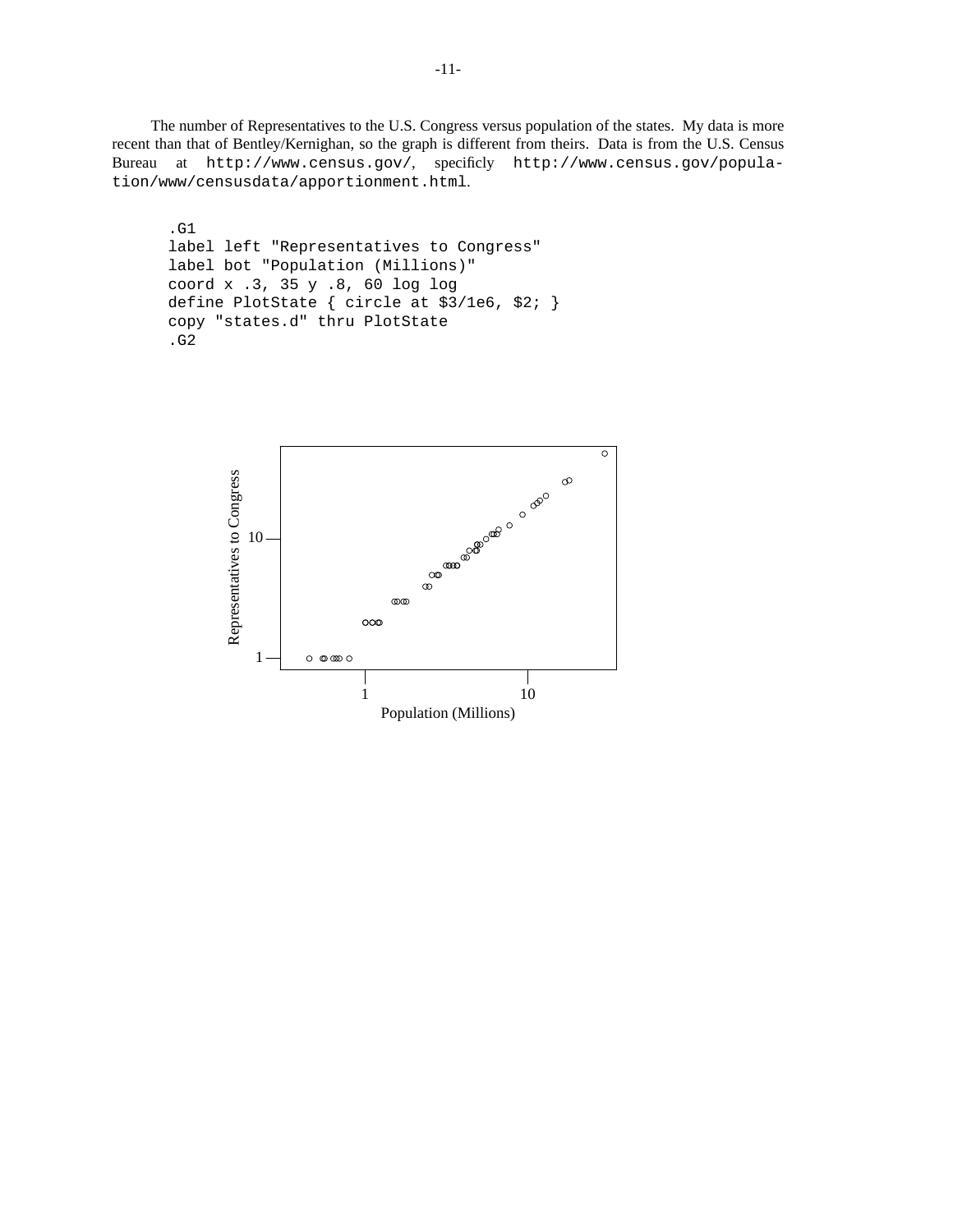A 2-axis plot. We redefine square because the macro example graph changed it. I advise against changing the predefined macro definitions because macros persist across graphs. The same data is plotted.

```
.G1
define square {\n \times 5-2 \ (sq\sqcup s0"\n \}frame ht 3 wid 3.5
label left "Population in Millions (Plotted as \(bu)"
label bot "Rank in Population"
label right "Representatives (Plotted as \(sq)"
coord pop x 0,51 y .2,35 log y
coord rep x 0,51 y .3,100 log y
ticks left out at pop .3,1,3,10,30
ticks bot out at pop 1,50
ticks right out at rep 1,3,10,30,100
thisrank = 50
copy "states.d" thru {
    bullet at pop thisrank,$3/1e6
    square at rep thisrank,$2
    thisrank = thisrank -1
}
.G2
```
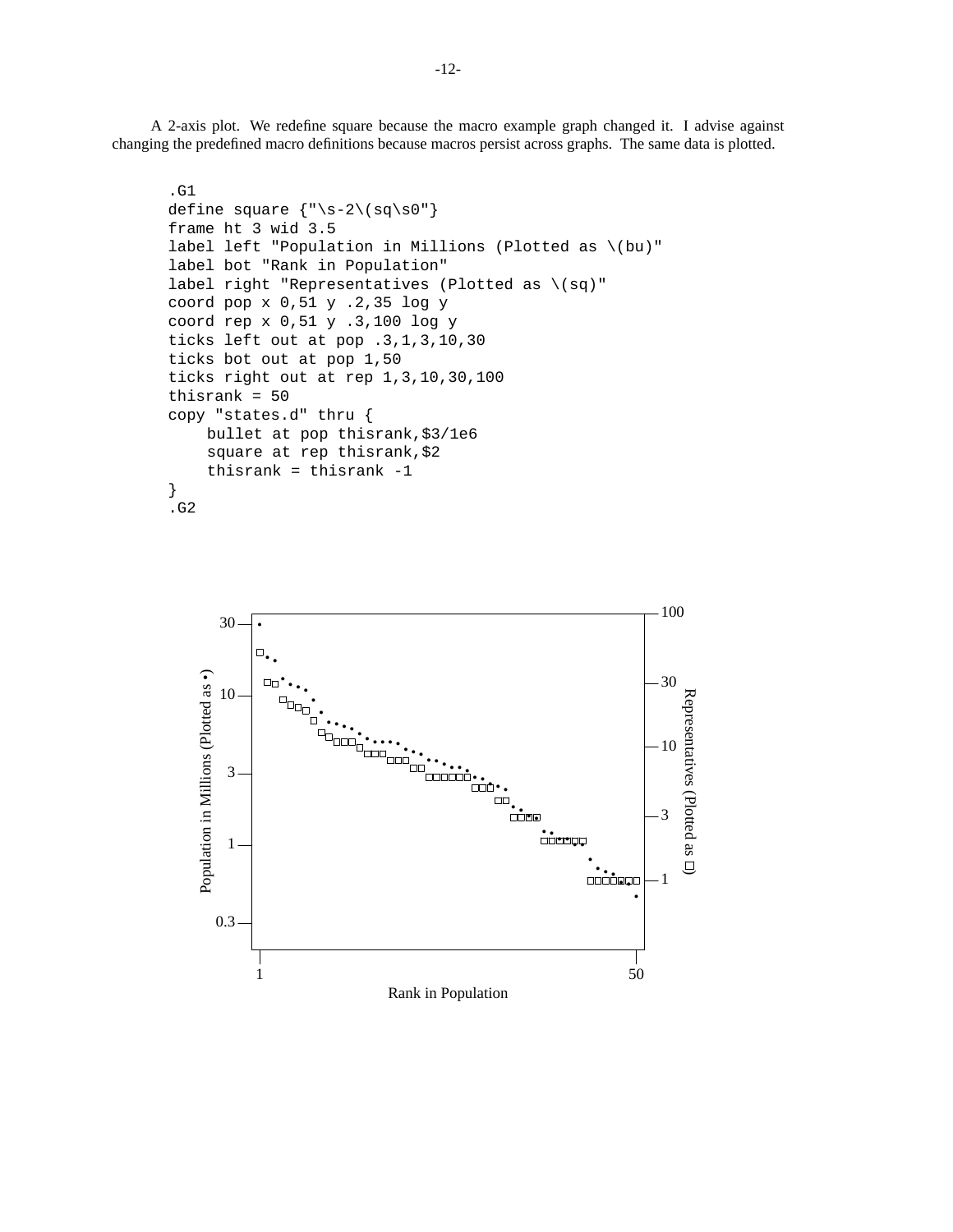A sine wave plotted by a for loop with  $\pi$  calculated with the internal atan2() function. No data.

```
.G1
frame ht 1 wid 3
draw solid
pi = \tan 2(0, -1)for i from 0 to 2* pi by .1 do { next at i, sin(i); }
.G2
```
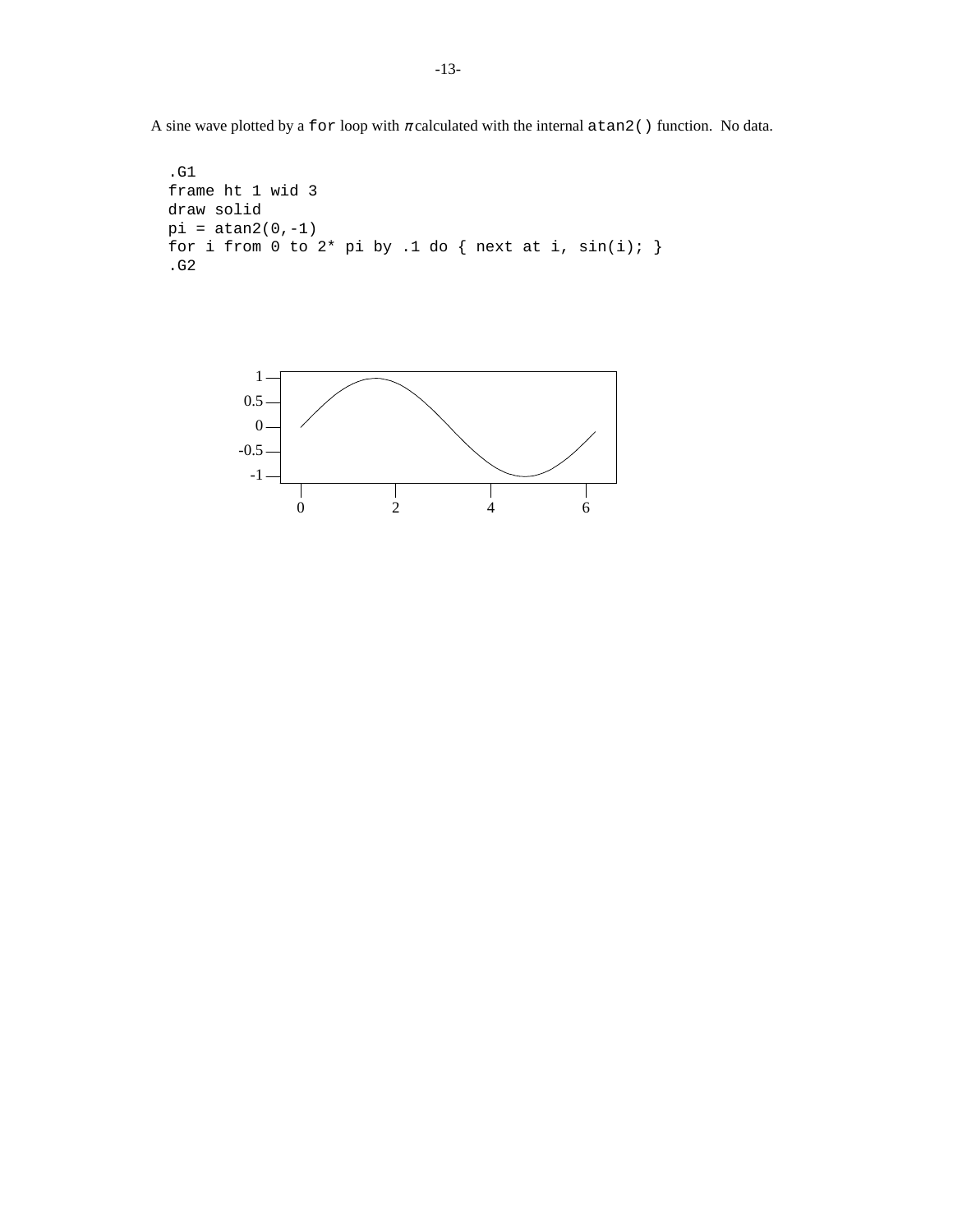Bentley and Kernighan do this graph with Kentucky Derby winning times. I don't have them, so I used the 400m times again. My program is slightly different because the 400m run times have gaps.

```
.G1
label left "Winning Time" left .3
label bot "Olympics Men's 400 m"
bestsofar = 1000
anchor = 0copy "400mpairs.d" thru {
    bullet at $1,$2
    if ( anchor != 0 ) then \{line from anchor, bestsofar to $1,bestsofar
    }
    bestsofar = min(bestsofar,$2)
    if ( bestsofar == $2 ) then {
        anchor = $1}
}
.G2
```
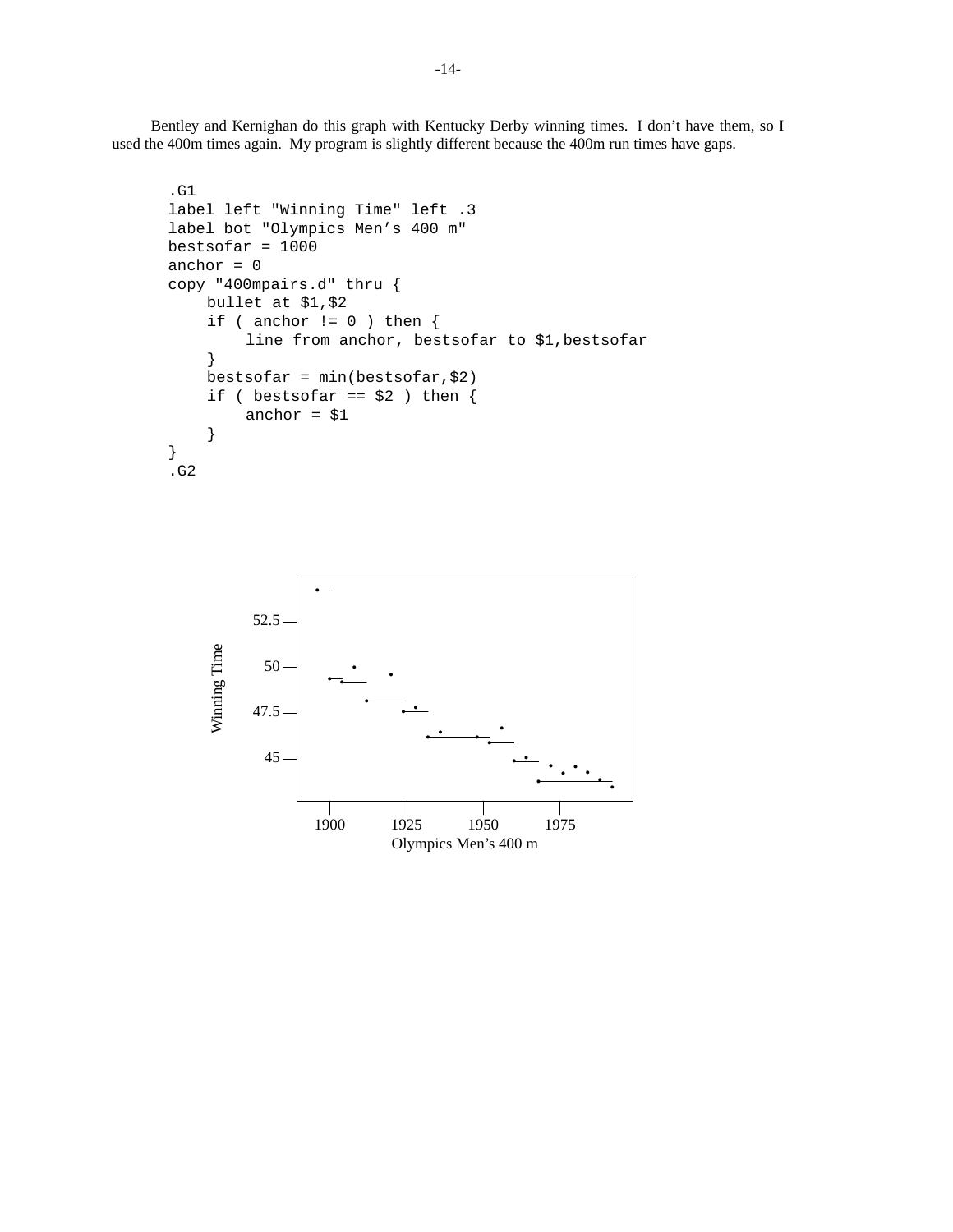Bentley and Kernighan discuss the regression and modeling that these graphs reflect. The data is the U.S. population from the U.S. Census bureau. This shows off the ability to place two plots relative to each other using the graph statement.

```
.G1
graph Linear
coord x 1785, 1955 y 0, 160
label left "Population in Millions" left .3
label right "Linear Scale" unaligned "Linear Fit" right .4
ticks bot off
copy "usapop.d"
define fit { 35 + 1.4 * ($1-1870) }
line from 1850, fit(1850) to 1950,fit(1950)
graph Exponential with .Frame.n at Linear.Frame.s - (0, .05)
coord x 1785, 1955 y 3, 160 log y
label left "Population in Millions" left .3
label right "Logarithmic Scale" unaligned "Exponential Fit" right .4
copy "usapop.d"
define fit { exp(.75 + .012 * ($1-1800)) }
line from 1790, fit(1790) to 1920,fit(1920)
.G2
```
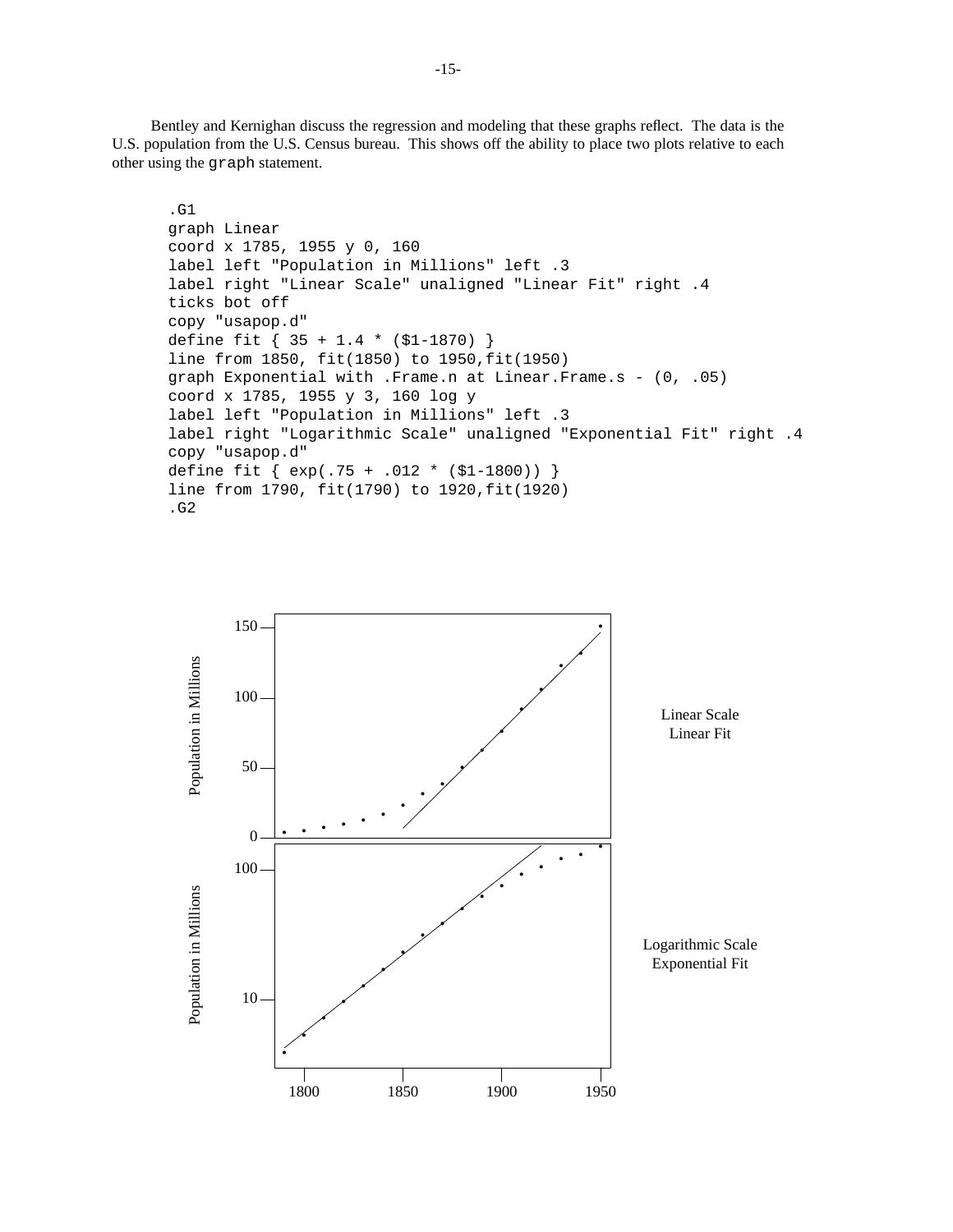Another re-expression of the U.S. population data. Uses plenty of *grap* arithmetic and an *eqn* axis label (which is unaligned).

```
.G1
label left "Population in Millions" left .3
label right "$x$ re-expressed as" unaligned "" "$space 0 left
    ({date -1600 } over 100 right ) sup 7$" right .4
define newx { exp(7*(log(($1-1600)/100))) }
ticks bot out at newx(1800) "1800", newx(1850) "1850", \
    newx(1900) "1900"
copy "usapop.d" thru {
    if $1 <= 1900 then { bullet at newx($1), $2 }
}
.G2
```
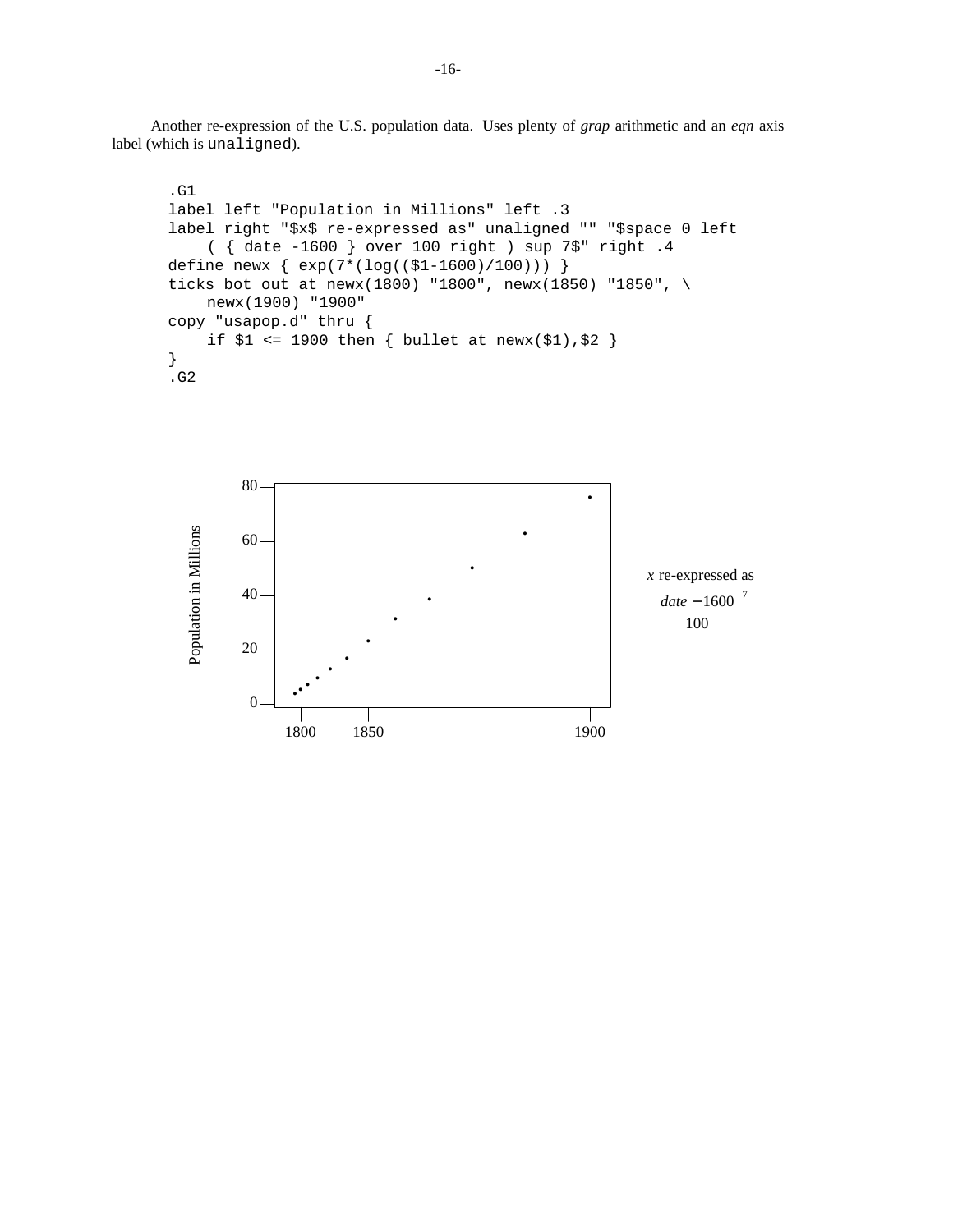A simple copy of a multiple field data file. The data is the 5th, 50th, and 95th percentiles for the heights of boys in America at different ages. The data is reported from Thomas J. Glover's remarkable *Pocket Ref*, which reports data from the National Center for Health Statistics. Pocket Ref is published by Sequoia Publishing, Littleton, CO.

.G1 copy "boyhts.d" .G2

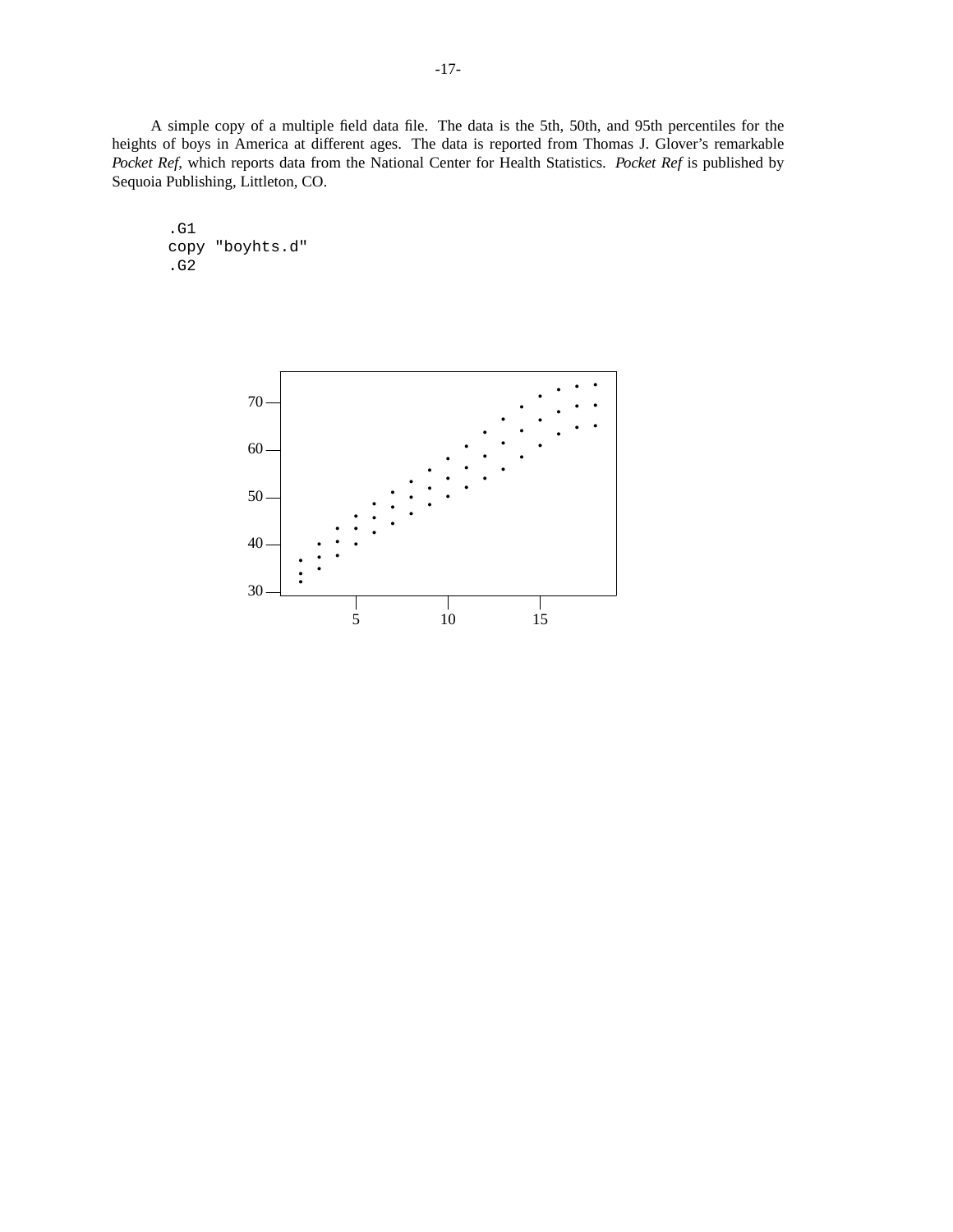The same data with a linear regression, and the 90% confidence intervals drawn as lines. Note the cascading assignment statements (patch courtesy of Bruce Lilly). (Bentley and Kernighan's data is in centimeters, mine is in inches, so a different conversion to feet is used.)

```
.G1
label left "Heights in Feet"
label bot "Heights of Boys in the US Ages 2-18"
cmpft = 12minx = 1e12; maxx = -1e12n = sigx = sigx2 = sigy = sigxy = 0;copy "boyhts.d" thru {
    line from $1, $2/cmpft to $1, $4/cmpft
    ty = $3 / cmpft
    bullet at $1, ty
    n = n+1sigx = sigx + $1; sigx2 = sigx2 + $1 * $1sigy = sigy + ty: sigxy = sigxy + $1*tyminx = min(minx, $1); maxx = max(maxx, $1);}
slope = ( n*sigxy - sigx* sigy) / (n*sigx2 - sigx * sigx)
inter = ( sigy - slope * sigx) / nline from minx, slope * minx+inter to maxx, slope * maxx + inter
.G2
```
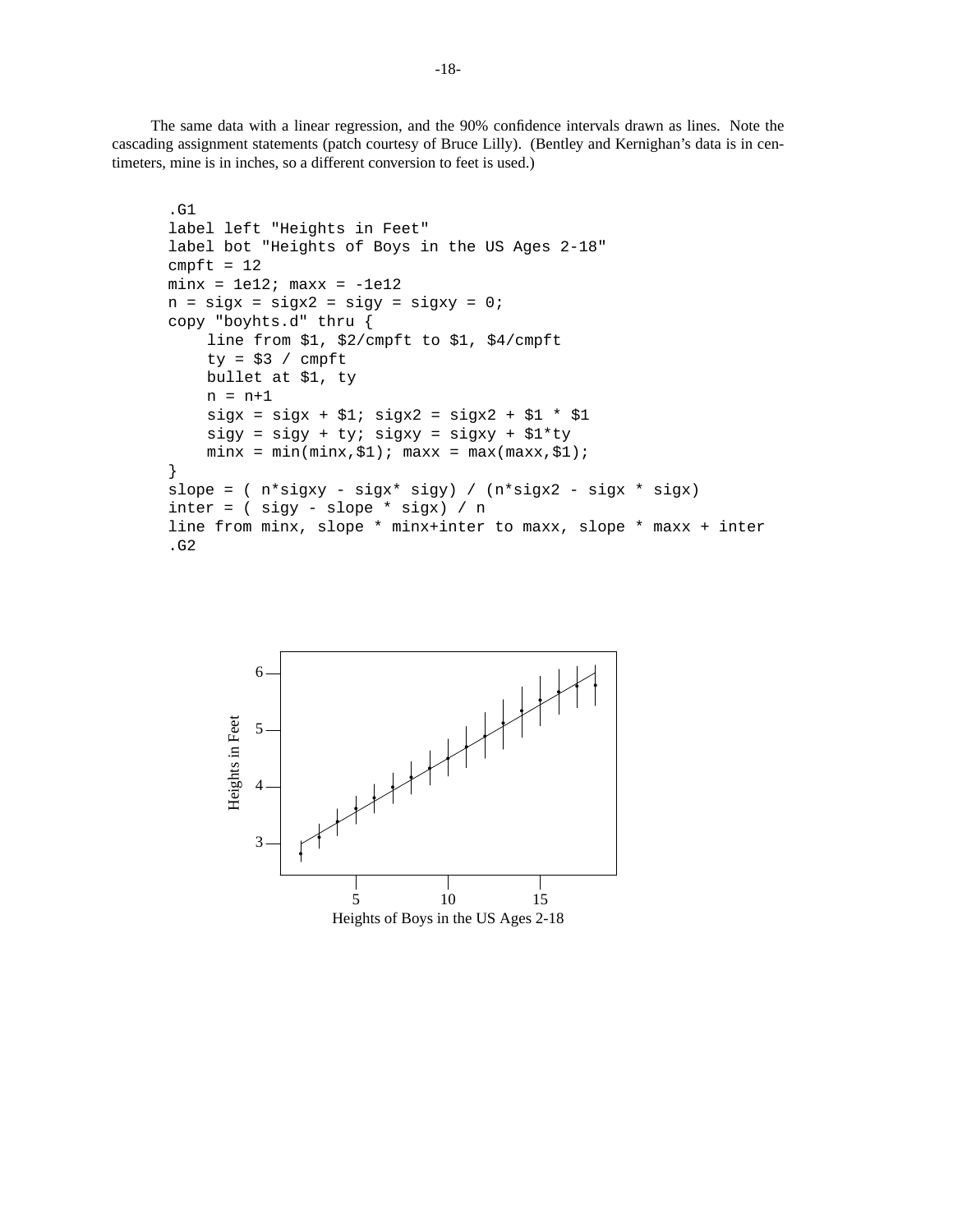This is a 4 linestyle plot with a copy statement that adds labels. The scales are user-defined, and the *y* axis is logarithmic. The data is the number of male and female officers and enlisted personnel in the U.S. Armed forces from 1940-1993 from the Pittsburgh Press *World Almanac and Book of Facts.* This graph has more data than the equivalent from Bentley and Kernighan.

```
.G1
coord x 38, 95 y .8, 10000 log y
label bot "U.S. Military Personnel"
label left "Thousands" left .25
draw of solid
draw ef dashed
draw om dotted
draw em solid
copy "army.d" thru {
    next of at $1, $3
    next ef at $1, $5
    next om at $1, $2
    next em at $1, $4
}
copy until "XXX" thru \{ "$1 $2" size -3 at 60, $3; \}Enlisted Men 1200
Male Officers 140
Enlisted Women 12
Female Officers 2.5
XXX
.G2
```
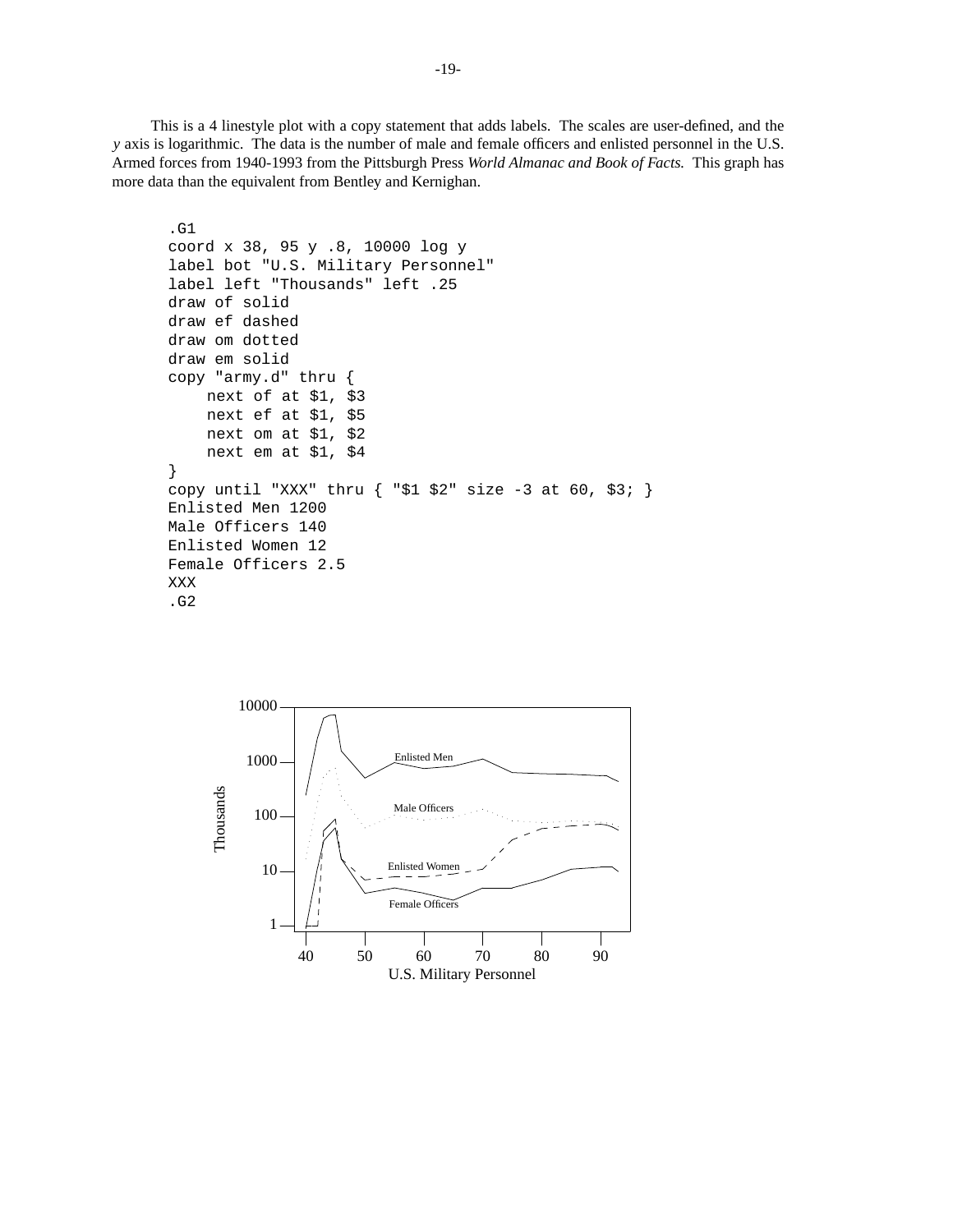Obfuscation of data via scatter plots. Three aligned graphs are produced that plot the numbers of enlisted men as functions of male officers, female officers, and enlisted women. The plotting symbol is the year in question. Same data as above.

```
.G1
graph A
frame ht 1.6667 wid 1.6667
label bot "Male_Officers"
label left "Enlisted_Men"
coord log log
ticks off
copy "army.d" thru \{ "$1" at $2,$4; \}graph A with .Frame.w at A.Frame.e +(.1,0)
frame ht 1.6667 wid 1.6667
label bot "Female_Officers"
coord log log
ticks off
copy "army.d" thru { "$1" at $3,$4; }
graph A with .Frame.w at A.Frame.e +(.1,0)
frame ht 1.6667 wid 1.6667
label bot "Enlisted_Women"
coord log log
ticks off
copy "army.d" thru { "$1" at $5,$4; }
.G2
```


Male\_Officers

Female\_Officers

Enlisted\_Women

Enlisted\_Men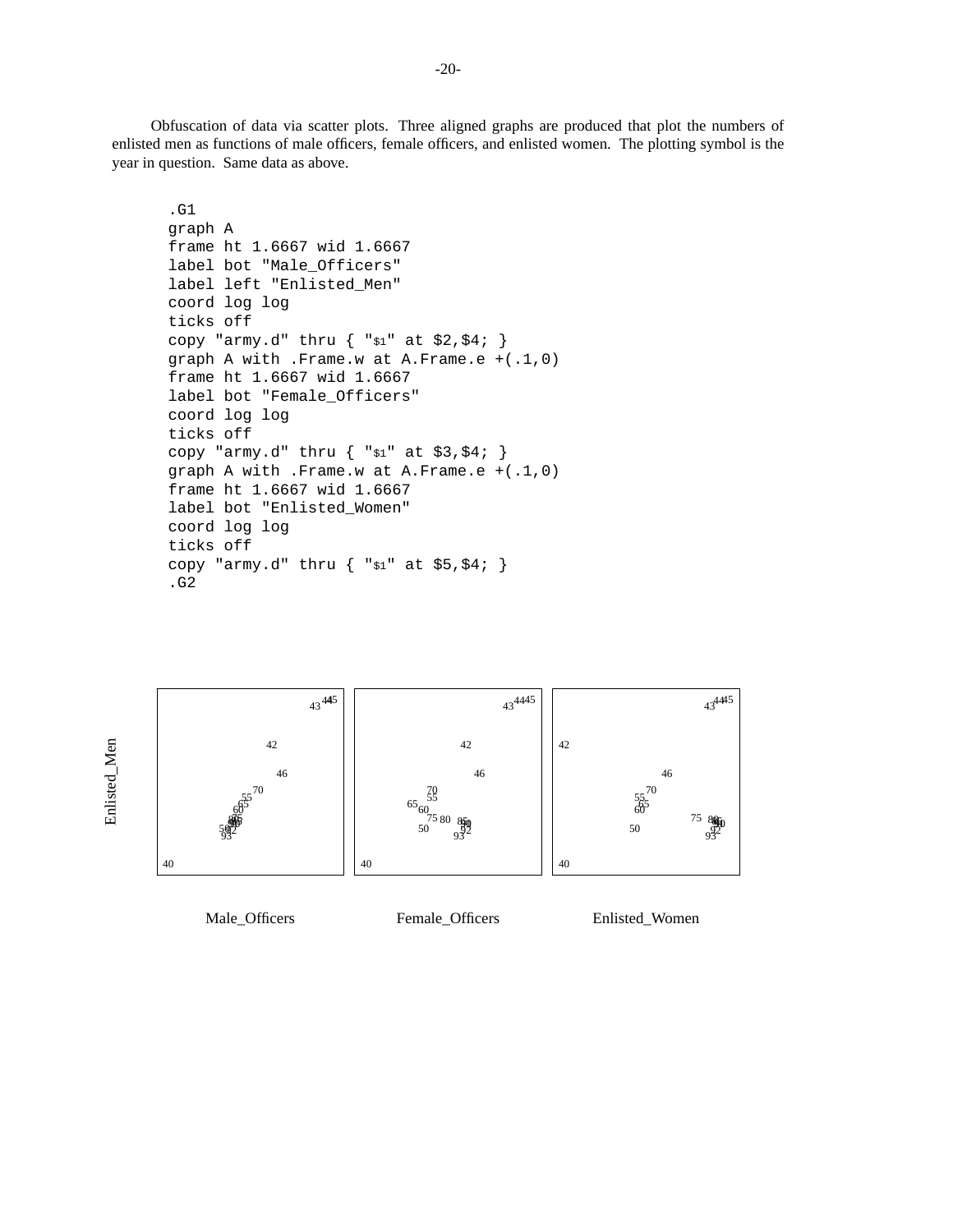One of my favorites. The solution of a differential equation and the slope field it passes through. It shows off nested for loops (one using = as a synonym for from) and *eqn* labels. The data is in the graph description.

```
.G1
frame ht 2.5 wid 2.5
coord x 0,1 y 0,1
label bot "Direction Field is $y prime = x sup 2 / y$"
label left "$y = sqrt { ( 2 x sup 3 + 1 ) / 3 }"
ticks left in 0 left .1 at 0,1
ticks bot in 0 down .1 at 0,1
len = .04
for tx from .01 to .91 by .1 do {
    for ty from .01 to .91 by .1 do {
        deriv = tx*tx/ty
        scale = len / sqrt(1 + deriv*deriv)
        line from tx,ty to tx+scale, ty+scale*deriv
    }
}
draw solid
for tx = 0 to 1 by .05 do {
    next at tx, sqrt((2*tx*tx*tx+1)/3)
}
.G2
```
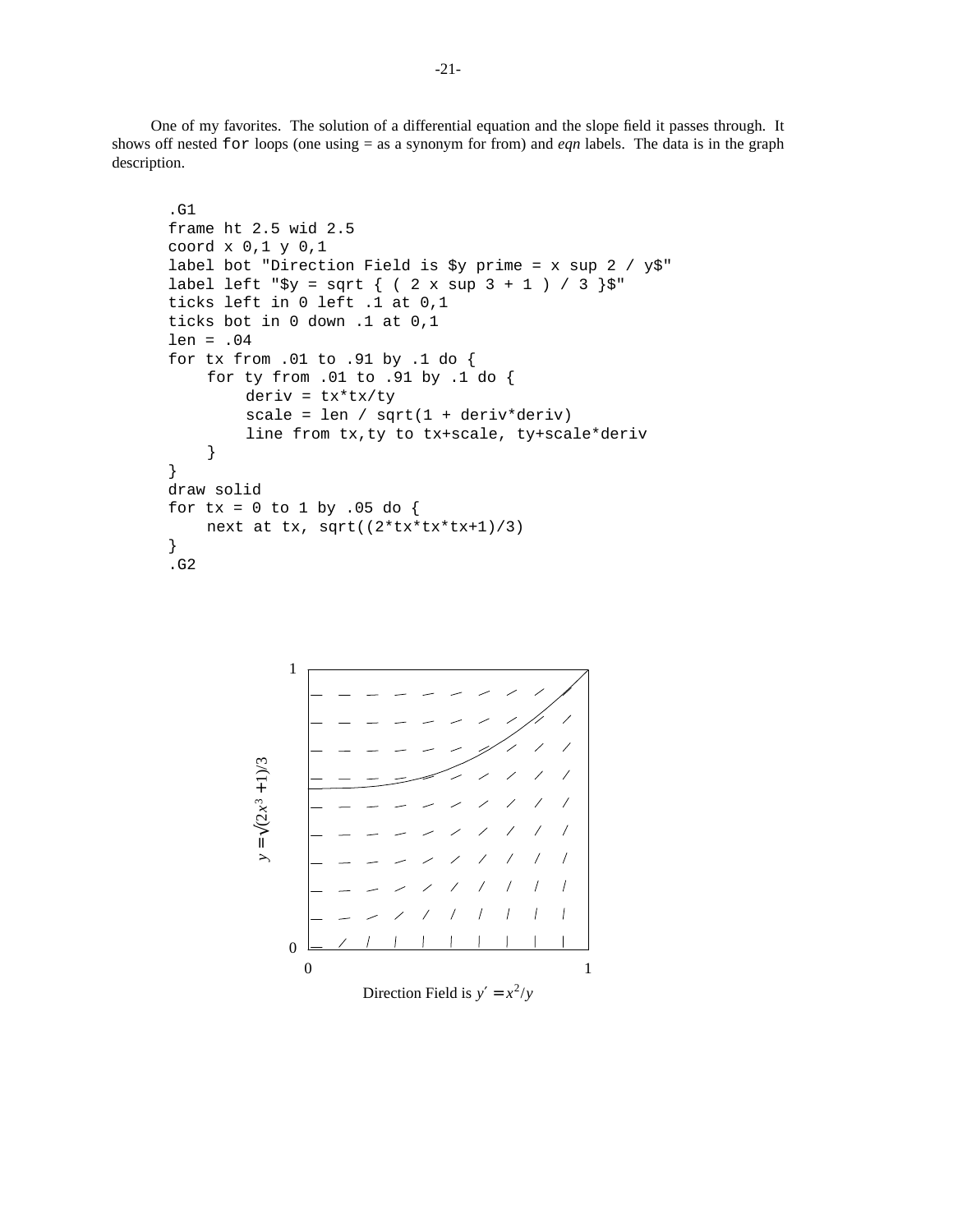More population studies. State population rank vs. population, with the population on a log scale. A regression line is also plotted. I used the same line as Bentley and Kernighan, although my data is more recent. The top labels are generated by a series of macros, the frame size is enlarged, and the plotting symbol is the state abbreviation. This graph uses the same census data as above.

```
.G1
frame wid 5 ht 4
label left "Rank in Population"
label bot "Population (in Millions)"
label top "$log sub 2$ Population"
coord x .3, 35 y 0, 51 log x
define L { (2.0ˆ$1)/1e6 "$1" }
ticks bot out at .5, 1, 2, 5, 10, 20
ticks left out from 10 to 50 by 10
ticks top out at L(19), L(20), L(21), L(22), L(23), L(24), L(25)thisy = 50copy "states.d" thru {
    "$1" size -4 at $3/1e6, thisy
    thisy = thisy-1}
line dotted from 15.3,1 to .515, 50
.G2
```
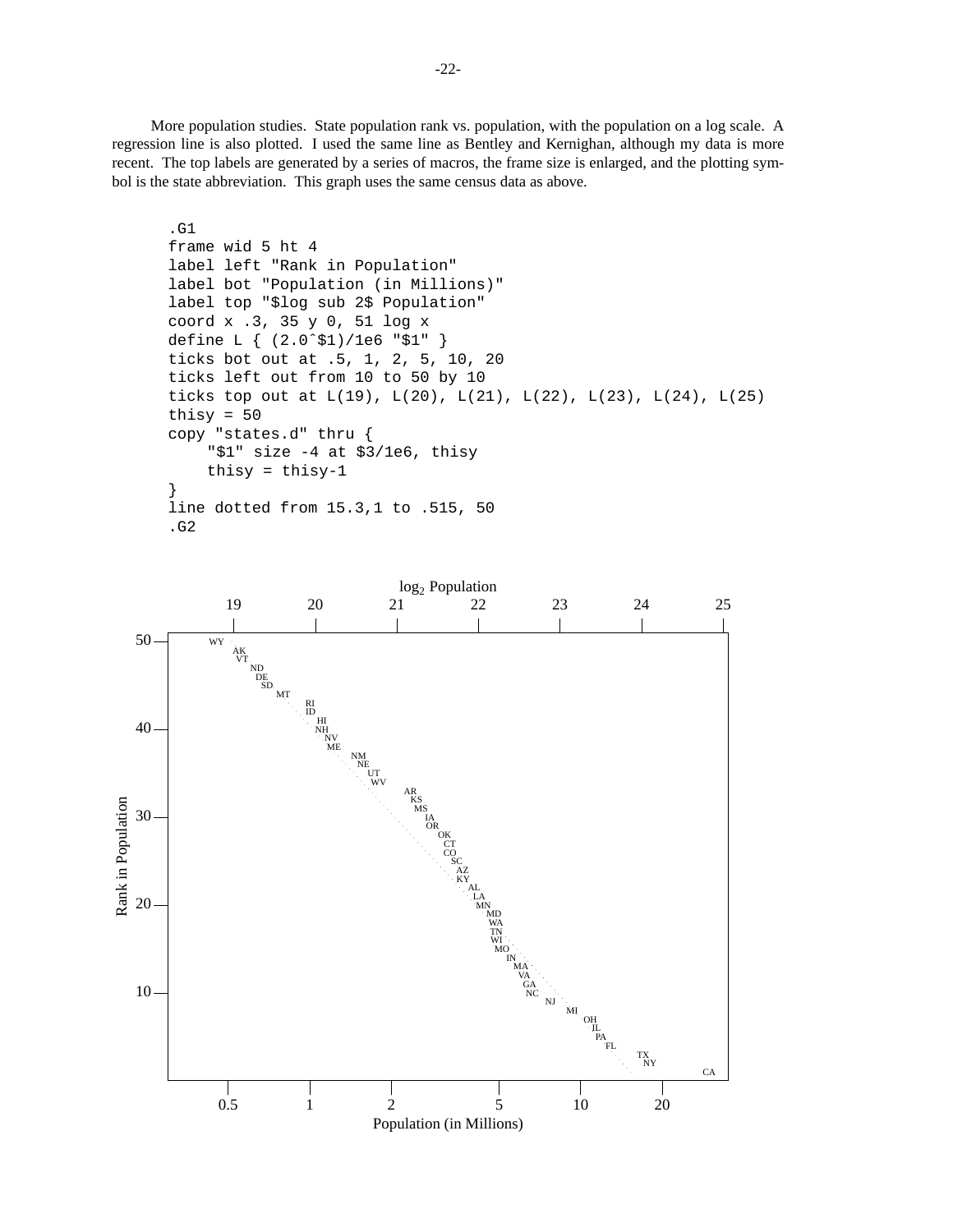A nearly useless plot of the populations of different states. Same data.

```
.G1
frame invis ht .3 wid 5 bottom solid
label bot "Populations (in Millions) of the 50 States"
coord x .3, 35 y 0, 1 log x
ticks bot out at .5, 1, 2, 5, 10, 20
ticks left off
copy "states.d" thru { vtick at $3/1e6, .5; }
.G2
```


A slight improvement, as the states are spread out and plotted with their symbols. The rand() function is used to position them vertically, which shows off the function, but doesn't guarantee a legible graph. Same data.

```
.G1
frame invis ht 1 wid 5 bottom solid
label bot "Populations (in Millions) of the 50 States"
coord x .3, 35 y 0, 1000 log x
ticks bot out at .5, 1, 2, 5, 10, 20
ticks left off
copy "states.d" thru \{ "$1" size -4 at $3/1e6, 100+900*rand(); \}.G2
```
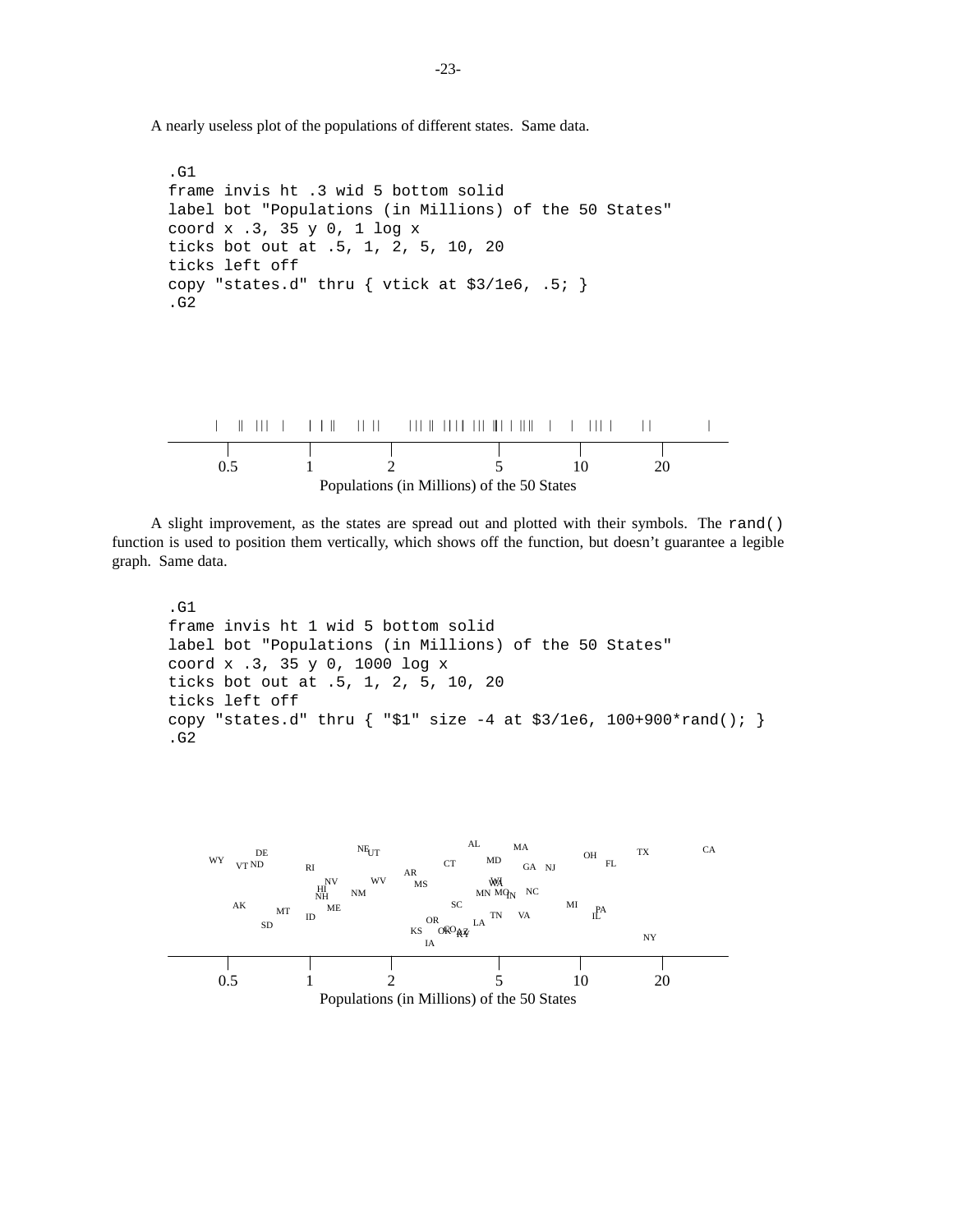A histogram of the same data. The input file is a result of running the census data through the *awk* script that Bentley and Kernighan describe.

```
.G1
frame invis bot solid
label bot "Populations (in Millions) of the 50 States"
label left "Number of States" left .1
ticks bot out from 0 to 35 by 5
coord x 0, 35 y 0, 13
copy "states2.d" thru {
    line from $1,0 to $1,$2
    line from $1, $2 to $1+1, $2
    line from $1+1,$2 to $1+1,0
}
.G2
```
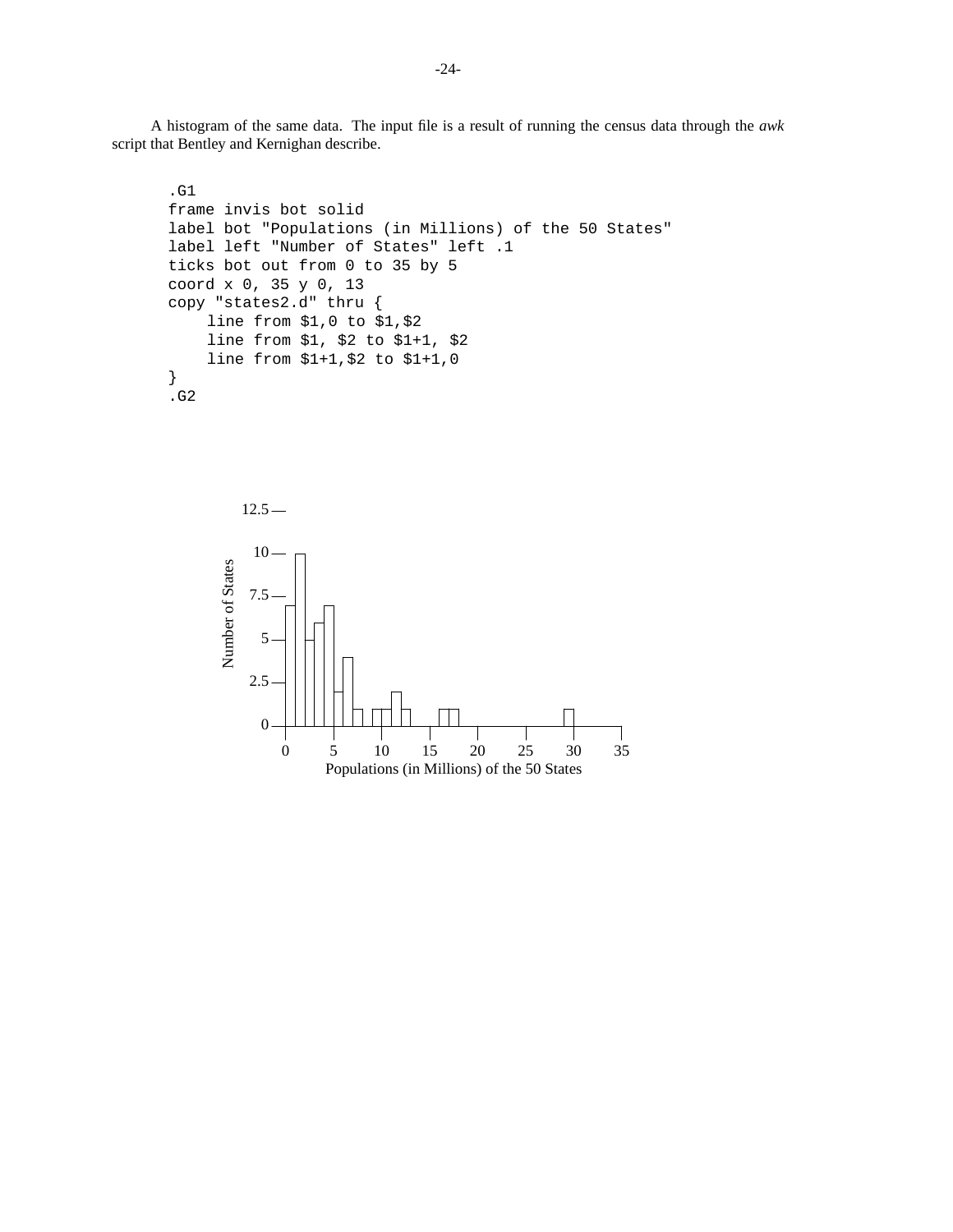A "lolliplot " histogram of the same data.

```
.G1
frame invis bot solid
label bot "Populations (in Millions) of the 50 States"
label left "Number of States" left .1
ticks bot out from 0 to 35 by 5
coord x 0, 35 y 0, 13
copy "states2.d" thru {
    line dotted from $1+.5,0 to $1+.5,$2
    "•" size +3 at $1+.5, $2
}
.G2
```
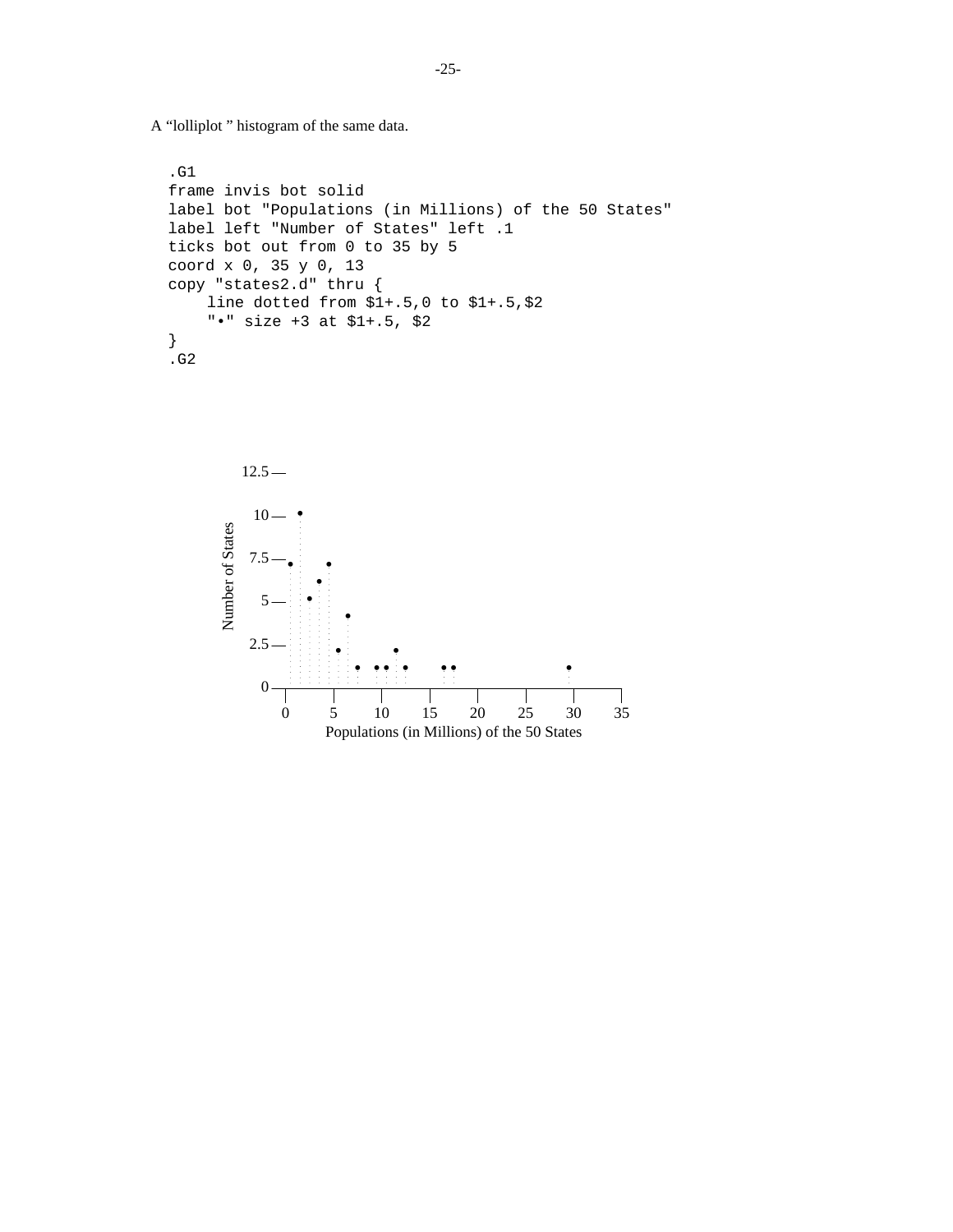A histogram of state abbreviations. The data has been massaged by the *awk* program described by Bentley and Kernighan.

```
.G1
frame invis wid 4 ht 2.5 bot solid
label bot "Populations (in Millions) of the 50 States"
ticks bot out from 0 to 35 by 5
ticks left off
coord x 0, 35 y 0, 13
copy "states3.d" thru {"$1" size -4 at $2+.5, $3+.5; }
.G2
```

```
Populations (in Millions) of the 50 States
0 5 10 15 20 25 30 35
WYRI AROKALMOMA
AK
ID
KS
CT
LA
IN
VA
VT HI MSCOMN GA
NDNHIA SCMD NC
DE
NV
OR
AZ
WA
SD
ME
KY
TN
MT
NM
 NE
 UT
 WV
      WI
              MIOH IL FL
                  PA
                          TXNY CA
```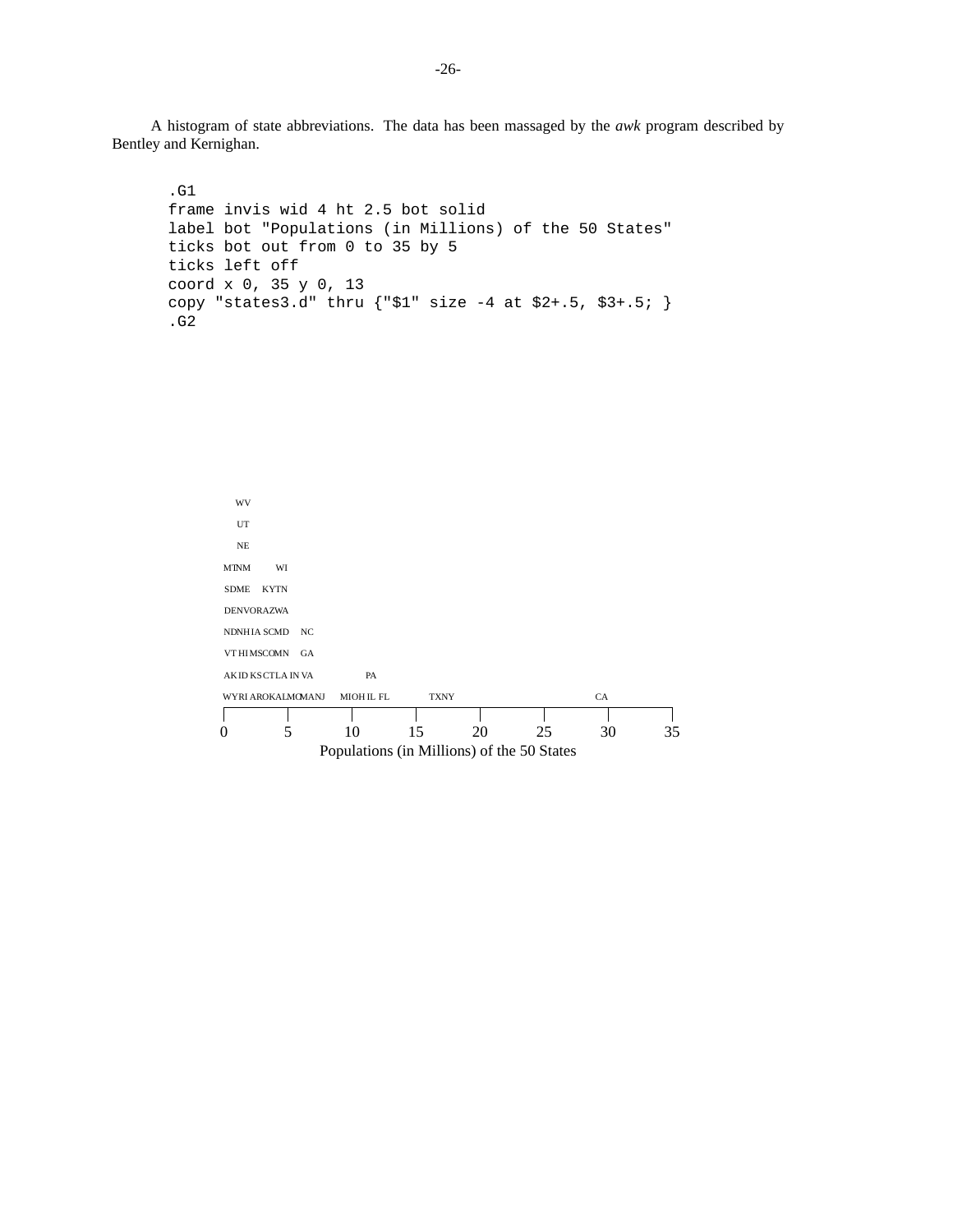A bar graph of profiler output. The output is from running *grap* on this file.

```
.G1
ticks left off
cury = 0barht = .7copy "prof2.d" thru {
    line from 0,cury to $1, cury
    line from $1, cury to $1, cury-barht
    line from 0, cury-barht to $1, cury-barht
    " $2" ljust at 0, cury-barht/2
    cury = cury-1
}
line from 0,0 to 0,cury+1-barht
bars = -curyframe invis ht bars/3 wid 3
.G2
```
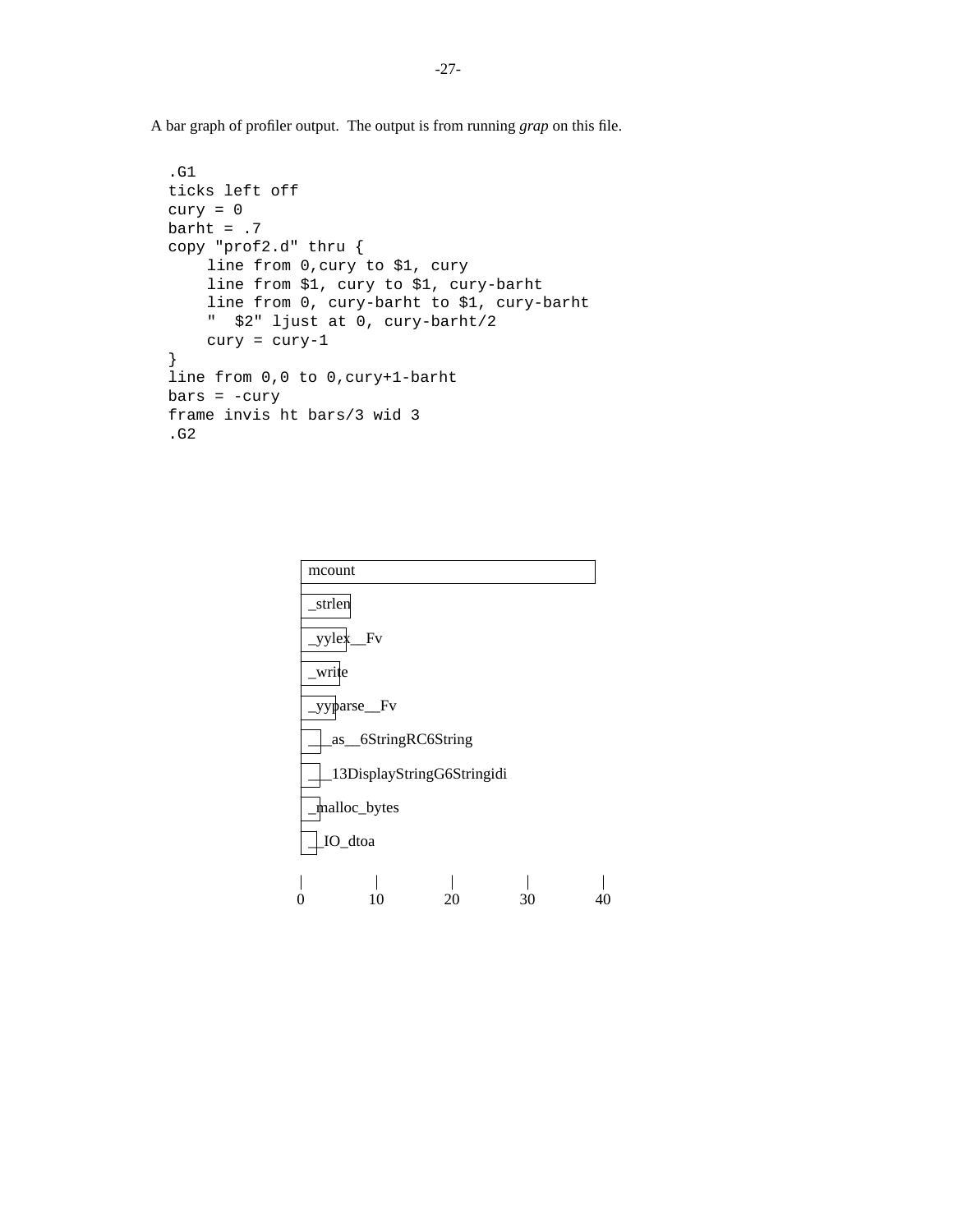The creative graph of state heights and volcano heights from their grap paper. The data was included in the graph description, which (according to Bruce Lilly) is from John W. Tukey's classic 1977 text *Exploratory Data Analysis,* Chapter 10. Tukey cites "The World Almanac, 1966, page 269. Their source: National Geographic Society." The format of the graph is also similar to a graph on pg. 40 (exhibit 5, chapter 2). All those attributions are from Bruce Lilly. I don't have the relevant material to verify it, but have no reason to doubt the accuracy of the information.

```
.G1
frame invis ht 4 wid 3 bot solid
ticks off
coord x .5, 3.5 y 0,25
define Ht { "- $1,000 -" size -3 at 2, $1 }
Ht(5); Ht(10); Ht(15); Ht(20);
"Highest Point" "in 50 States" at 1,23
"Heights of" "219 Volcanos" at 3,23
"Feet" at 2,21.5; arrow from 2,22.5 to 2,24
define box {
     xc = $1; x1 = xc - boxwidth/2; xh = xc+boxwidth/2y1 = $2; y2 = $3; y3 = $4; y4 = $5; y5 = $6bullet at xc,y1
     " $7" size -3 ljust at xc, y1
     line from (xc,y1) to (xc,y2)
     line from (xl,y2) to (xh,y2)
     line from (xl,y3) to (xh,y3)
     line from (xl,y4) to (xh,y4)
     line from (xl,y2) to (xl,y4)
     line from (xh,y2) to (xh,y4)
     line from (xc,y4) to (xc,y5)
     bullet at xc,y5
     " $8" ljust size -3 at (xc,y5)
}
boxwidth = .3
box(1, .3, 2.0, 4.6, 11.2,20.3, Florida, Alaska)
box(3,.2, 3.7, 6.5, 9.5, 19.9, Ilhanova, Guallatiri)
.G2
```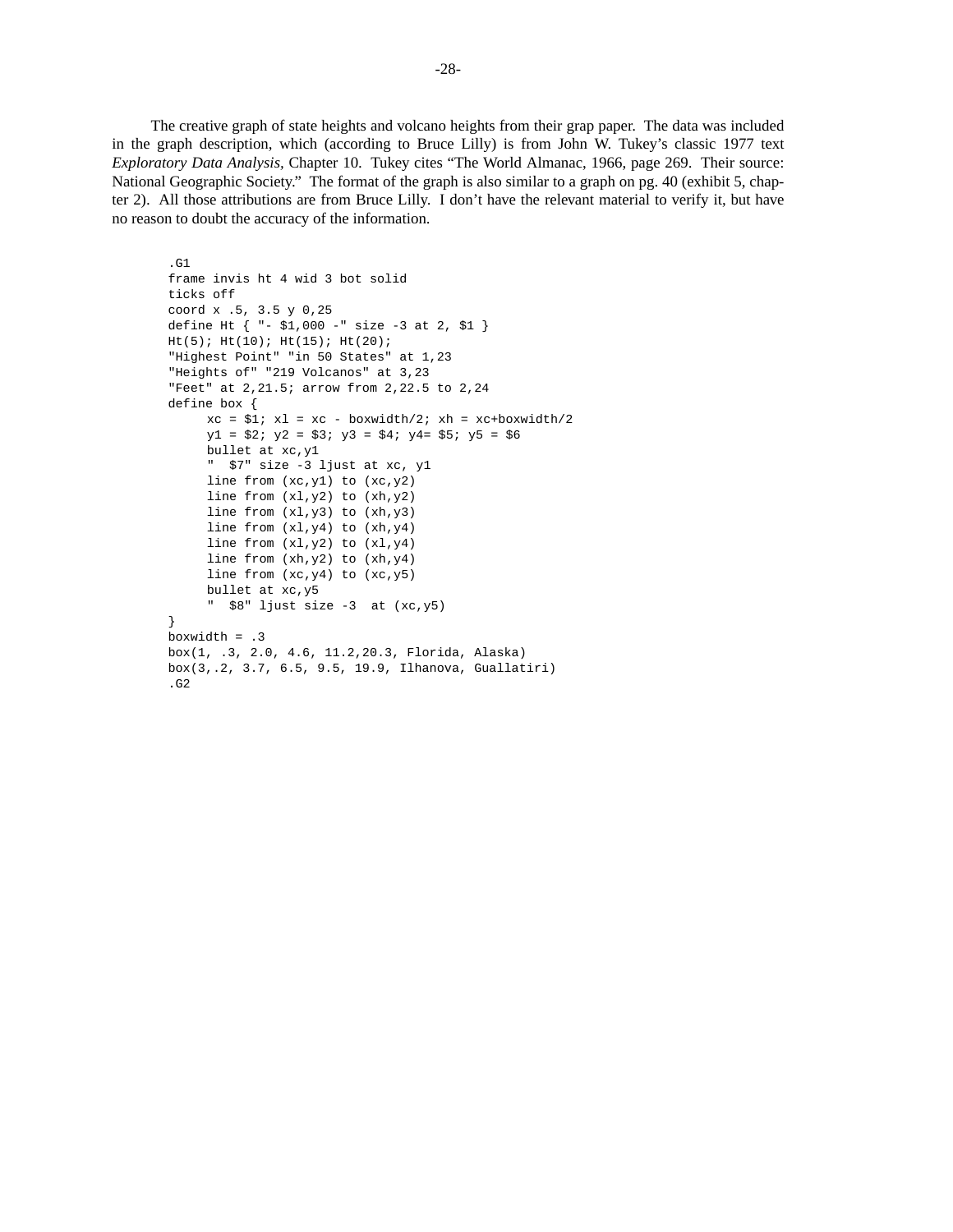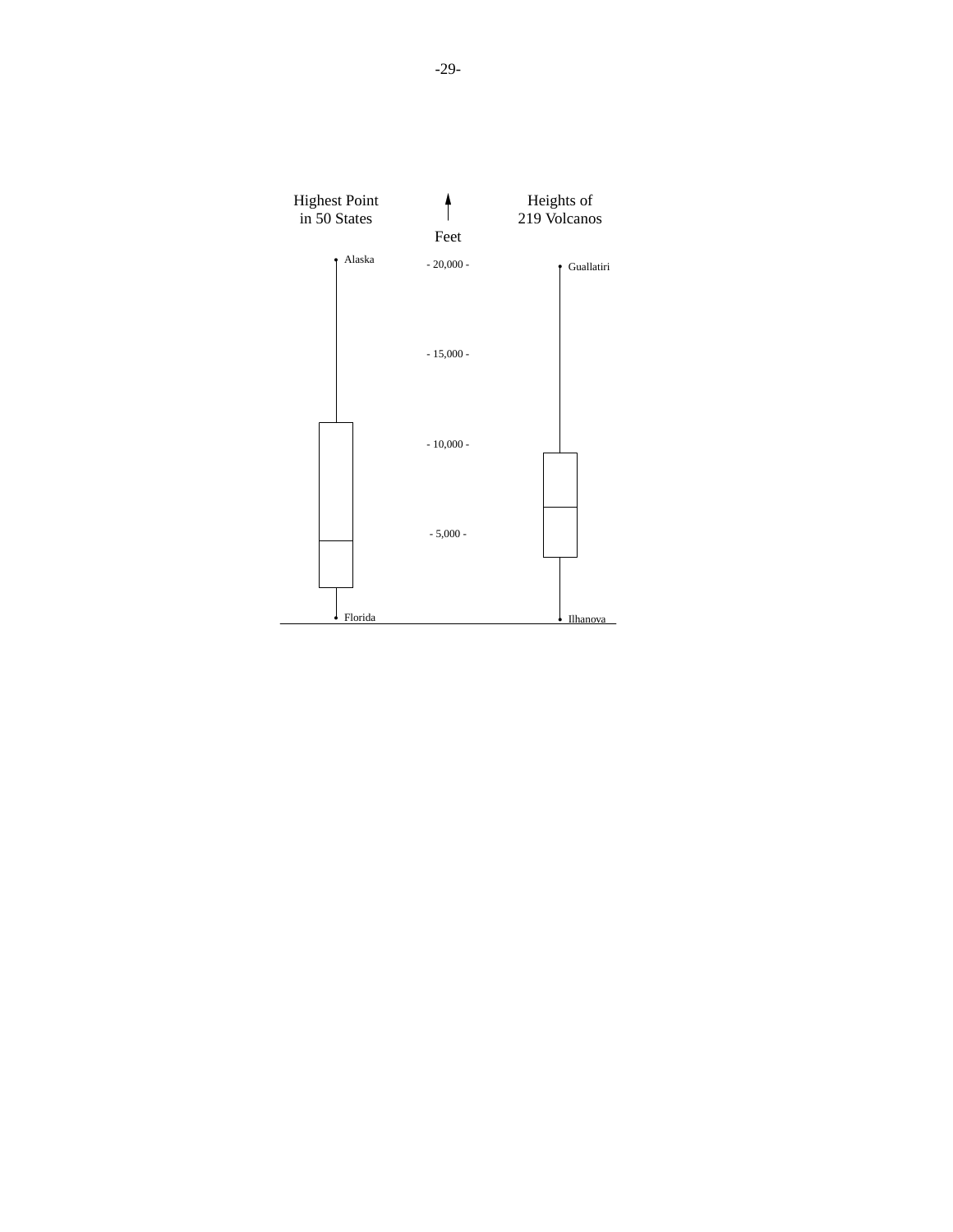A large but boring graph. No data, but it does show off passing size parameters to *pic*, and using non-brace macro delimiters.

```
.ps 14
.vs 18
.G1 4
frame ht 2 wid 2
label left "Response Variable" left .2
label bot "Factor Variable" down .1
line from 0,0 to 1,1
line dotted from .5,0 to .5,1
define blob X "\v'.1m'\(bu\v'-.1m'" X
blob at 0,.5; blob at .5, .5; blob at 1,.5
.G2
.ps 10
.vs 12
```
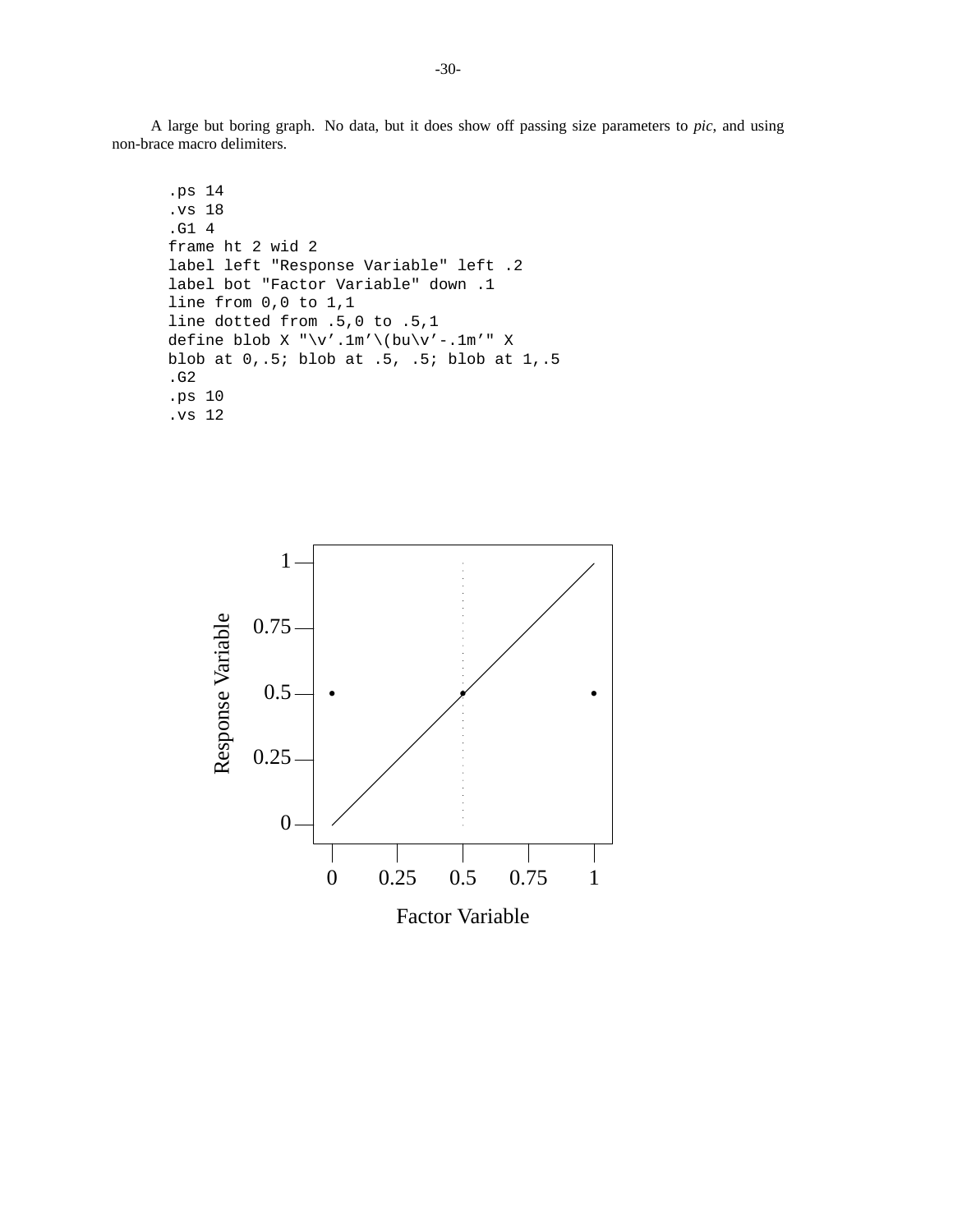This displays all the macros defined in grap.defines. No data.

```
.G1
define box {\n \times \} {\n \times \} {\n \times \}frame ht 2 wid 2
coord x 0,3 y 0,6
ticks off
ticks left in left .1 from 1 to 5
ticks right in from 1 to 5 ""
ticks bot in down .1 from 1 to 2
ticks top in from 1 to 2 ""
bullet at 1,1
plus at 1,2
box at 1,3
star at 1,4
dot at 1,5
times at 2,1
htick at 2,2
vtick at 2,3
square at 2,4
delta at 2,5
.G2
```
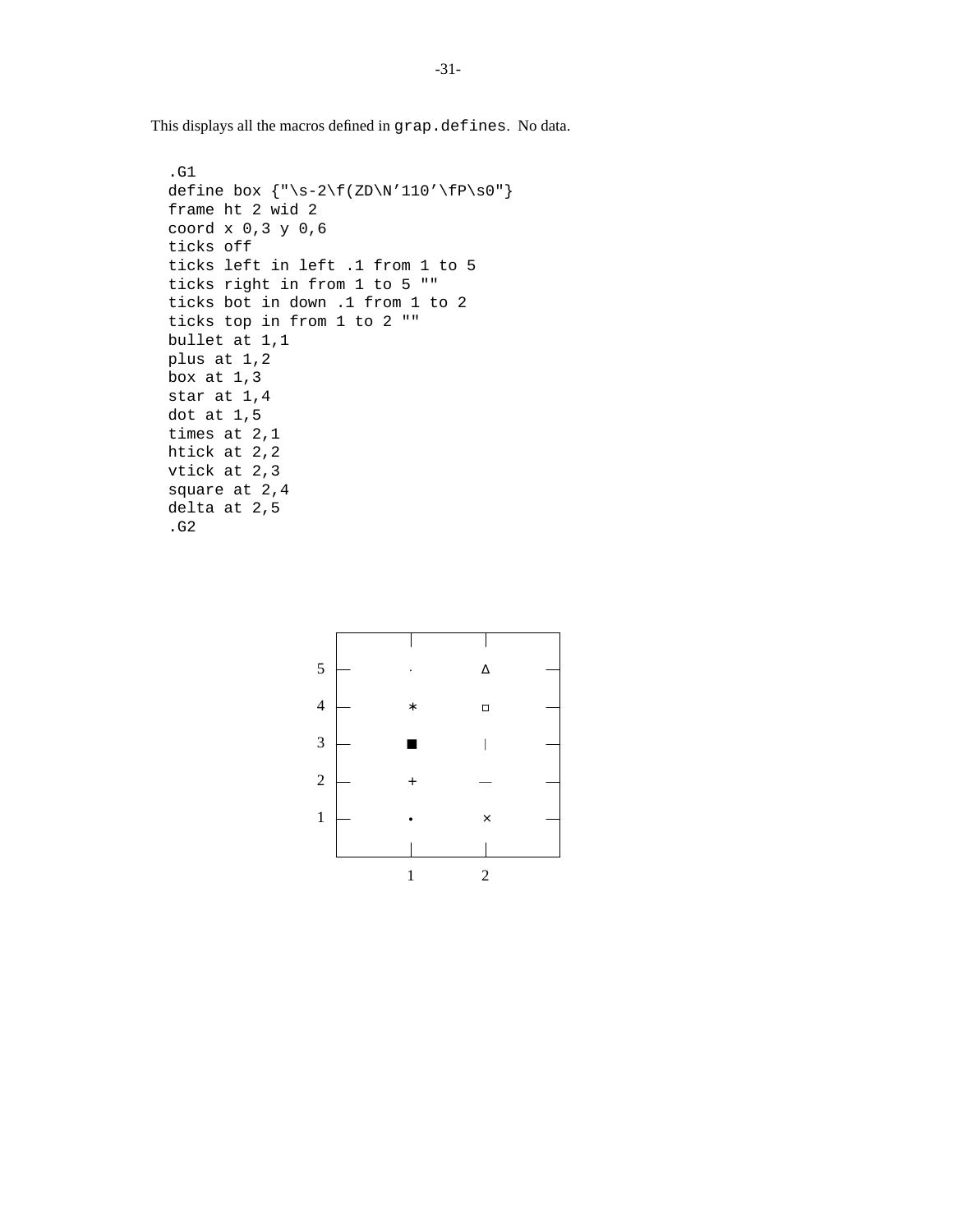We saw this graph earlier using line drawing commands. This version uses the bar extension. Bars are centered, so the 0.5 unit fudge factor is used. If I were graphing this from scratch, I would rewrite the *awk* script to place the bars correctly.

```
.G1
frame invis bot solid
label bot "Populations (in Millions) of the 50 States"
label left "Number of States" left .1
ticks bot out from 0 to 35 by 5
coord x 0, 35 y 0, 13
copy "states2.d" thru {
    bar up $1+0.5 ht $2 fill 0.125
}
.G2
```
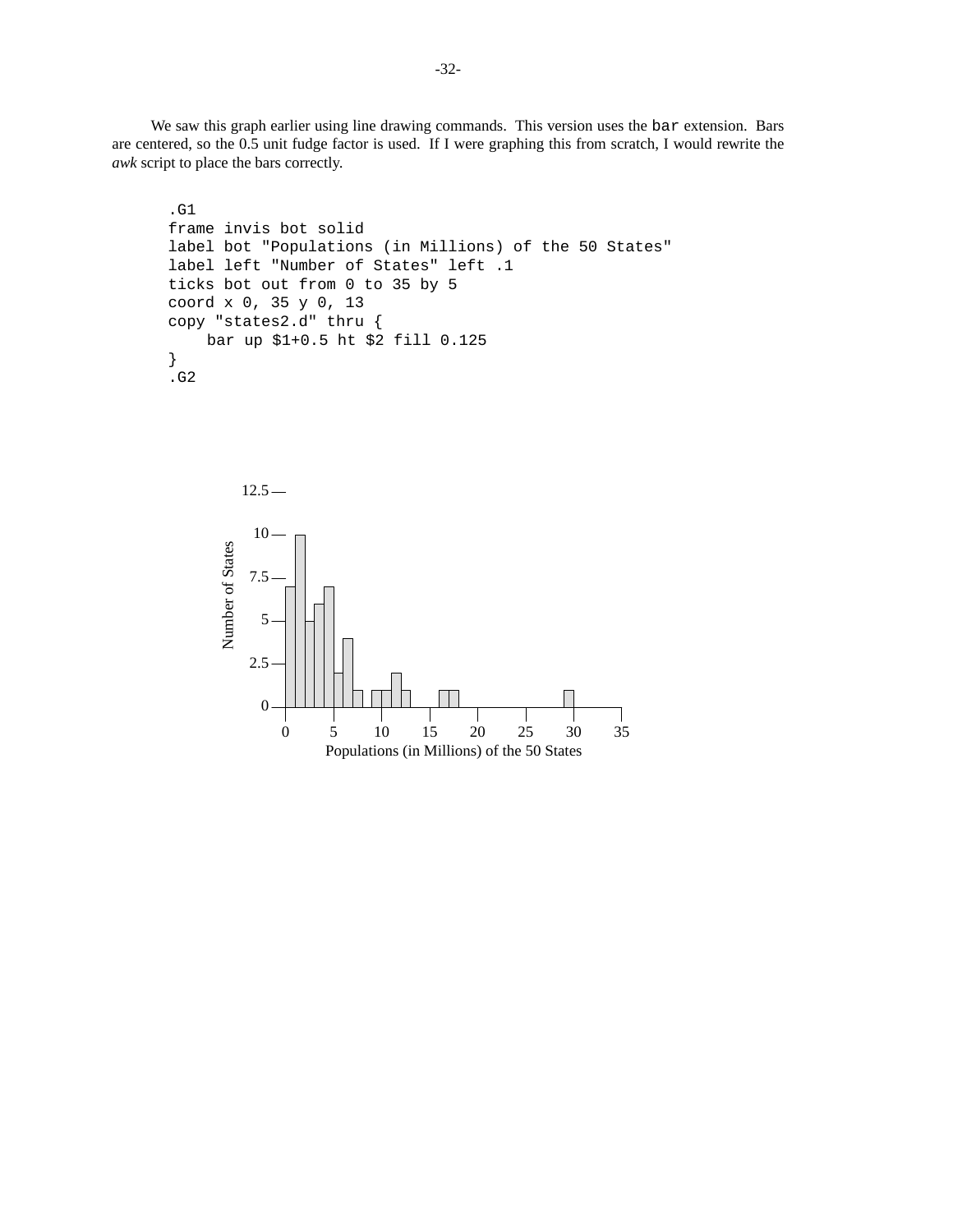The same graph with bars extending in the x direction.

```
.G1
frame invis bot solid
label left "Populations (in Millions) of the 50 States"
label bot "Number of States"
ticks left out from 0 to 35 by 5
coord x 0, 13 y -0, 35
copy "states2.d" thru {
    bar right $1+0.5 ht $2 fill 0.125
}
.G2
```
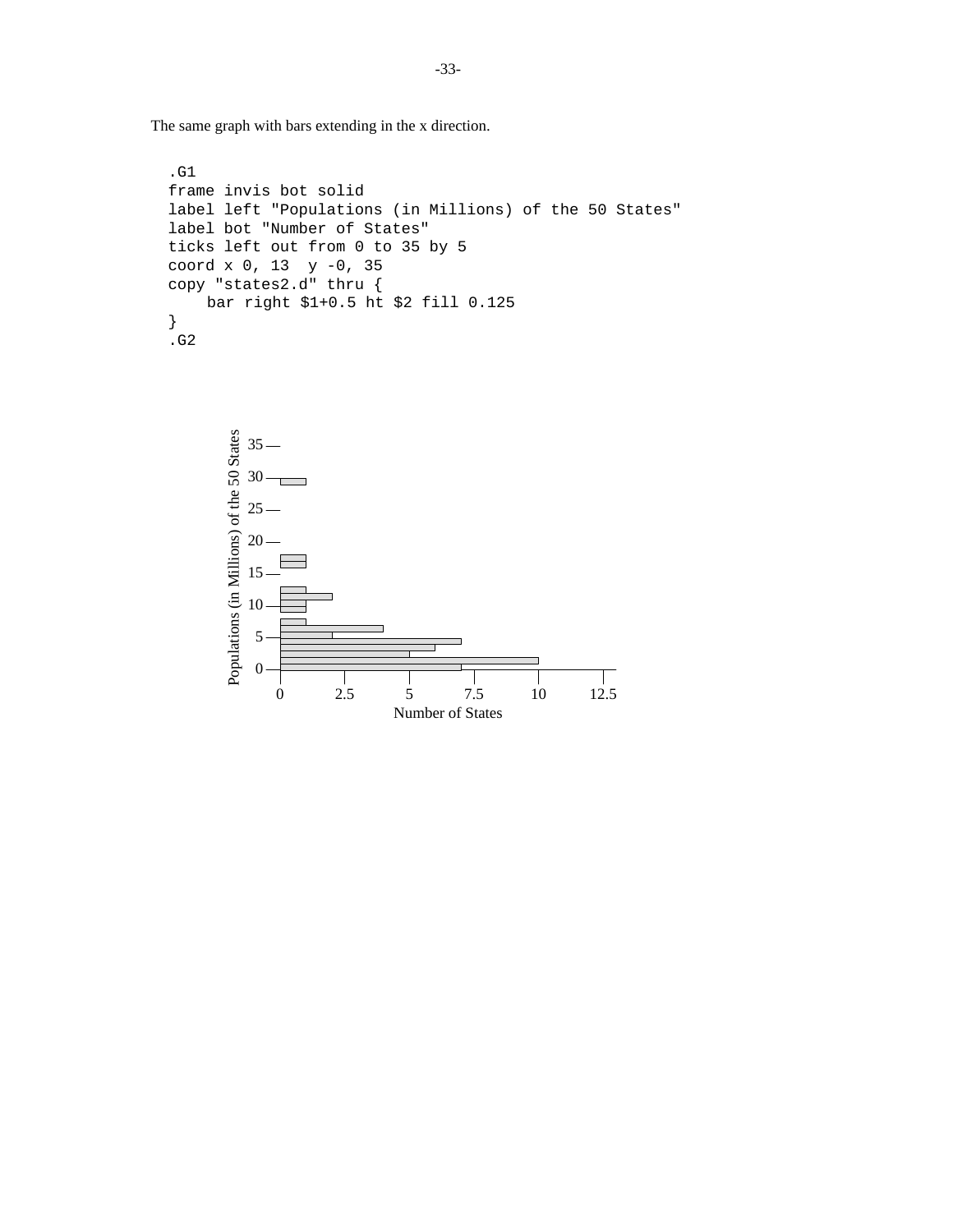Demonstration of negative bar heights.

```
.G1
frame invis bot solid
copy until "DONE" thru {
    bar up $1 ht $2
}
1 - 22 - 13 0
4 1
5 2
DONE
.G2
```
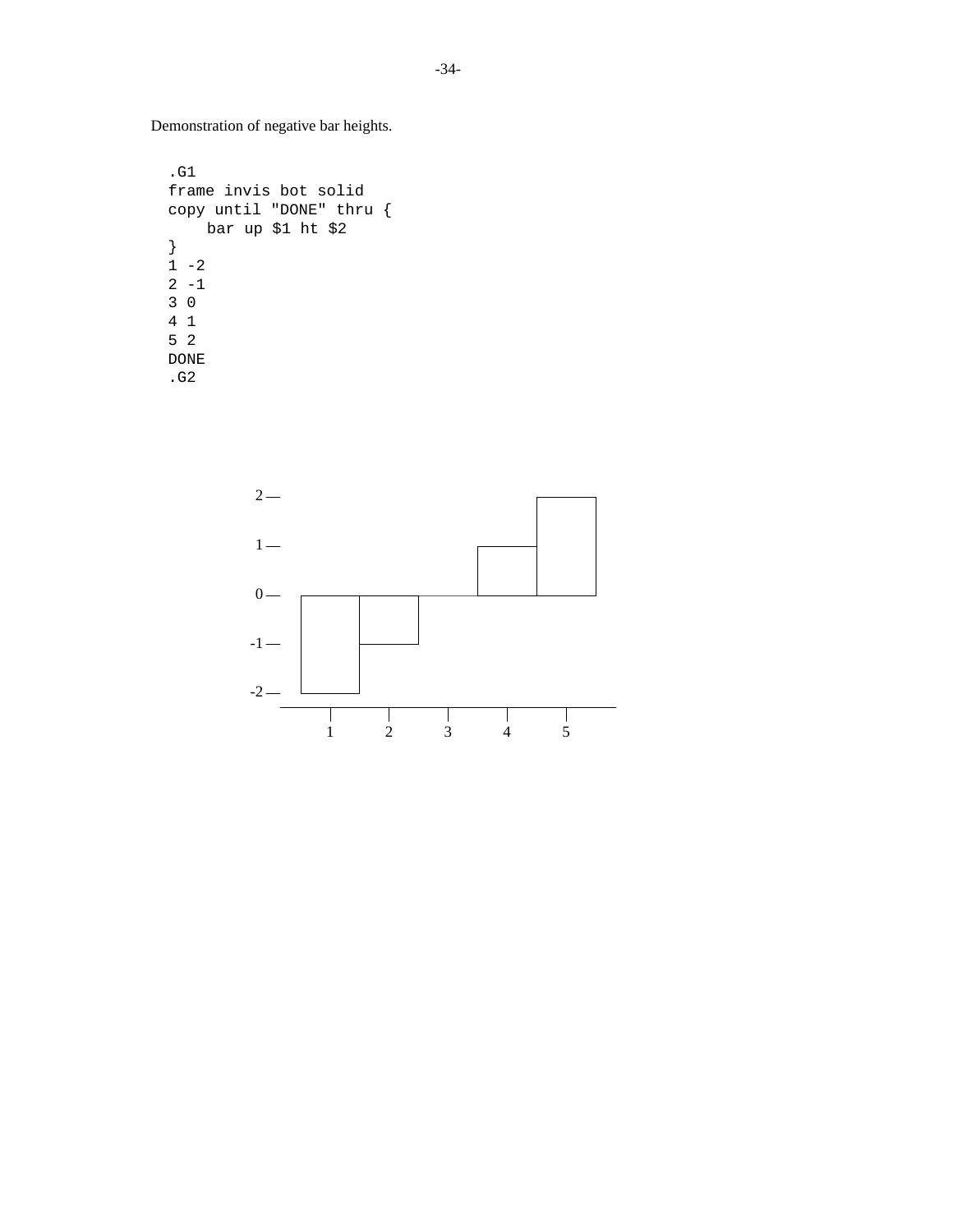A display of two timing measurements and the components thereof. The data is fabricated, I just wanted to show the format, including both formats of bar statement.

```
.G1
frame invis bot solid left solid
ticks bottom off
grid bottom invis at 1 "OS 1", 2 "OS2"
coord y 0, 10
copy until "DONE" thru {
    bar up $1 ht $2 wid 0.5 base $3 fill $4
}
1300.25
1130.5
1440.9
2100.25
2410.5
2250.9
DONE
copy until "DONE" thru {
    bar 1.5,$1, 1.75, $1+0.2 fill $2
    $3 size -2 ljust at 1.8,$1+0.1
}
9 0.25 "Copying"
8.5 0.5 "Initialization"
8 0.9 "Checksum"
DONE
bar 1.45,9.35, 2.25, 7.85 dashed
.G2
```
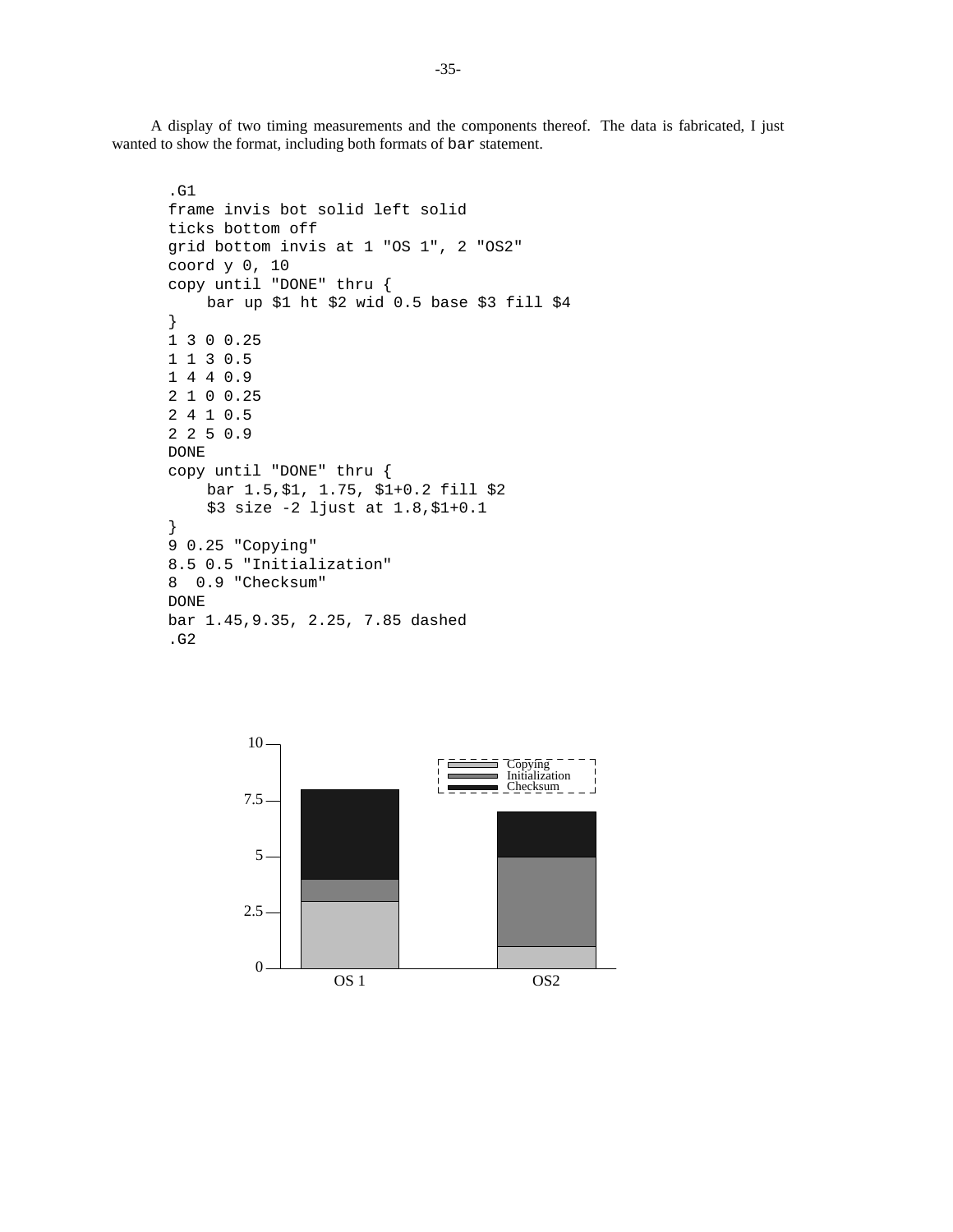This shows the new filling and linestyle capabilities of the circle and bar commands

```
.G1
bar (1,1), (0,0) fill 0.25
circle at 0.5,0.5 rad 0.5 dashed 0.05 fill 0.5
.G2
```
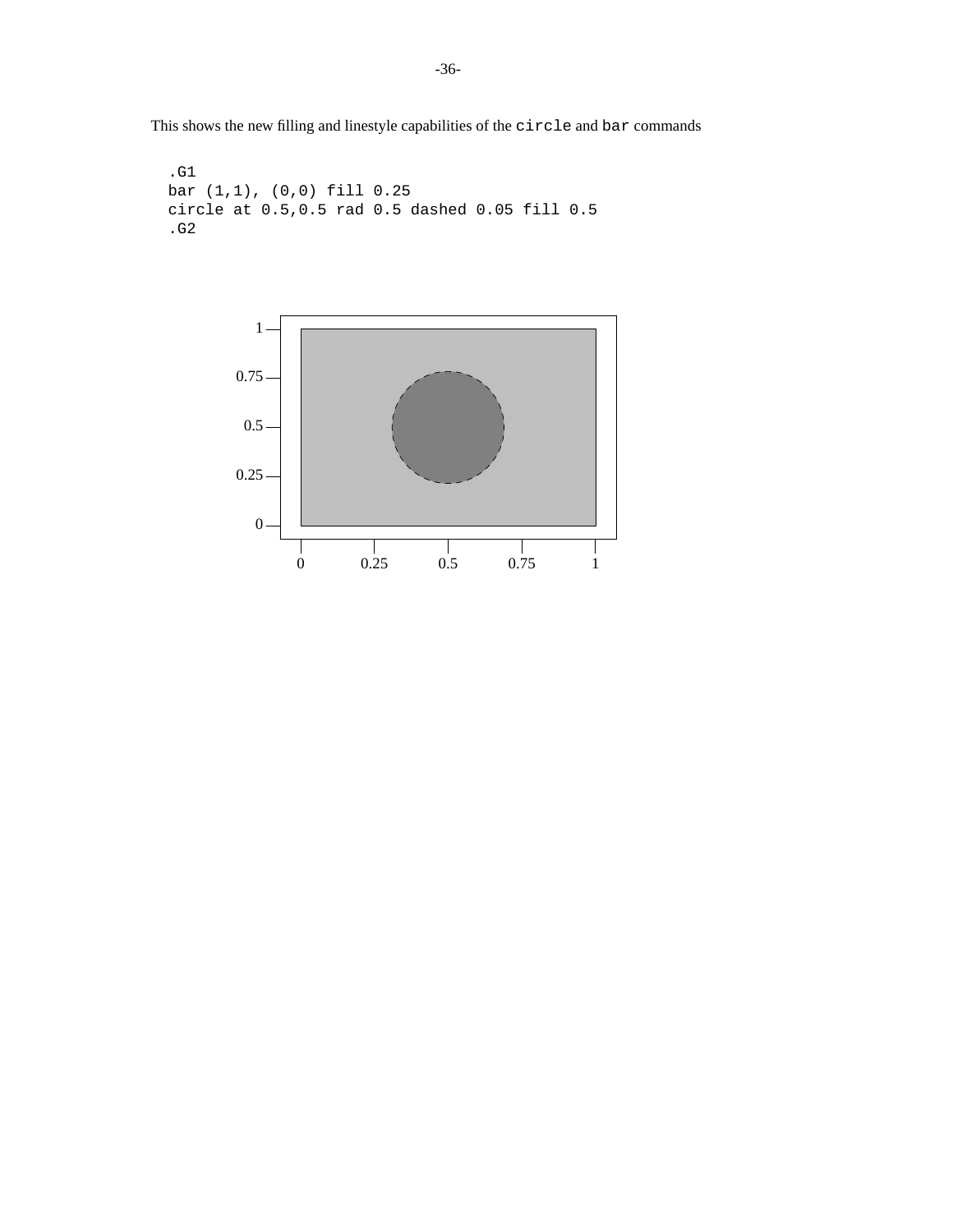This is a more complex example of nested macros from Anindo Banerjea's thesis. This originally caught errors in the use of multiple positioning commands for labels. I don't know what the data are, but a full explanation is in his Ph.D thesis. In-line data and the groff for the caption are elided. Two lines present in the real graph are missing from this one.

```
.ds ** \forall v' + .2m' \fB* \fP\vee v' - .2m'.vs 10
.G1
define myplot % # (symbol)
next linename at $1,$2
symb at $1,$2
%
graph A
frame invis ht 1.667 wid 2.0 left solid bot solid
coord y 0,70
label bot "delay (ms)" "\fIi)\fP" down 0.3
label left "load" unaligned "index" up .9
label right "Xmin = 2: \(bu" unaligned ljust size -3 "Xmin = 4:\,(sq""Xmin = 8:\((ci" "Xmin = 16: \\\*(**" left 1.4 up 0.5))draw a solid
define symb % bullet %
define linename { a }
copy until "XXX" thru myplot
50 42.000
...
XXX
draw b solid
define symb % square %
define linename { b }
copy until "XX1" thru myplot
50 22.000
...
XX1
.G2
```


**Figure 1.** Queueing Delay index vs. other load indices: Graph *i)* shows that the proposed load index is monotonically decreasing as a function of delay if all other factors are constant. Graph *ii)* shows that it is linear in bandwidth and graph *iii)* shows that it is linear in the path length of the route provided the delay requirement per hop remains constant.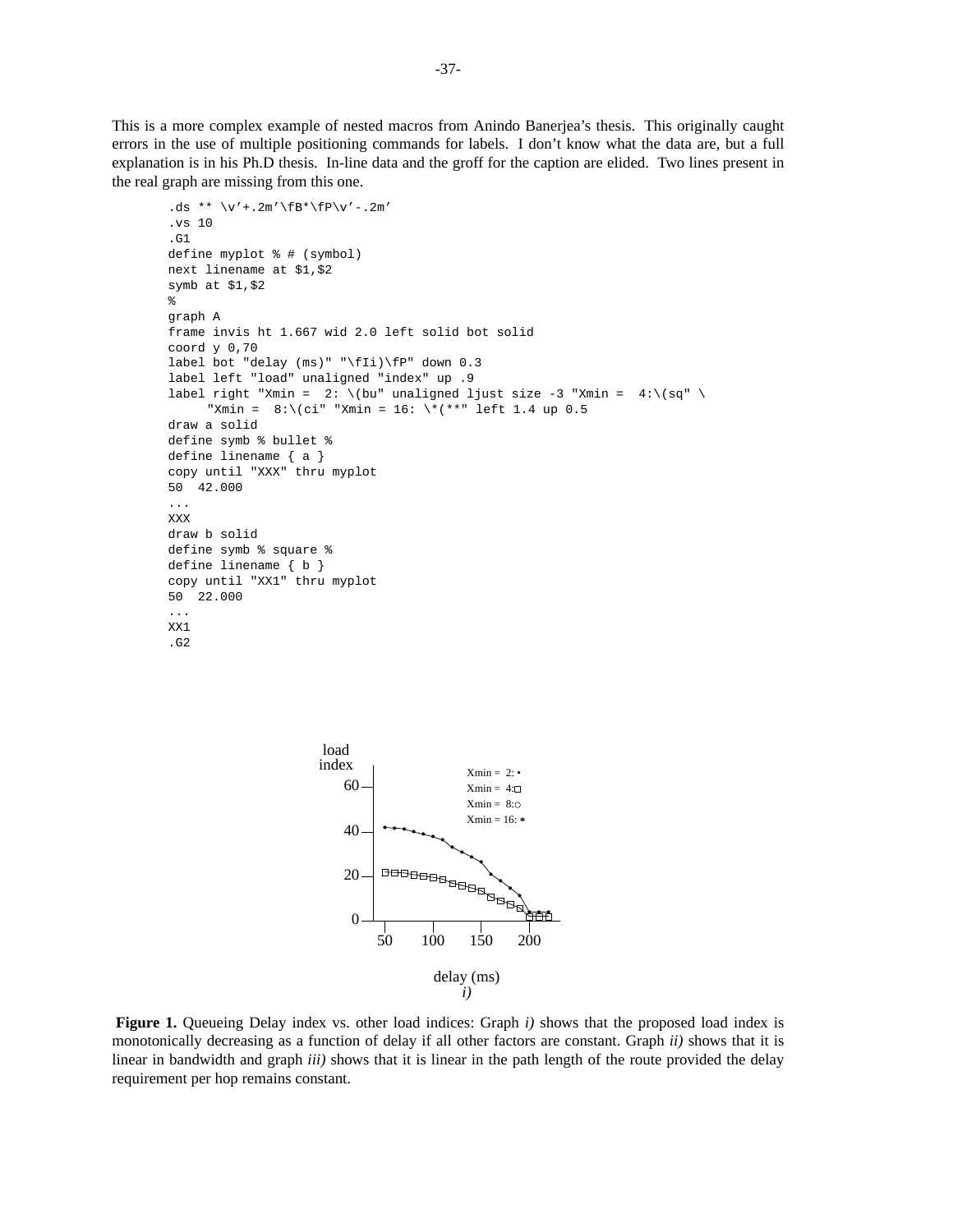This graph is pretty brutal all around. Nested macros and constructed filenames produce a bar graph (some of the components separated by dots in the included filenames were originally pathname components). This source is also from Anindo Banerjea, and caught bugs related to if and for statements. Anindo wrote this to display a graph for his thesis, not to demonstrate perfect grap programming form. His graphs are used with his permission, I've made minor tweaks to his code to make them more pretty under this version of grap.

```
.G1
define write_name % #(code,X,Y)
  if (51 == 1) then {
    "\simeq -2G\sqrt{s}+2" above at $2,$3
  }
  if ( $1 = 2) then { }"\s-2H\s+2" above at $2,$3
  }
  if ( $1 = 3) then { }"\s-2L\s+2" above at $2,$3
  }
  if (51 == 4) then {
    "\s-2I\s+2" above at $2, $3}
  if (51 == 5) then {
    "\s-2R1\s+2" above at $2,$3
  }
  if (51 == 6) then {
    "\s-2R2\s+2" above at $2, $3}
  if (\$1 == 7) then {
    "\s-2R3\s+2" above at $2,$3
  }
  if (51 == 8) then {
    "\s-2S\s+2" above at $2,$3
  }
%
define dashedbar % f(X,Y)line from $1,0 to $1,$2 dashed
  line from $1,$2 to $1+9,$2 dashed
 line from $1+9,$2 to $1+9,0 dashed
%
define abar % f(X,Y)line from $1,0 to $1,$2
  line from $1,$2 to $1+9,$2
  line from $1+9,$2 to $1+9,0
%
define bar_succ % #(load,y,junk)
 abar(curx,$2)
 write_name(name,curx+5,$2)
 curx = curx + jumpif (Maxy < $2) then { Maxy = $2 }
%
define bar_goodness % #(load,y,junk)
 abar(curx,$3-100)
  write_name(name,curx+5,$3-100)
  curx = curx + jumpif (Maxy < (\$3-100) ) then { Maxy = \$3-100 }
%
define bar_avmax % #(load,average,max)
 abar(curx,$2)
 dashedbar(curx,$3)
 write_name(name,curx+5,$3)
  curx = curx+jump
  if (Maxy < $3) then { Maxy = $3 }
%
define bar_set % #(filename, jump, startX, name, function)
```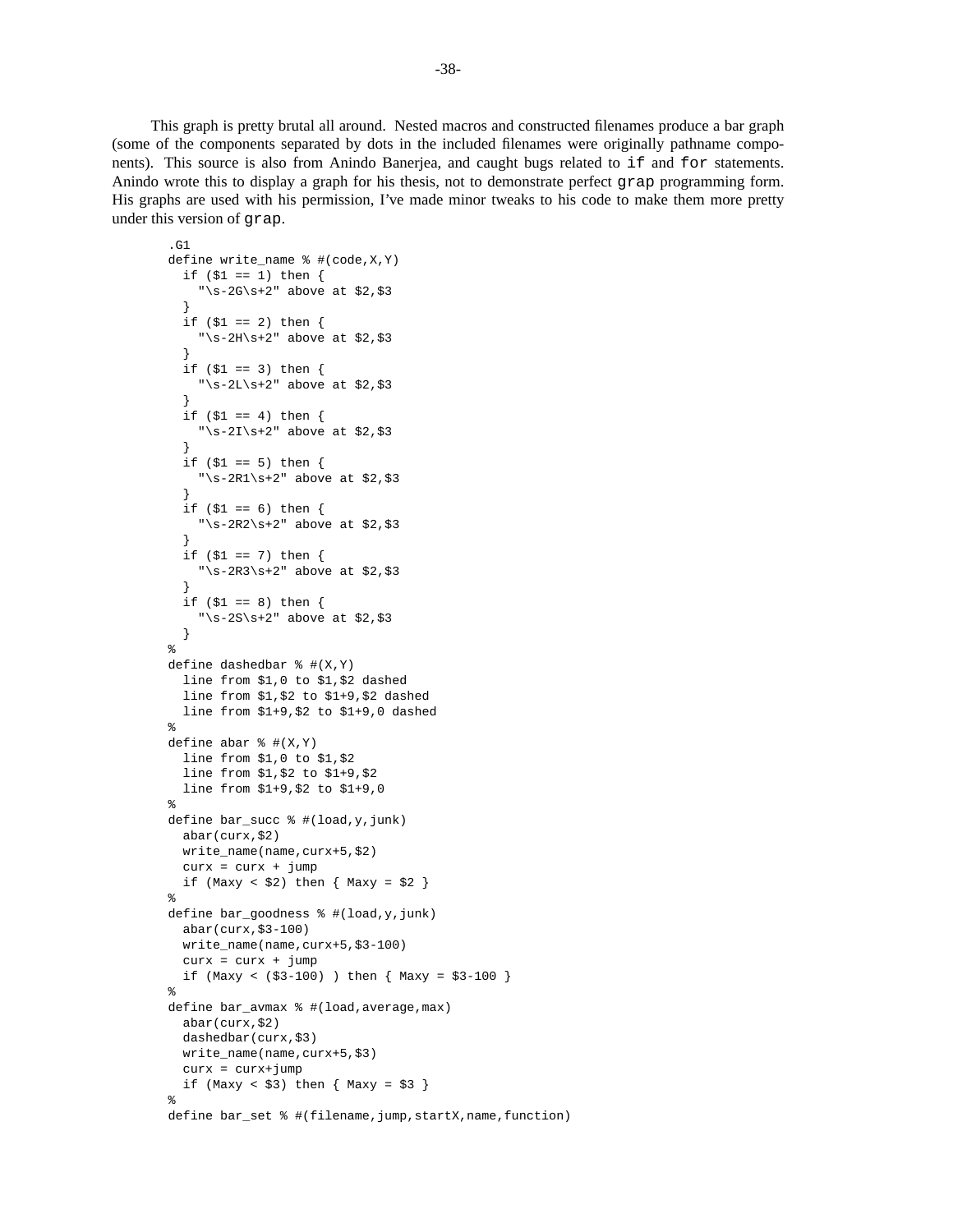```
jump = $2curx = $3name = $4copy $1 thru bar_$5
\epsilondefine setload % #(load, junk, junk
  ticks bot in 0.0 at ((2*count+1)*jump-gap/2)/2 "$1"
  count = count + 1%
define mkgraphTiming % #(Timing,Name,file,function,number,ylabel,dir,toplable)
  Maxy = 0.0Nbars = 3
 start = 1gap = 15
  jump = Nbars * 10 + gapbar_set("$7.Global.$1.$3.result",jump,start,1,$4)
 bar_set("$7.Hybrid.$1.$3.result",jump,start + 10,2,$4)
 bar_set("$7.Local.$1.$3.result",jump,start + 2*10,3,$4)
 line from 0,0 to jump*4-gap,0
  count = 0copy "$7.Local.$1.$3.result" through setload
 label top "\fI$5)\fP Timing = $2, $8" up .2
 label left $6 unaligned up 1.8 right .2
 label bot "load"
  frame invis ht 3 wid 3 left solid bot solid
%
graph A
  mkgraphTime(Random1500,Random-1500 ms, succ, succ,i, "SR (<math>8</math>)",\result.SQ_MESH.Fail1.S3.R0,Square mesh)
.G2
```


*i)* Timing = Random-1500 ms, Square mesh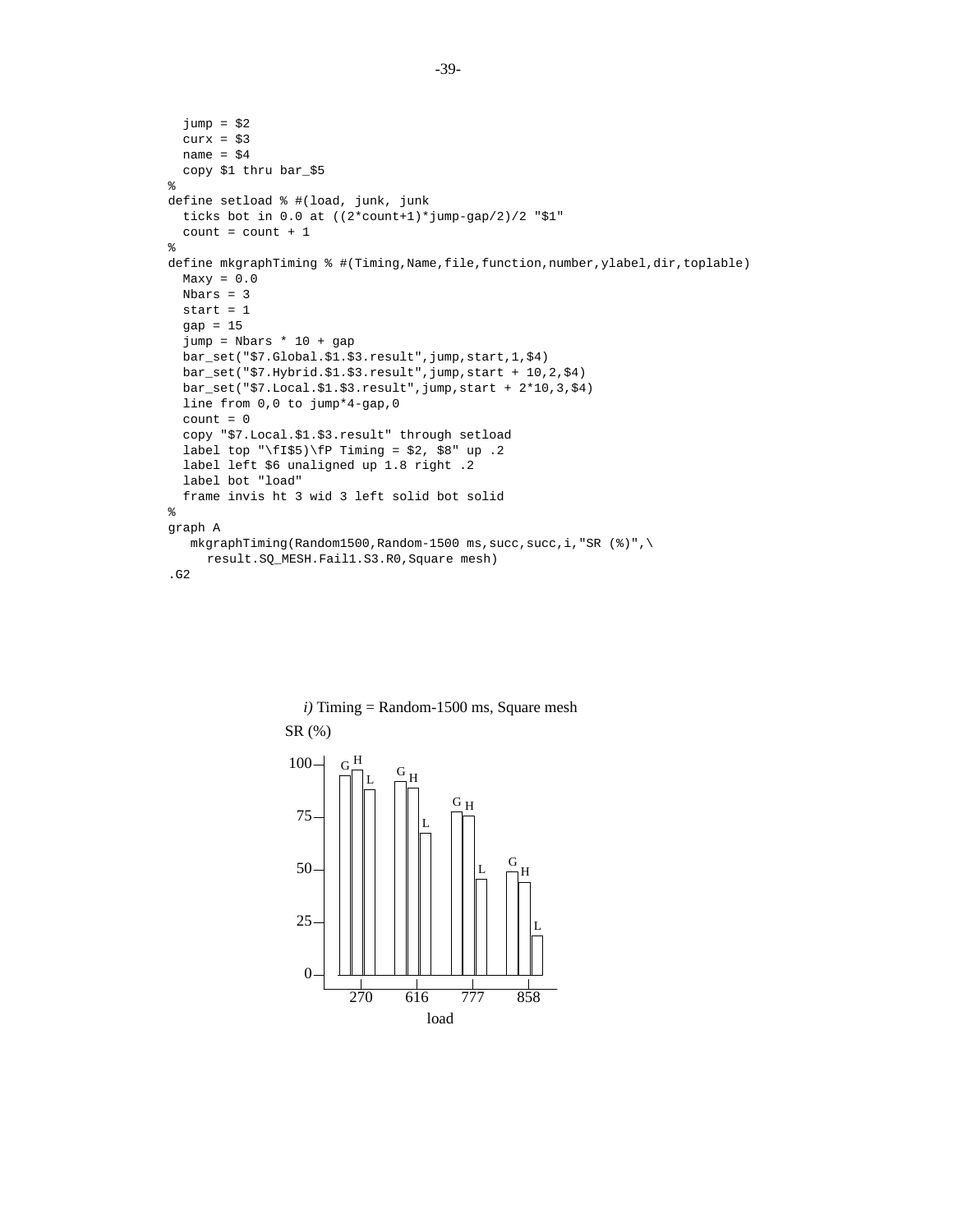This is a graph donated by Bruce Lilly, after it demonstrated a couple grap bugs and incompatibilities with DWB grap. But mostly I include it because it's a cool timing diagram, although I have no idea for what. I shrunk it for this example, so this version is a little more cramped than his. Remove the 4 that follows the .G1 to see the diagram in its full glory.

```
.G1 4
.ps 14
frame ht 5 wid 6 top invis right invis left invis bot invis
ticks off
coord x -21, 21 y 0, 70
line dashed from (0,0) to (0,68)
line dotted from (-11,0) to (-11,70)
line dotted from (11,0) to (11,70)
"clock" rjust at -21, 3.5
"data" rjust at -21, 35
"timing reference" below at 0, -1
"recovery window" at 0, 70
arrow from (-6,70) to (-10,70)
arrow from (6,70) to (10,70)
"''perfect'' data" at 0, 13.5
"jitter" at 0, 23.5
"timing offset" at 0, 38.3
"timing offset + jitter" at 0, 58.3
.\" clock
draw solid
[inline data elided]
.\" perfect data
new solid
[inline data elided]
new solid
[inline data elided]
.\" data with jitter +-3 ns
new solid
[inline data elided]
new solid
[inline data elided]
.\n\backslash" +3 ns
new dashed
[inline data elided]
new dashed
[inline data elided]
\cdot \" -3 ns
new dashed
[inline data elided]
new dashed
[inline data elided]
.\" timing offset +3 ns
new solid
[inline data elided]
new solid
[inline data elided]
.\" timing offset -3 ns
new solid
[inline data elided]
new solid
[inline data elided]
.\" +3 ns timing offset +-3 ns jitter
.\" +3 ns timing offset
new solid
[inline data elided]
new solid
[inline data elided]
.\" -3 ns jitter around +3 ns timing offset
new dashed
[inline data elided]
```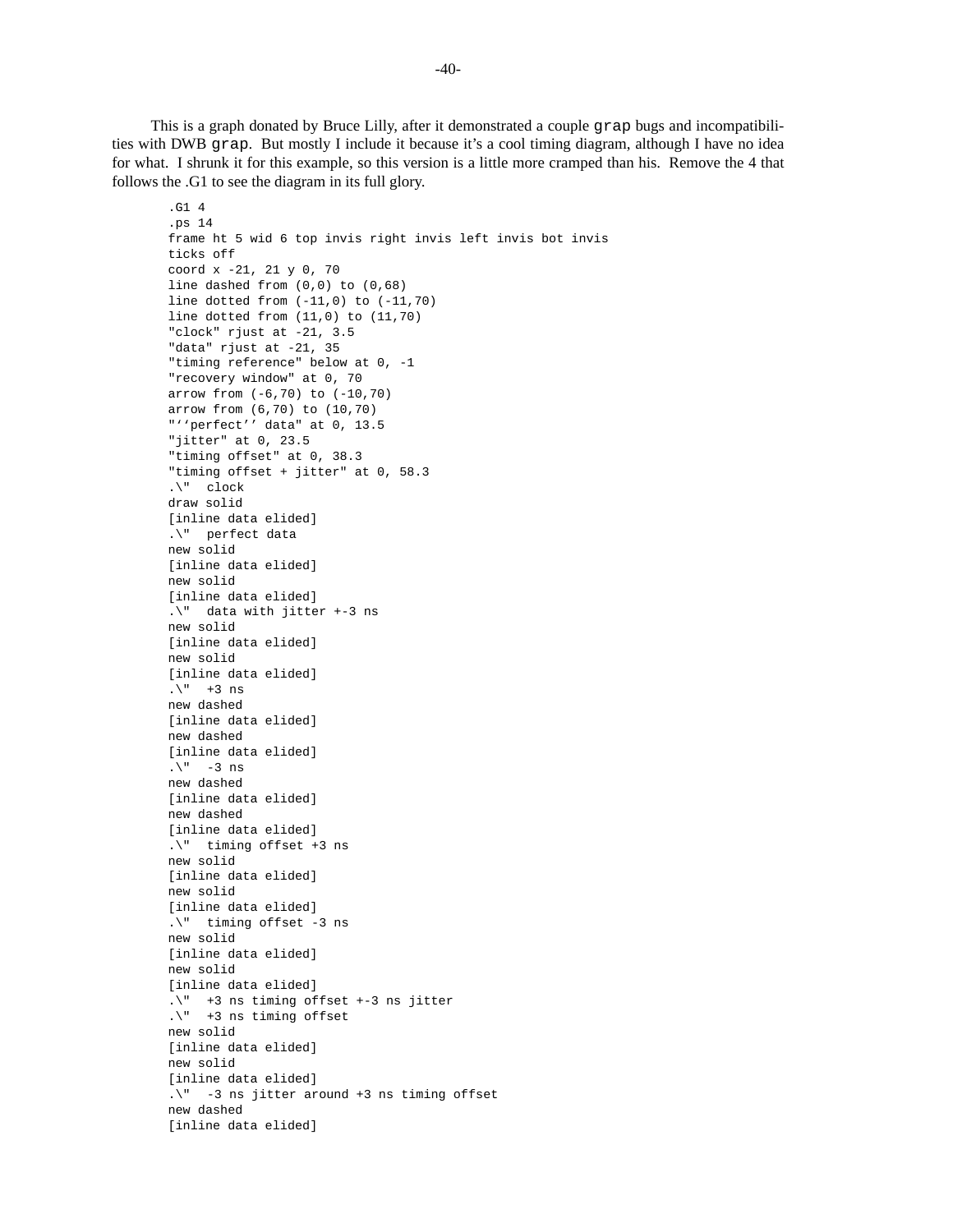```
new dashed
[inline data elided]
.\" +3 ns jitter around +3 ns timing offset
new dashed
[inline data elided]
new dashed
[inline data elided]
.\" -3 ns timing offset +-3 ns jitter
.\" -3 ns timing offset
new solid
[inline data elided]
new solid
[inline data elided]
.\" -3 ns jitter around -3 ns timing offset
new dashed
[inline data elided]
new dashed
[inline data elided]
.\" +3 ns jitter around -3 ns timing offset
new dashed
[inline data elided]
new dashed
[inline data elided]
.ps
.G2
```
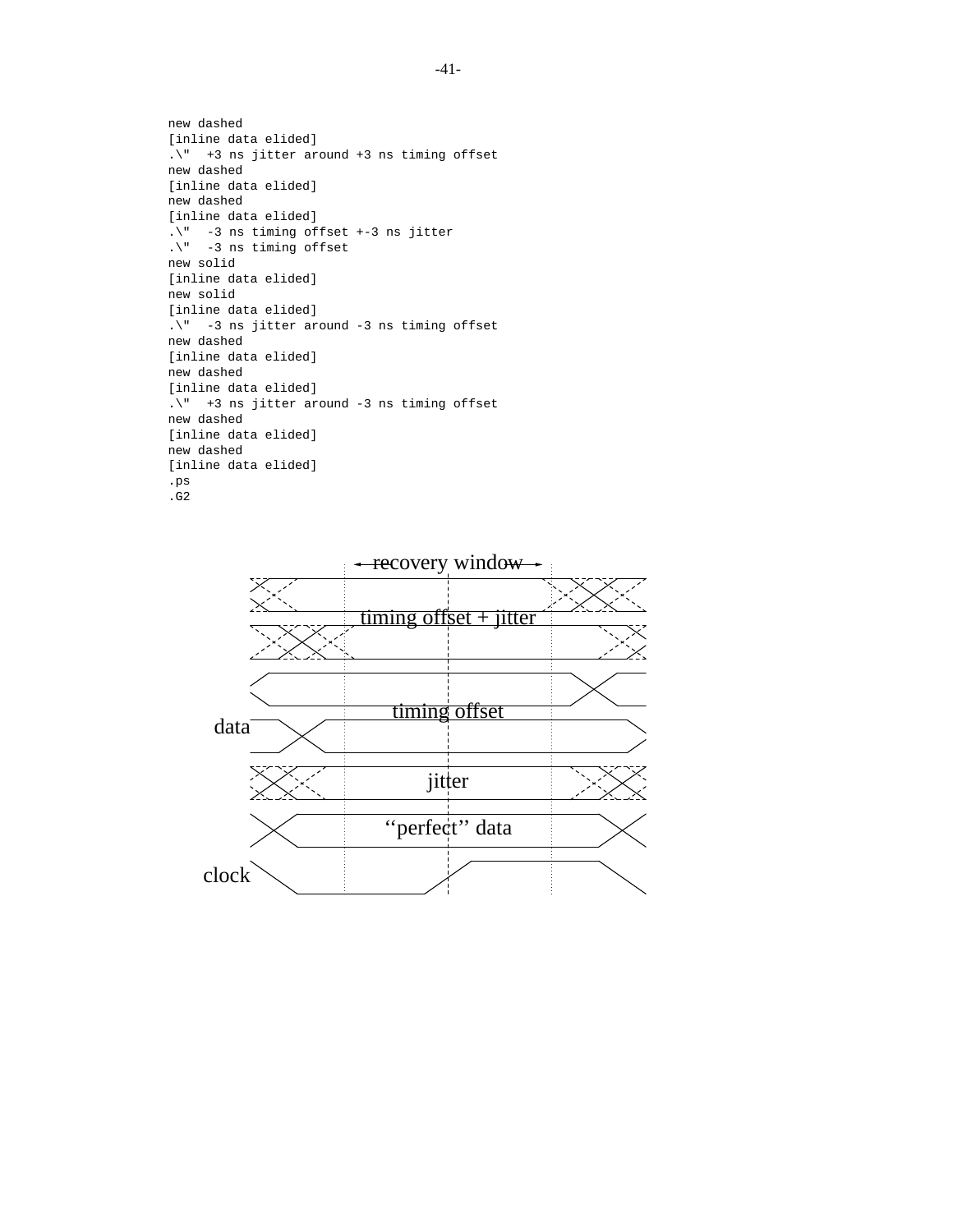Bruce Lilly also suggests this example. He says:

I've attached a small data file and simple grap specification which shows one way to handle missing data (and perhaps also how to ignore a column header row in a data file). The data is annual US bicyclist fatalities as published by the National Highway Transportation Safety Administration (*http://www.nhtsa.dot.gov/people/ncsa/factshet.html*; the "fact sheets" for "pedalcyclists" for 1998 and for 1993) and by the National Center for Injury Prevention and Control (*http://www.cdc.gov/ncipc/osp/us9693/mvpctr.htm*; change the numbers for different years). CDC data hasn't yet been published for 1997 or 1998. Don't ask me why two groups of bureaucrats in the US Federal Government can't agree on the numbers. The data is, of course, public information, and there's no reason why you can't use the trivial grap specification (though you might wish to embellish it).

I did embellish it by adding labels and a key.

```
.G1
label top "Bicycling Deaths by Year"
label left "Deaths" left 0.2
label bottom "Year"
copy "cy_fatal.d" through {
    # ignore missing data (zero or negative values
    # used as placeholders). It also happens to ignore column
    # header rows in data.
    if $2 > 0 then {square at $1, $2 }
    if $3 > 0 then {bullet at $1, $3 }
}
square at 1993, 925
"NHTSA data" ljust at 1993.5, 925
bullet at 1993, 900
"CDC data" ljust at 1993.5, 900
line from 1992.5,940 to 1998,940
line from 1998,940 to 1998,890
line from 1998,890 to 1992.5, 890
line from 1992.5, 890 to 1992.5,940
.G2
```
Bicycling Deaths by Year

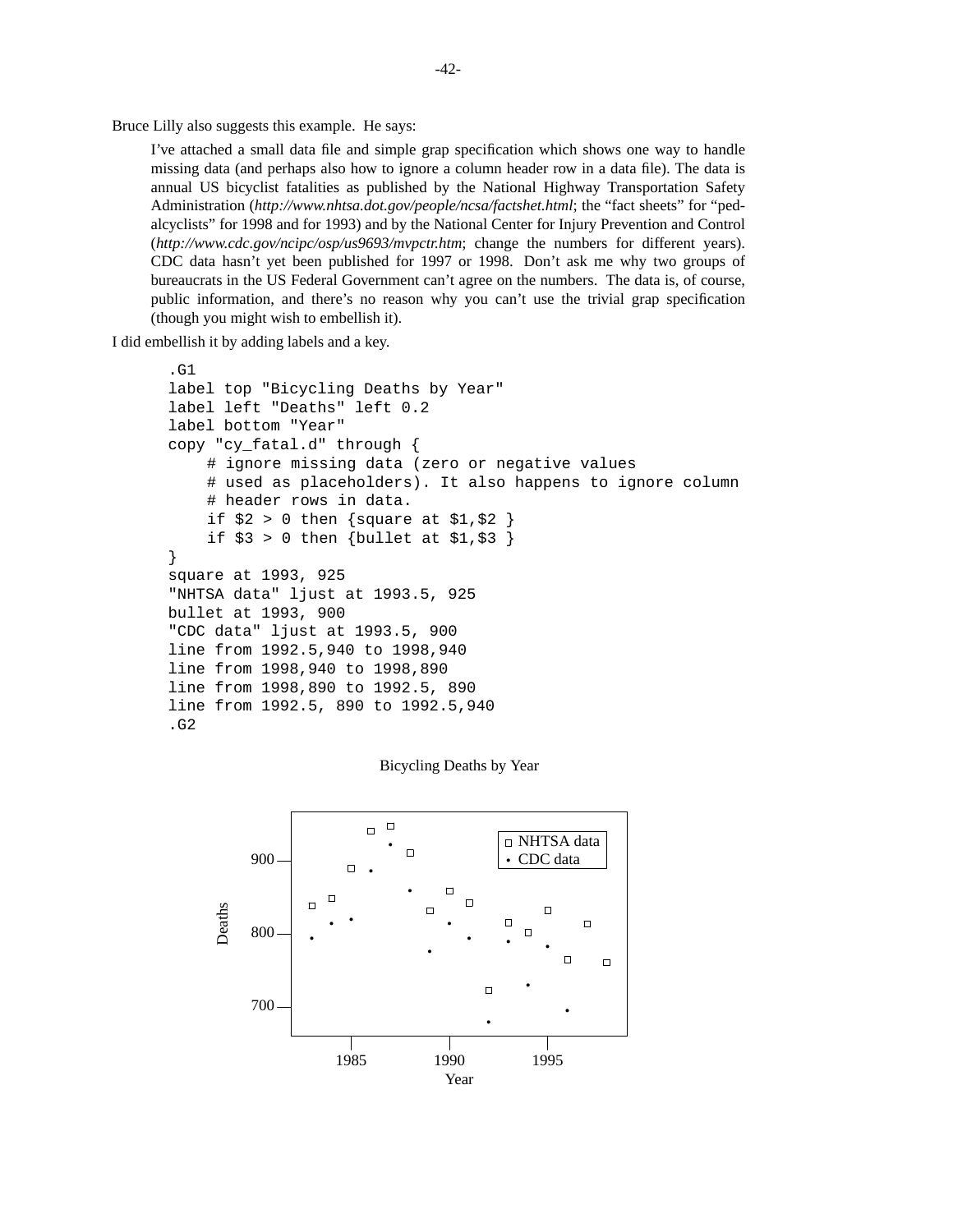This example shows off the new automatic tick generation for named coordinate systems. It is a re-plot of earlier data. The automatic ticks do not look great here because they are generated on a logarithmic axis. Still, it means that the graph can be generated without constants in the grap code.

```
.G1
define square {"\s-2\(sq\s0"}
frame ht 3 wid 3.5
label left "Population in Millions (Plotted as •)"
label bot "Rank in Population"
label right "Representatives (Plotted as \square)"
coord pop log y
coord rep log y
ticks left out auto pop
ticks bot out auto pop
ticks right out auto rep
thisrank = 50
copy "states.d" thru {
    bullet at pop thisrank,$3/1e6
    square at rep thisrank,$2
    thisrank = thisrank -1
}
.G2
```
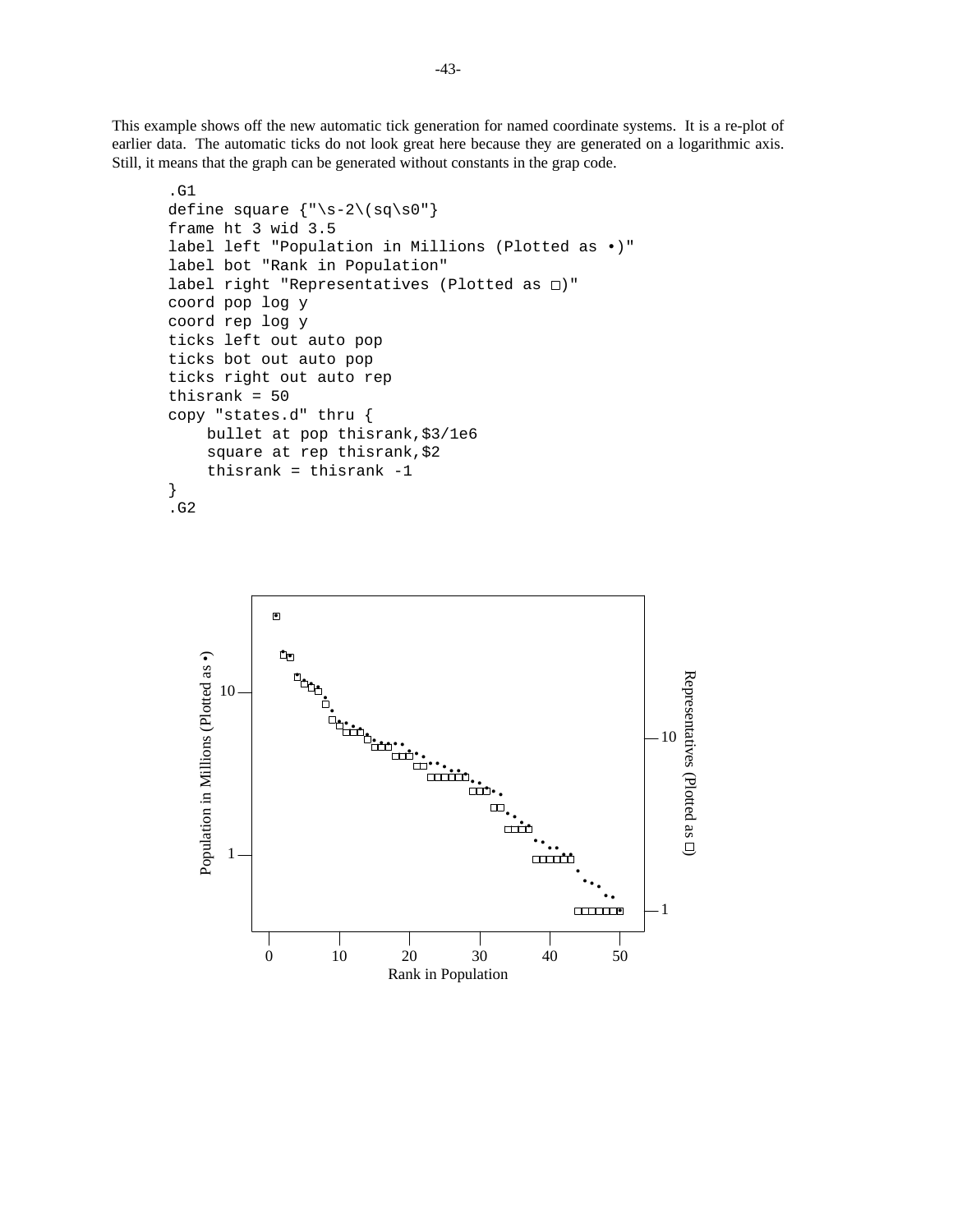This is a demonstration of the new line clipping. The right graph is a detail of the left, created by simply respecifying the coordinate limits. (The region plotted in the right graph is the dotted rectangle in the left.) Note that the data is clipped leaving the area plotted and returning. The data is the 400 Meter Run Olympic data from before.

```
graph Main
frame invis ht 2 wid 2.5 left solid bot solid
label left "Time (in seconds)"
label bot "Olympic 400 Meter Run: Winning Times" right 1.75
coord x 1894, 1994 y 42, 56
ticks left out at 44 "44", 46, 48 "48", 50, 52 "52", 54
ticks bot in from 1900 to 1980 by 20
draw solid
copy "400mpairs.d"
bar (1908,46), (1940,49) dashed
# detail graph
graph Detail with .w at Main.Frame.e +(0.1,0)
frame dashed ht 2 wid 2.5 right solid bot solid
label right "Time (in seconds)"
ticks left off
ticks right on
ticks bot in
draw solid
copy "400mpairs.d"
coord x 1908,1942 y 45,49
```


Olympic 400 Meter Run: Winning Times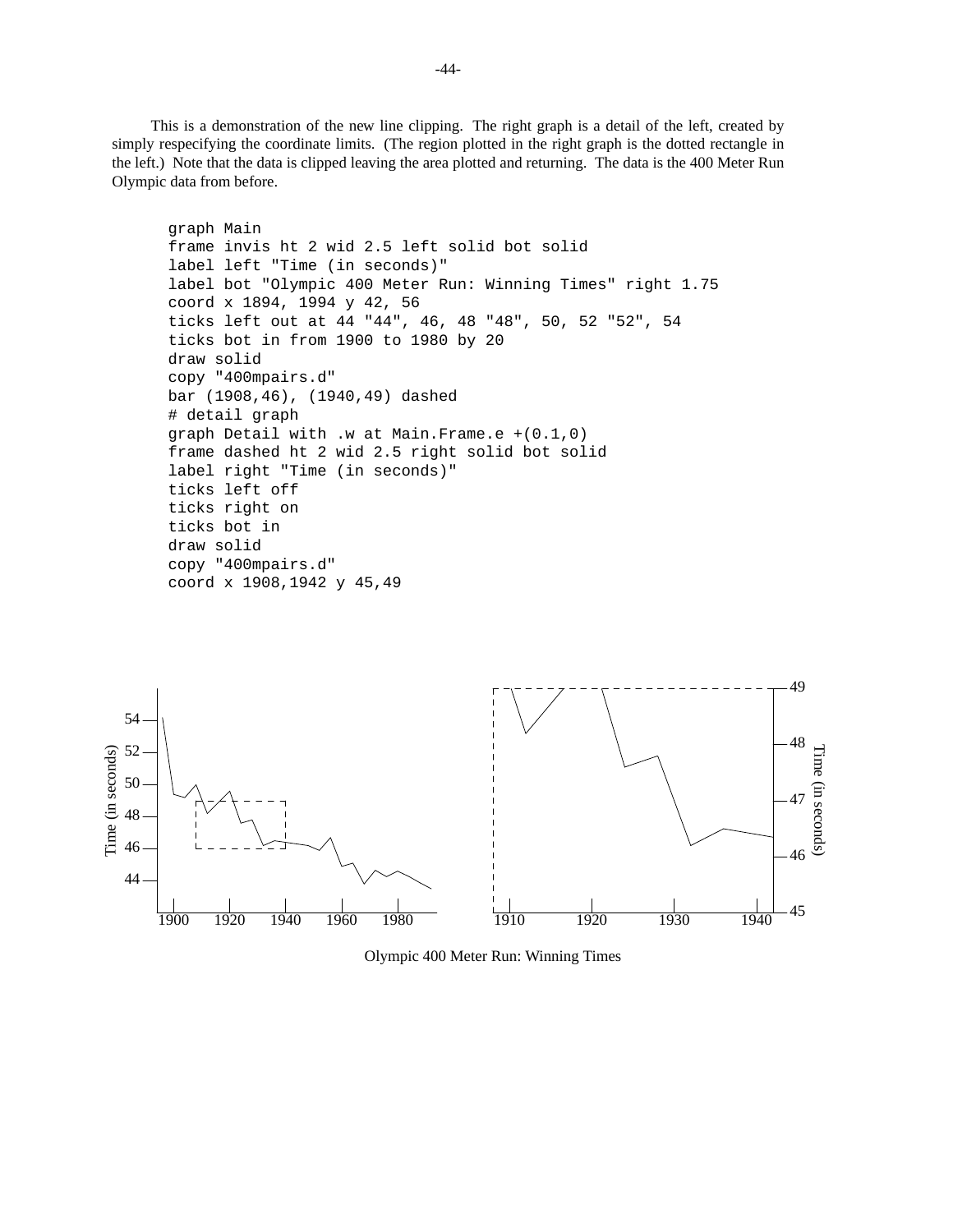Revisiting the boy heights example to demonstrate some other grap features. New to this version is the ability to use x and y directly as variable names anywhere but a coord statement. Fixed as of release 1.10 is the ability to start a new line of the named style (or the default if no name is given) using the new statement. The variable y is directly used in the computation of the regression, and each dashed error bar is drawn using the conf line style. Otherwise this is the earlier graph.

```
.G1
label left "Heights in Feet"
label bot "Heights of Boys in the US Ages 2-18"
cmpft = 12minx = 1e12; maxx = -1e12n = sigx = sigx2 = sigy = sigxy = 0;draw conf dashed
copy "boyhts.d" thru {
    new conf
    next conf at $1, $2/cmpft
    next conf at $1, $4/cmpft
    y = $3 / cmpft
    bullet at $1, y
    n = n+1sigx = sigx + $1; sigx2 = sigx2 + $1 * $1sigy = sigy + yi sigxy = sigxy + $1*yminx = min(minx, $1); maxx = max(maxx, $1);}
slope = (n * sigxy - sigx * sigy) / (n * sigx2 - sigx * sigx)inter = ( sigy - slope * sigx) / nline from minx, slope * minx+inter to maxx, slope * maxx + inter
.G2
```
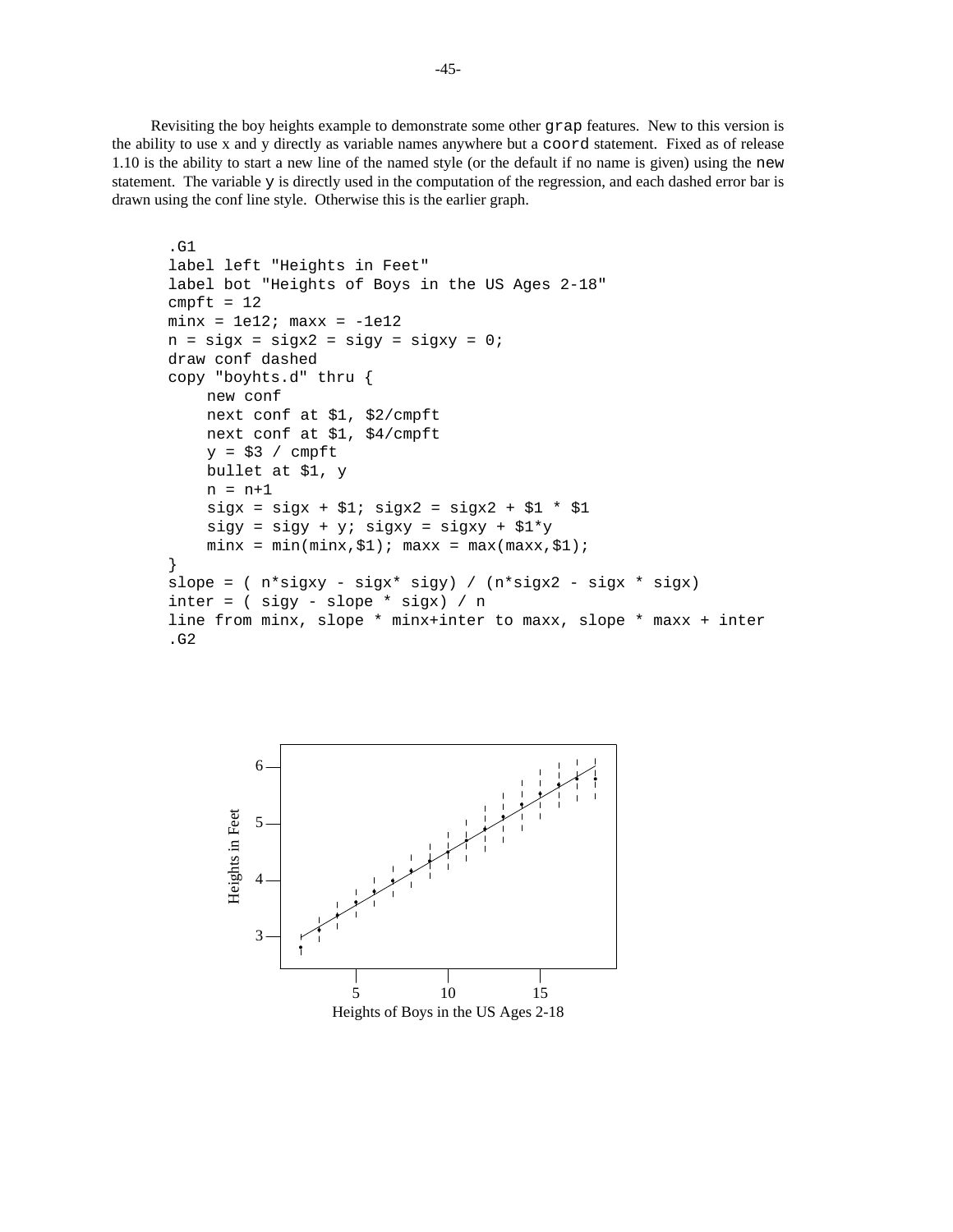Some fun with embedded pic and troff to show that they work. The plotting points are made by a troff font change to Helvetica, drawing an "x" in grap, then a pic box around it, a second troff font change and another grap label. This example will almost certainly fail under TeX.

```
.G1
coord x 5,35 y 5, 35
ticks off
copy until "END" thru {
. ft H
    "x" at $1, $2
    pic box ht 0.1 wid 0.1 at Here
    . ft R
    "" "$3" below at $1, $2
}
10 10 here's
20 20 some
30 30 pic/troff
END
.G2
```
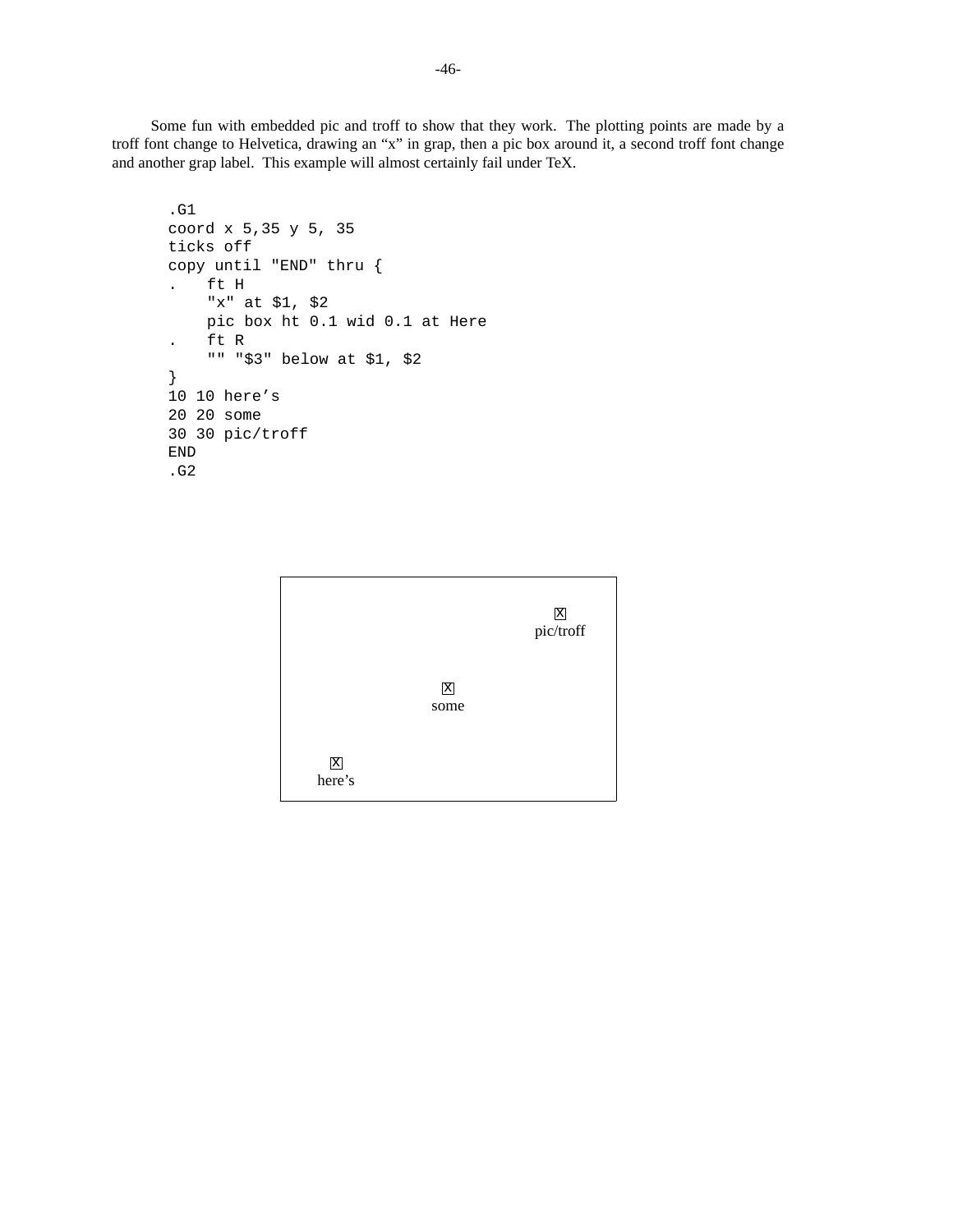grap is now *much* more context sensitive in how it picks out keywords. There are still some places where it will resolutely not allow variables with keyword names, but it's enormously better about it. Here's a short somewhat pathological example. I couldn't decide which for loop was less readable, so I used both.

```
.G1
from=0
to = 10
ht =3wid = 5
frame ht ht wid wid
for i from from to to do {
   delta at i, i
}
for j = from to to do {
   bullet at to - j, j
}
.G2
```
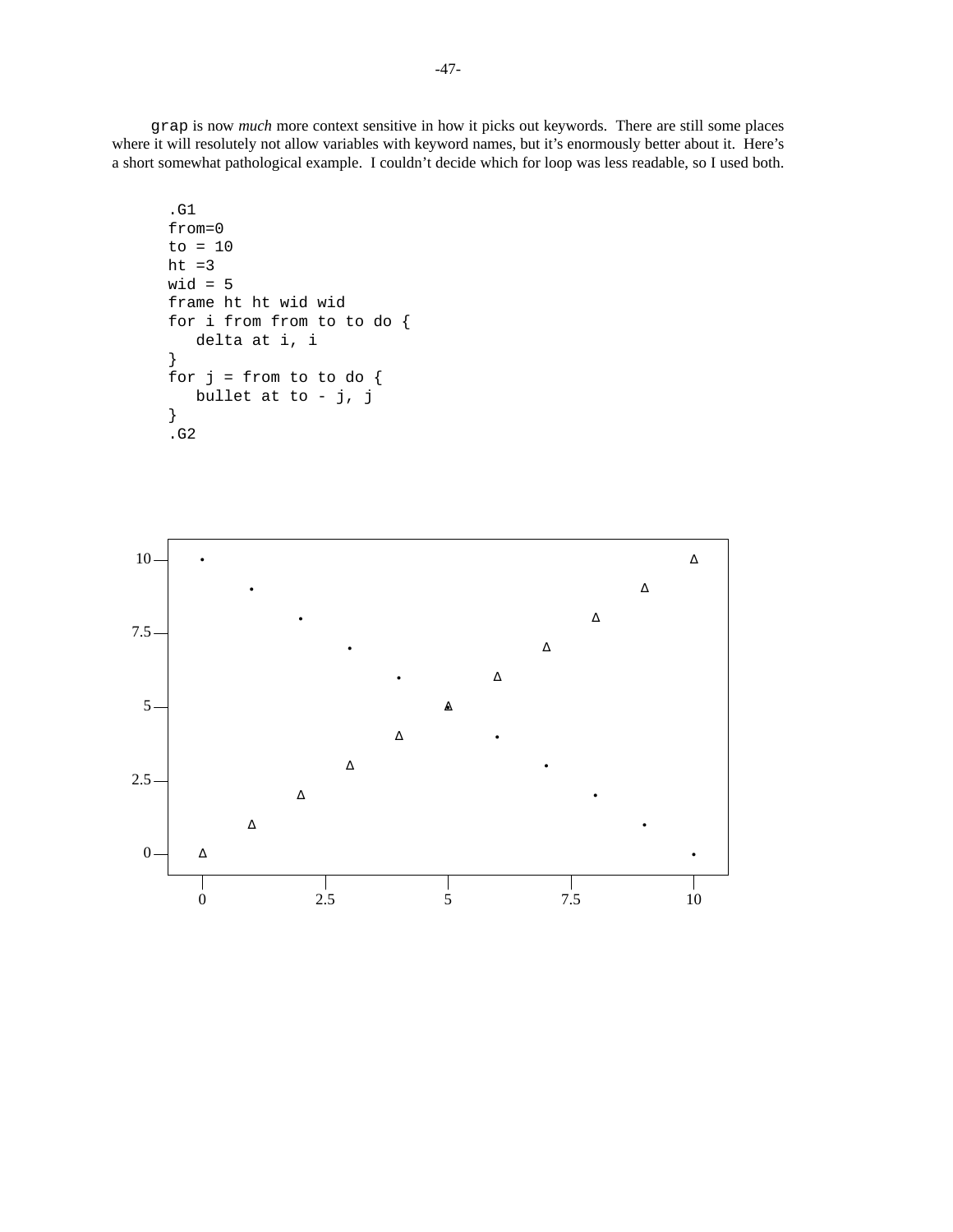At the request of Bruce Lilly, coordinate spaces and variables now have distinct name spaces, and those names spaces can (usually) overlap both each other and keywords. The result is that things like this are legal.

```
.G1
from = 0to = 10new next dotted delta
for next from from to to do {
    next next at next next, next
}
ticks left on next
ticks bot on next
.G2
```


I think we're now ready for the first obfuscated grap contest. The following is a more readable version:

```
.G1
start = 0finish = 10
new line_style dotted delta
coord coord_space
for i from start to finish do {
    next line_style at coord_space i, i
}
ticks left on coord_space
ticks bot on coord_space
.G2
```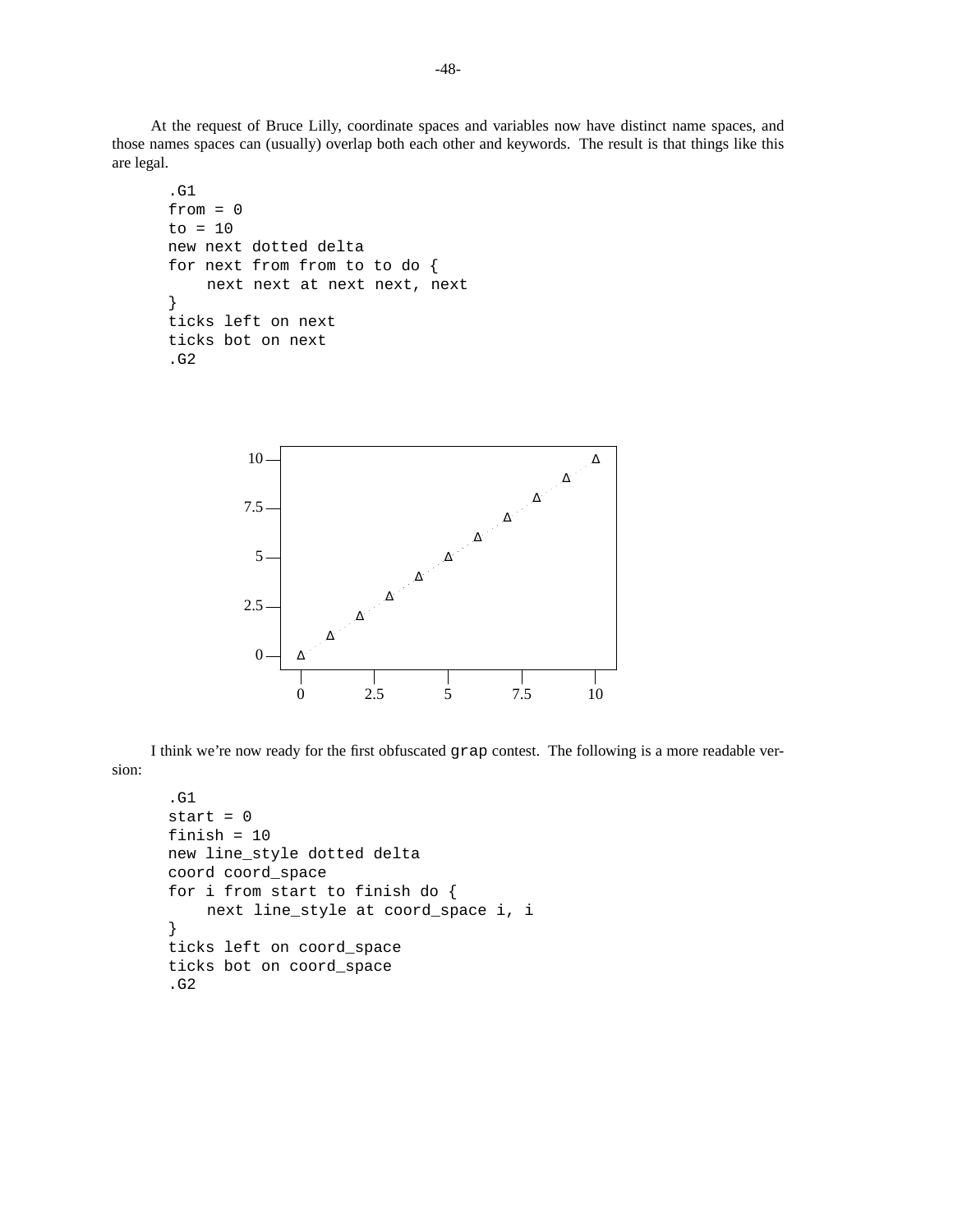One of the few things that one couldn't do under recent versions of grap was redefining keywords. Now you can. Here's an example that redefines the bar keyword. This also demonstrates the new undefine keyword that restores the original bar semantics.

```
.G1
define bar { "_" }
for i = 1 to 10 do {
    bar at i,i
}
undefine bar
bar up 5 ht 3
.G2
```
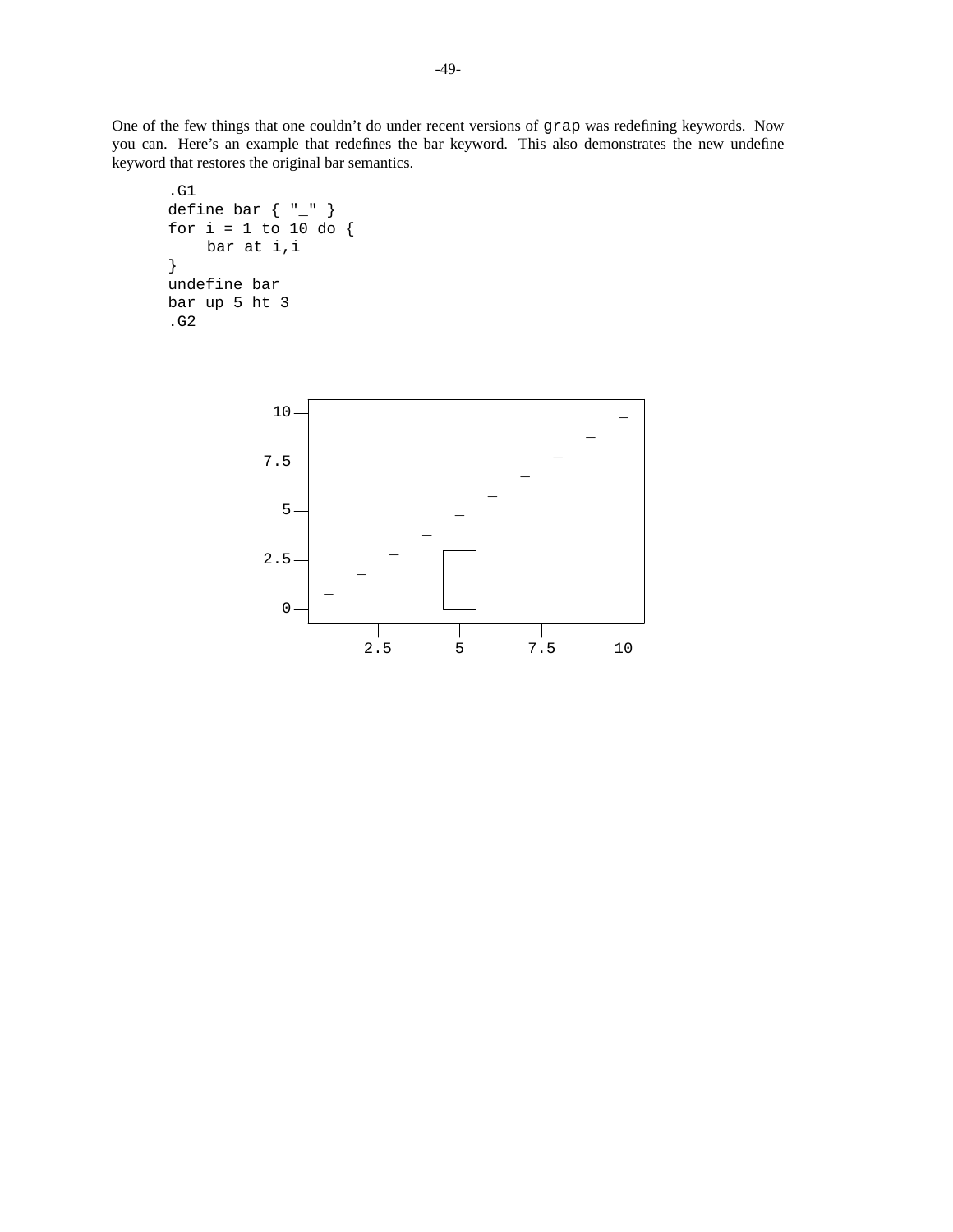Bruce Lilly tells me that DWB grap defines some macros to make embedding pic code easier. The macros are named x\_ *coordname*, y\_ *coordname*, and xy\_ *coordname*. The first 2 return a pic location corresponding to that x or y coordinate in the given name space. The third generates a pair of coordinates in the given coordinate space. The default coordinate space is given by  $x_gg$ ,  $y_gg$ , and  $xy_gg$ . If you define a coordinate space named gg, the macros will map one or the other, but I don't know which.

DWB grap may use these as part of their implementation. They're an extra feature for compatibility here.

Here's a simple example of using these. Note that the fors loop are pic for loops. You don't have access to grap variables from pic.

```
.G1
coord test x 0, 10 y 0, 10
coord x 0, 20 y 0, 20
frame
ticks bot on test
ticks left on test
pic for i = 0 to 9 do {
pic "x" at Frame.Origin + xy_test(i,i)
pic }
pic for i = 0 to 9 do {
pic "o" at Frame.Origin + xy_gg(1,i)
pic }
.G2
```
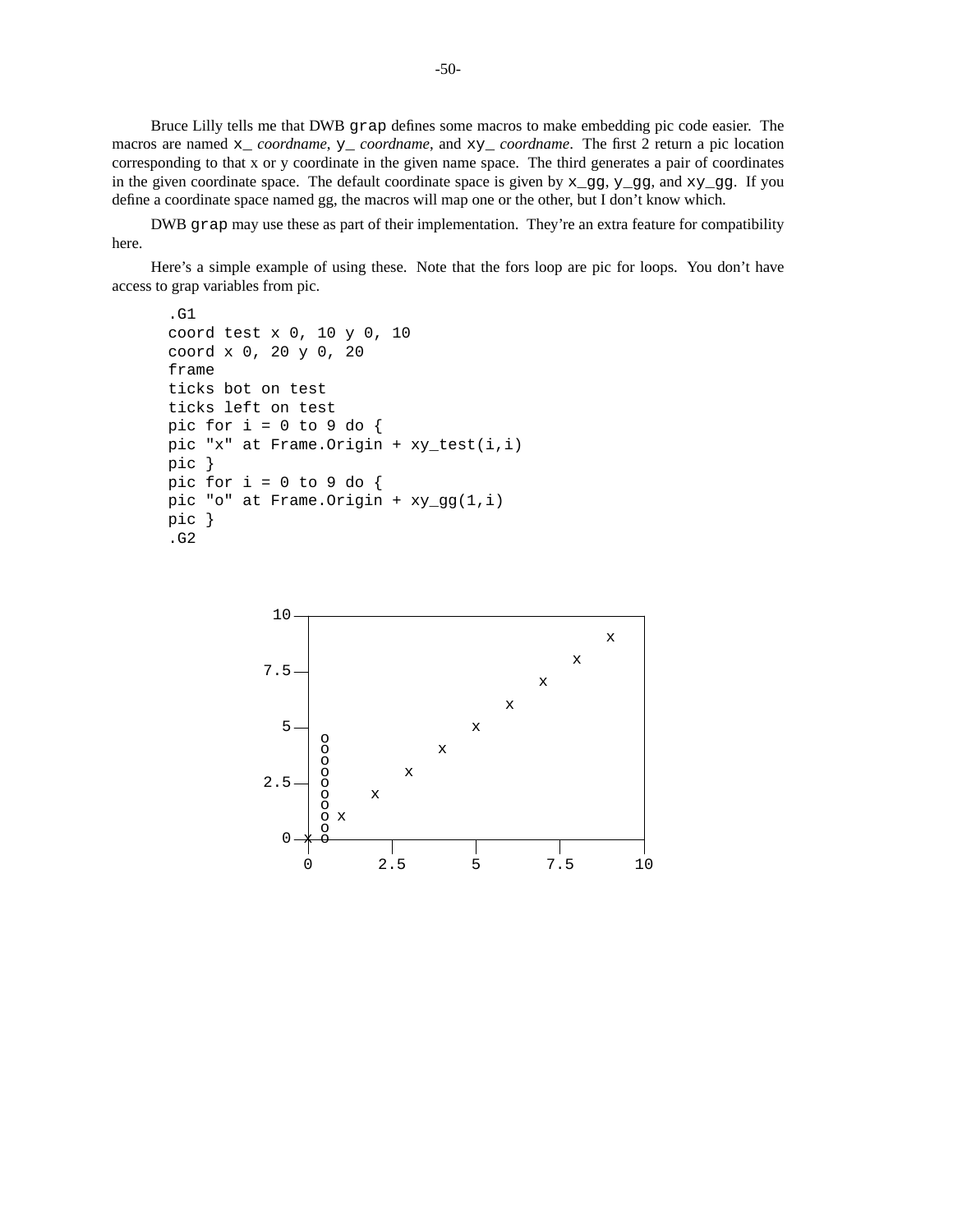A demo of *grap*'s ability to directly manipulate label and plotting sizes. The data is all in the graph specification.

```
.G1
frame ht 2 wid 2
coord x 0,100 y 0,100
grid bot dotted from 20 to 80 by 20 "%g" size +5
grid left dotted from 20 to 80 by 20 "%g" size -3
"Text above" above at 50,50
"Text rjust " rjust at 50,50
bullet at 80,90
vtick at 80,80
box at 80,70
times at 80,60
circle at 50,50
circle at 50,80 radius .25
line dashed from 10,90 to 30,90
arrow from 10,70 to 30,90
draw A solid
draw B dashed delta size 15
next A at 10,10
next B at 10,20
next A at 50,20
next A at 90,10
next B at 50,30
next B at 90,30
.G2
```
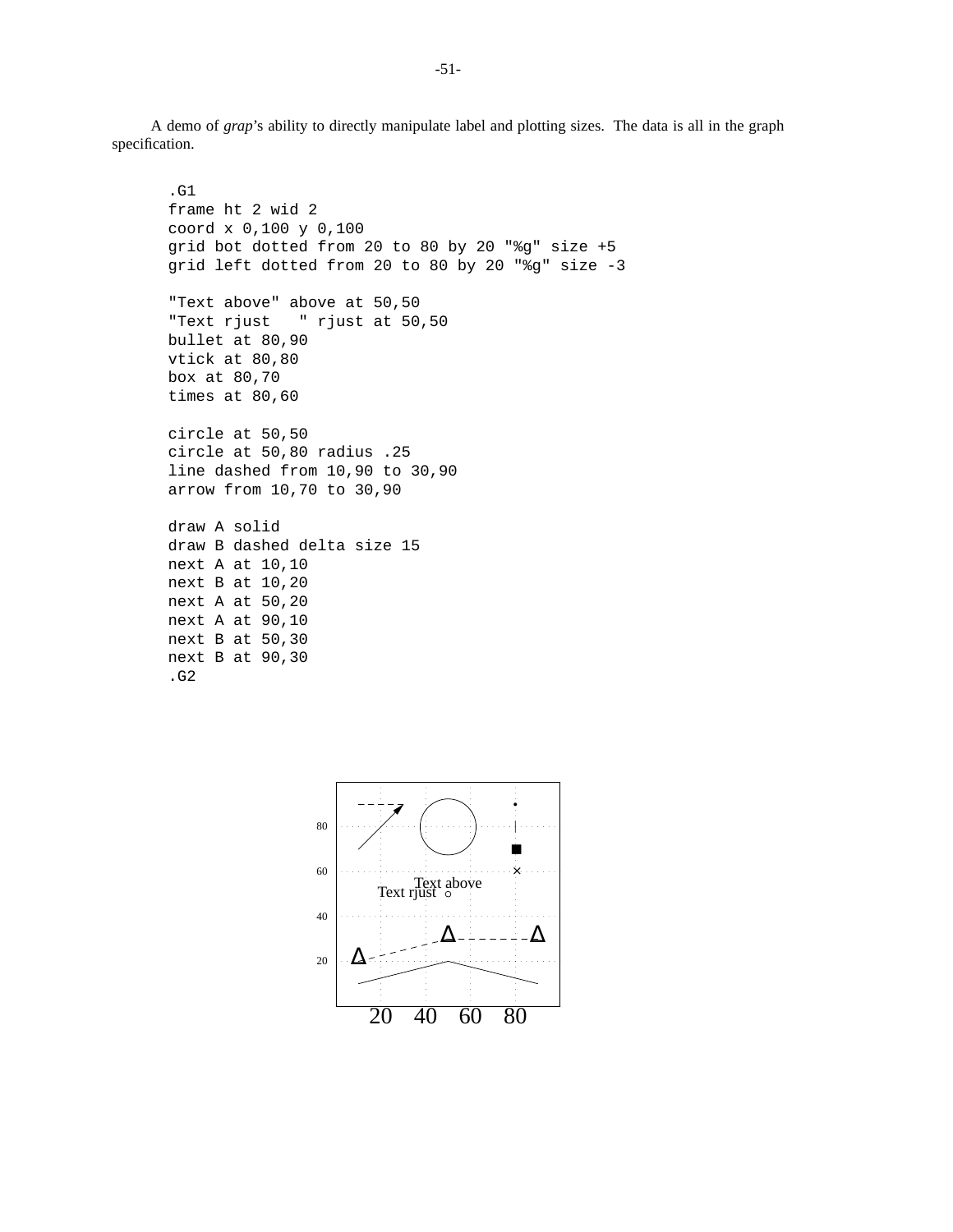A gratuitous color graph. Don't ever produce anything this ugly. The data is the 400m times used earlier. There's a circle to show the color and fillcolor attributes. I've also added a thickness to one line and the circle.

```
.G1
frame invis ht 2 wid 3 left solid color "blue" \
    bot solid color "orange"
label left "Time (in seconds)" left .15
label bot "Olympic 400 Meter Run: Winning Times"
coord x 1894, 1994 y 42, 56
ticks left out at 44 , 46 "", 48, 50 "", 52, 54 ""
ticks bot in from 1900 to 1980 by 20
grid bot ticks off color "yellow" from 1900 to 1980 by 20
grid left ticks off color "yellow" at 44, 46, 48, 50, 52, 54
draw solid color "green" delta color "violet"
copy "400mpairs.d"
new color "red" thickness 2.5
copy "400wpairs.d"
"Women" size -3 at 1958,52
"Men" size -3 at 1910,47
circle at 1940, 52 rad 0.25 color "blue" fillcolor "red" \setminusfill 0.5 thickness 2
.G2
```


Olympic 400 Meter Run: Winning Times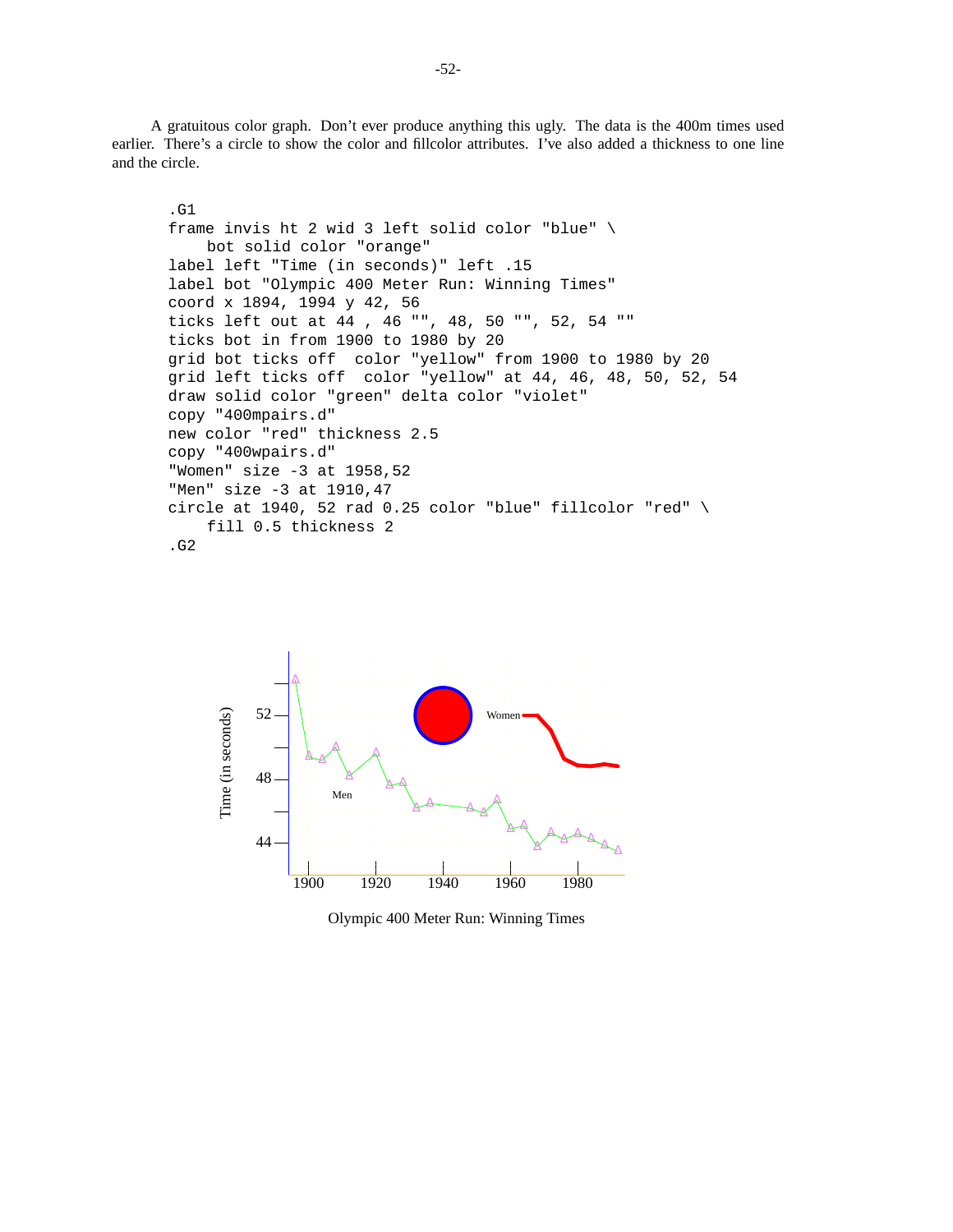Some people have tripped over grap's fairly limited string manipulation capabilities. Simply grap can only compare two quoted strings for equality. Strings cannot be assigned to variables. Surprisingly, when combined with macros, that's enough to do simple data selection, but not much more. Here's an example.

```
.G1
copy until "END" thru {
    if ( "\$1" == "yes" ) then {
        next at $2, $3
    }
}
yes 1 1
yes 2 2
no 3 3
yes 4 4
yes 5 5
END
.G2
```


Note that while data files can contain quotes, putting quotes in the data file will **not** collect words into strings containing whitespace; grap splits lines of data files into words separated by whitespace. Grap's macro substitution and line splitting are very literal and know nothing about the language structure. Overall, if you're planning anything more complex than conditionals based on the contents of a single word parameter to a macro call, do it outside grap. Perl and other scripting languages make complex text manipulations very easy. Here's the same example with quotes in the file; notice the change in the expression in the if.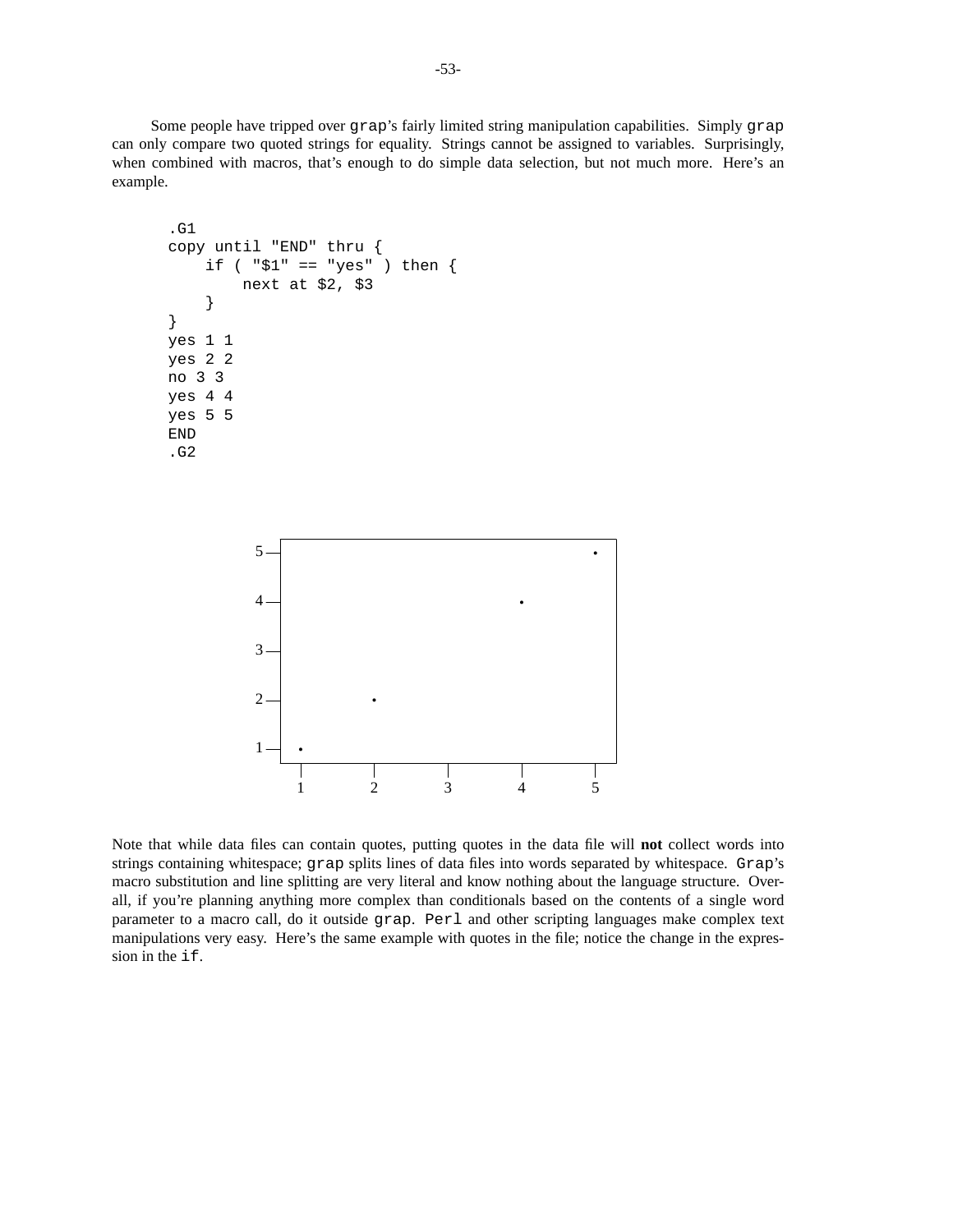```
.G1
copy until "END" thru {
    if ( $1 == "yes" ) then {
        next at $2, $3
    }
}
"yes" 1 1
"yes" 2 2
"no" 3 3
"yes" 4 4
"yes" 5 5
END
.G2
```